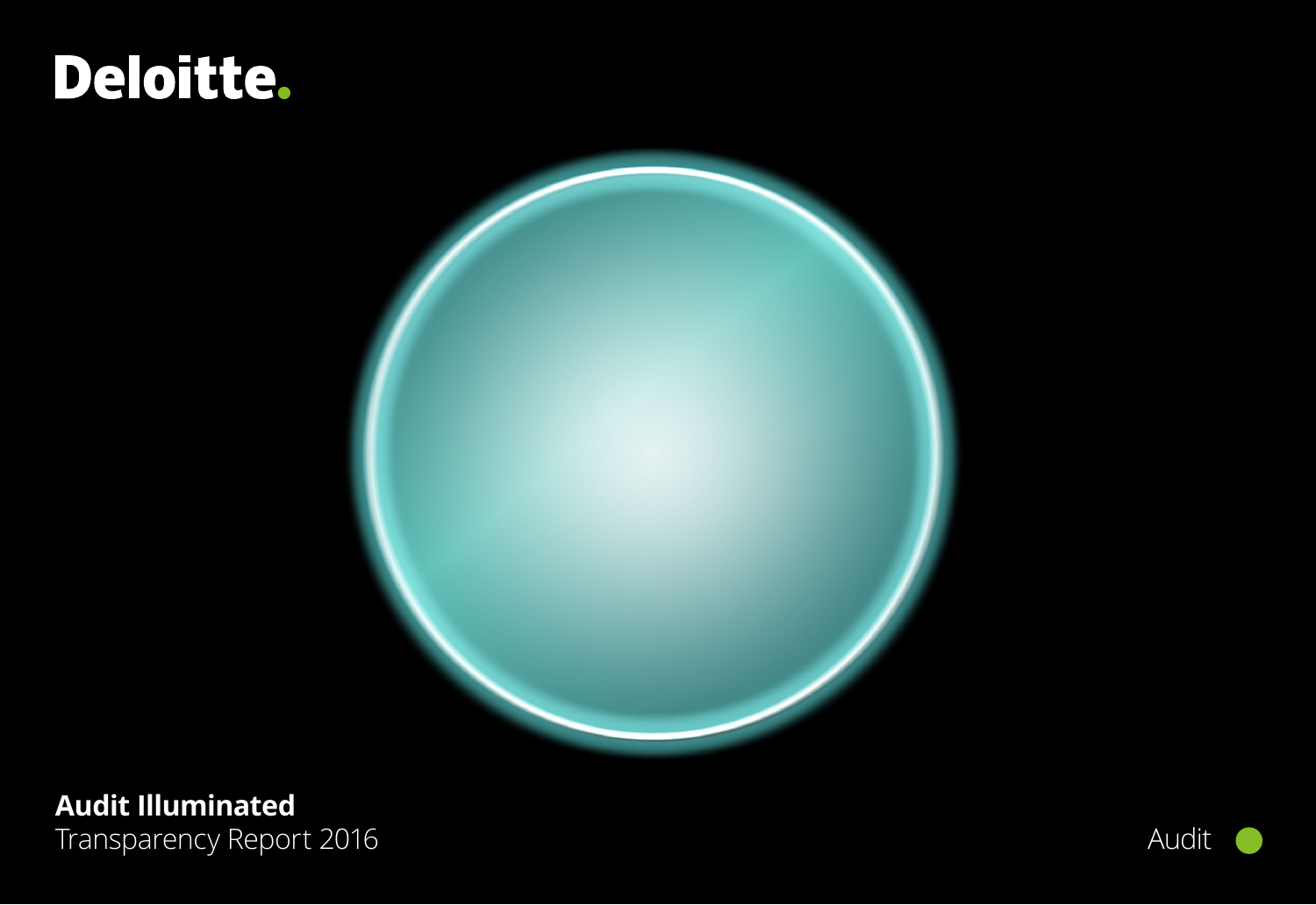### **Our purpose defines us**

**We serve our clients with quality and distinction** Making a measurable and attributable impact

### **We inspire our people to deliver value** Mentoring and developing future leaders and colleagues for life

**We contribute to society** Building confidence and trust, upholding integrity and supporting the community

### **We are leaders in the profession**

Challenging ourselves to deliver innovative ideas that reflect unique capabilities

We're focused on illuminating what a high quality audit looks like – raising the bar on client experience and service. We believe in making an impact that matters and aspire with assurance.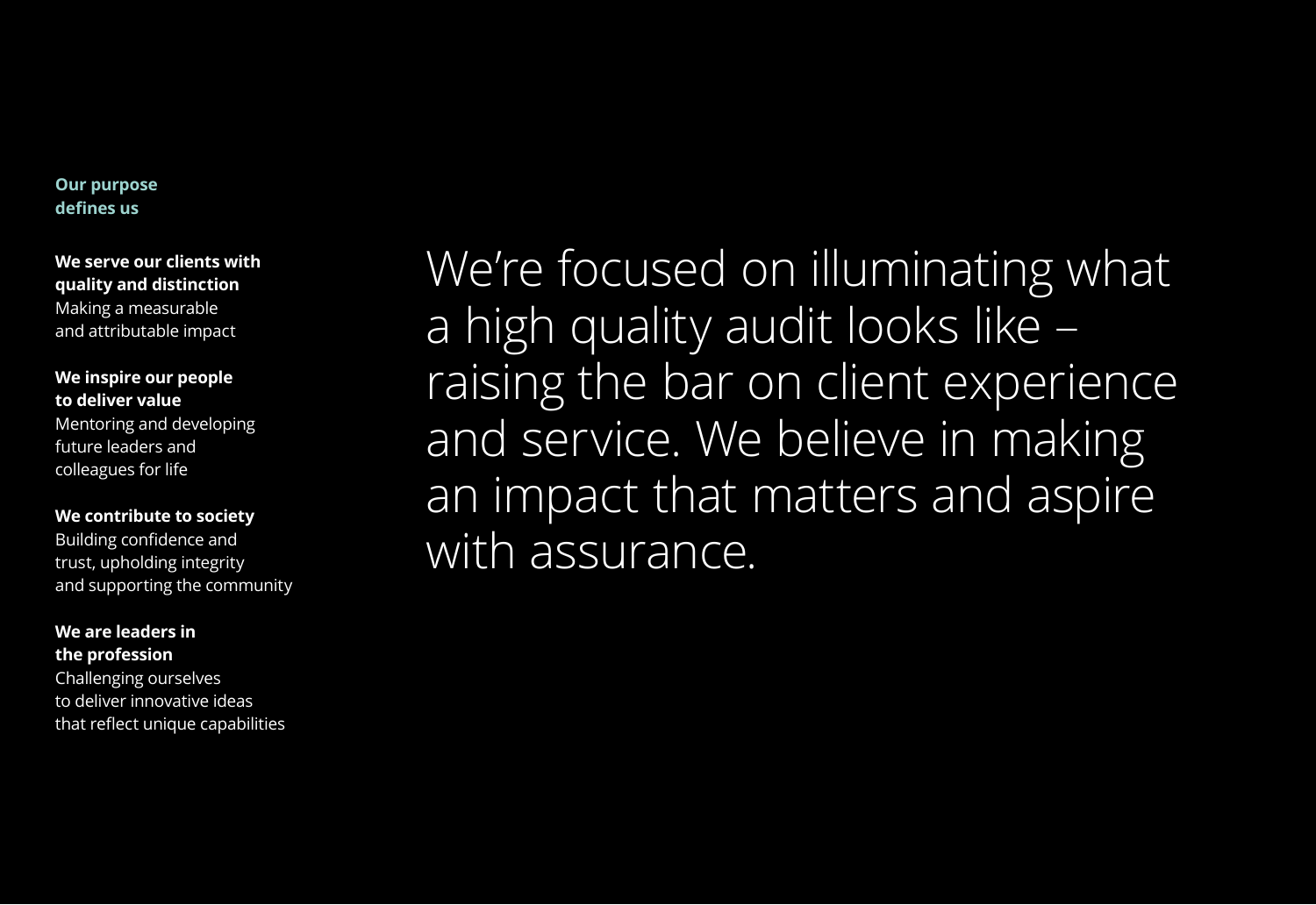



### **[Appendix](#page-46-0)**

[Financial information](#page-47-0) [Deloitte Network and legal structure](#page-48-0) [Deloitte audit clients](#page-50-0) **[Glossary](#page-54-0) [Contacts](#page-55-0)**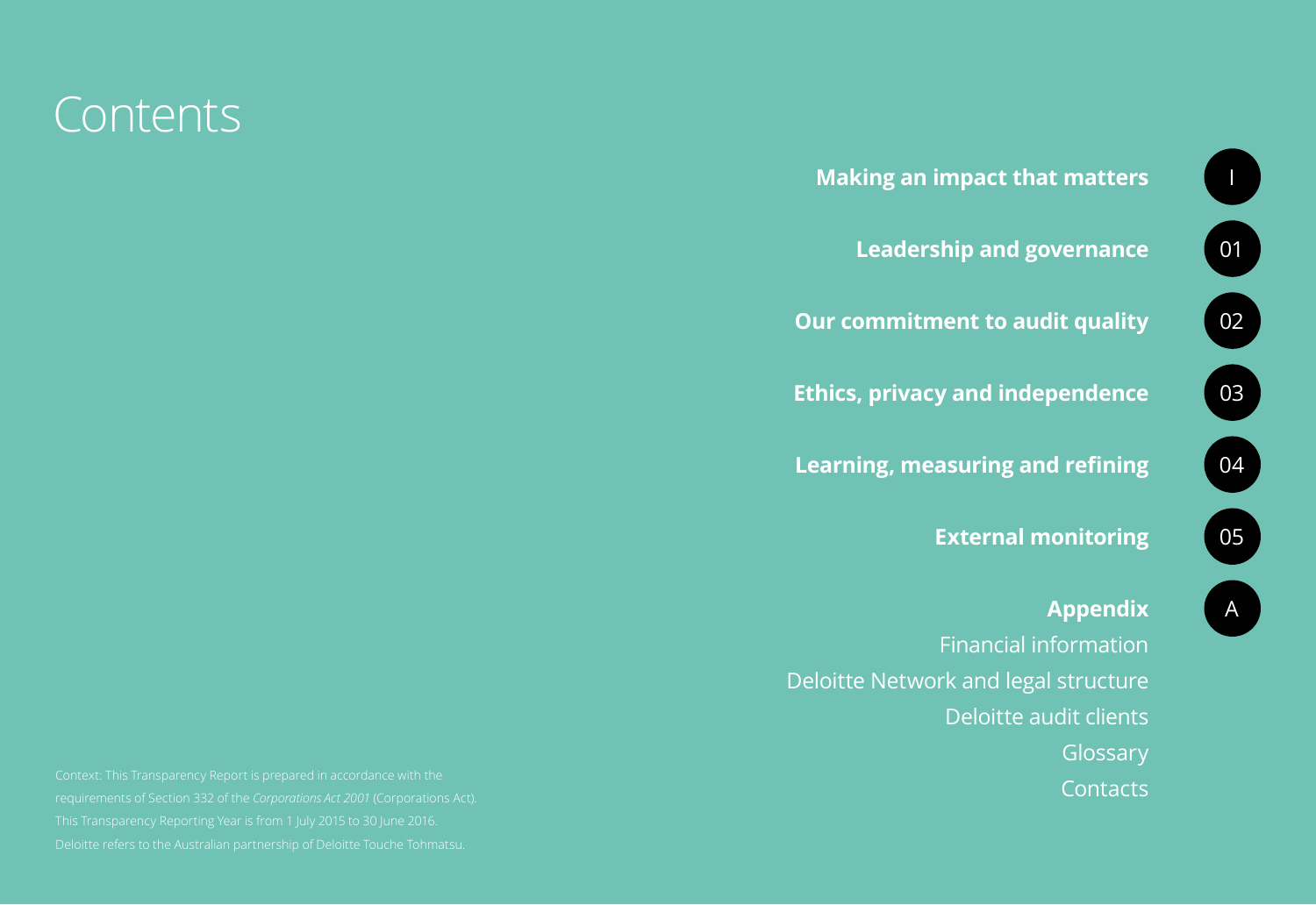## <span id="page-3-0"></span>Making an impact that matters

Every day we challenge ourselves to do what matters most – for our clients, people and society.

We contribute to the community as a whole, building trust and confidence in the markets. The independent audit is a central element of the financial reporting system to protect investors and promote the effective functioning of the capital markets. Making sure audit quality keeps pace with emerging economic, business, financial and regulatory conditions is crucial to continuously enhance the overall strength and integrity of financial reporting. [Company management and boards also play](#page-20-0) [an important role in this by having a culture that](#page-20-0)  [values quality and transparency in financial](#page-20-0) [statement preparation and their approach to](#page-20-0) [corporate governance.](#page-20-0)

### **The evolving landscape**

This is an exciting and dynamic time to be part of the audit profession. The auditor reporting changes will assist in addressing expectation

gaps by reporting on key audit matters and related audit responses – providing further opportunity for in-depth discussions with audit committees and management on key matters.

In addition, we believe audit is evolving and we are investing heavily in the audit of the future. We have embarked on an ambitious path to elevate the value proposition of the independent audit and we are mobilising globally to achieve our goals. We use design and data analytics to increase our effectiveness and are exploring ways to further leverage technology, such as machine learning and artificial intelligence.

### **Global reach, local insights**

The Deloitte Network is one of the world's largest accounting networks and provider of audit services. Combining our scale and global leadership structure and forums enables us to develop best-practice systems of quality control to support our audit teams. We focus on cultivating world-class capabilities. As a multidisciplinary firm we have specialists available to

assist our auditors deal with complex challenges and bring the best of Deloitte to solve problems and deliver high-quality audits.

We are passionate about what we do at Deloitte, and our innovative culture will help us meet the challenges ahead. This report provides you with a deeper understanding of our Firm, including demonstrating that audit quality is a priority at Deloitte.

Cindy Hook

**Cindy Hook Chief Executive Officer**

**Richard Deutsch Managing Partner, Assurance and Advisory**

I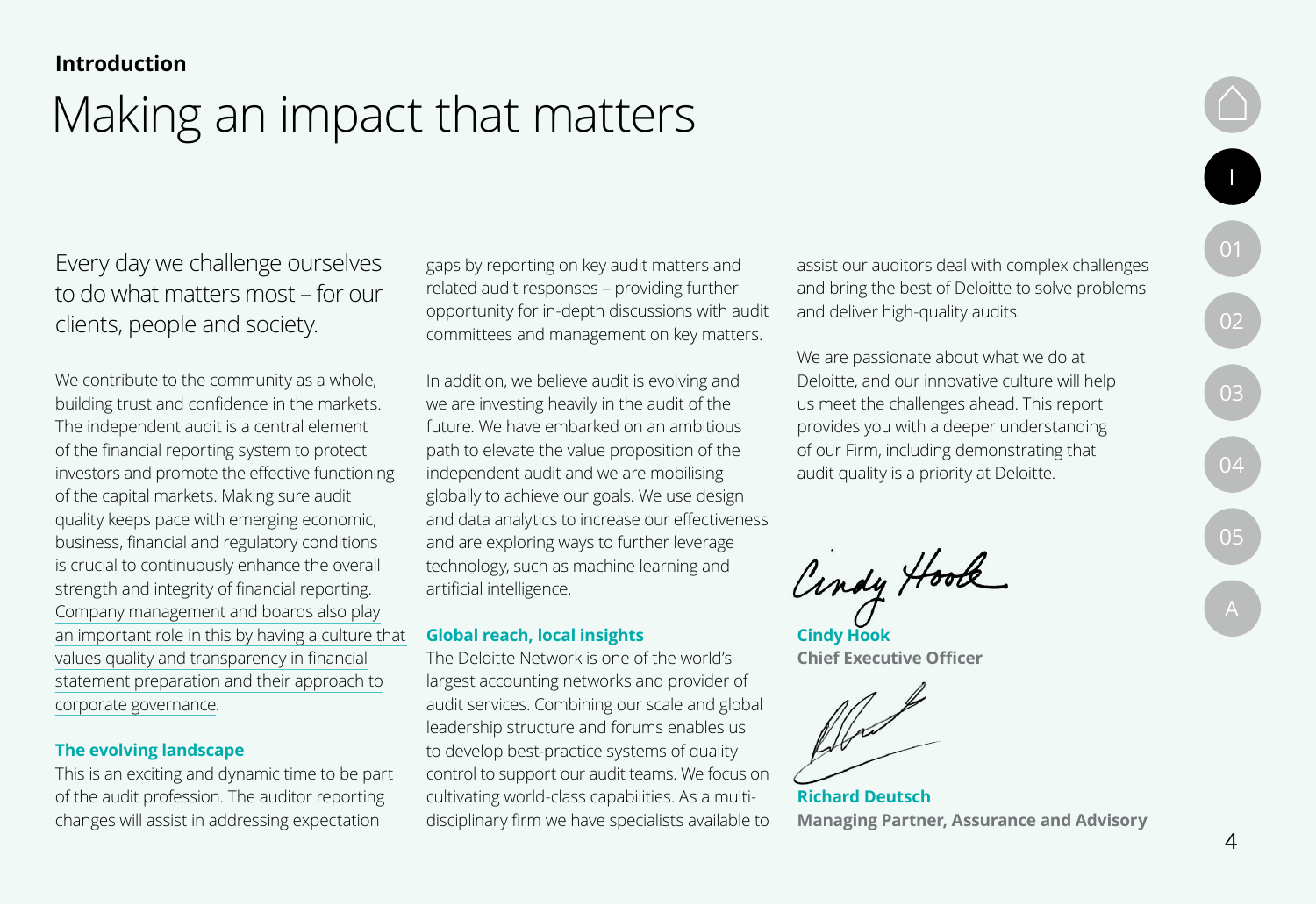# Quality control effectiveness statement

The system of quality control that supports the Deloitte Assurance Practice is designed to provide reasonable assurance that:

- a. Assurance engagements comply with Australian Auditing and Assurance Standards, relevant ethical requirements, and applicable legal and regulatory requirements
- b. Reports issued are appropriate in the circumstances.

Our monitoring programs provide evidence of our compliance with the application of Deloitte policies and methodologies, as well as pinpointing areas for improvement where consistent application is not achieved.

Our most recent Practice Review Program was completed in September 2015. It enables us to conclude that, overall, our system of quality control is operating effectively.

"We respect the trust placed in Deloitte by our clients, regulators and the community. Sustaining this trust by providing high-quality audits is an individual and collective responsibility at every level within our Assurance Practice. We recognise that this starts with the tone set by our Board of Partners."

**Keith Jones, Chairperson**

[I](#page-3-0)

[01](#page-5-0)

 $\begin{bmatrix} 02 \end{bmatrix}$  $\begin{bmatrix} 02 \end{bmatrix}$  $\begin{bmatrix} 02 \end{bmatrix}$ 

Cindy Hook

**Cindy Hook Chief Executive Officer**

**Richard Deutsch Managing Partner, Assurance and Advisory**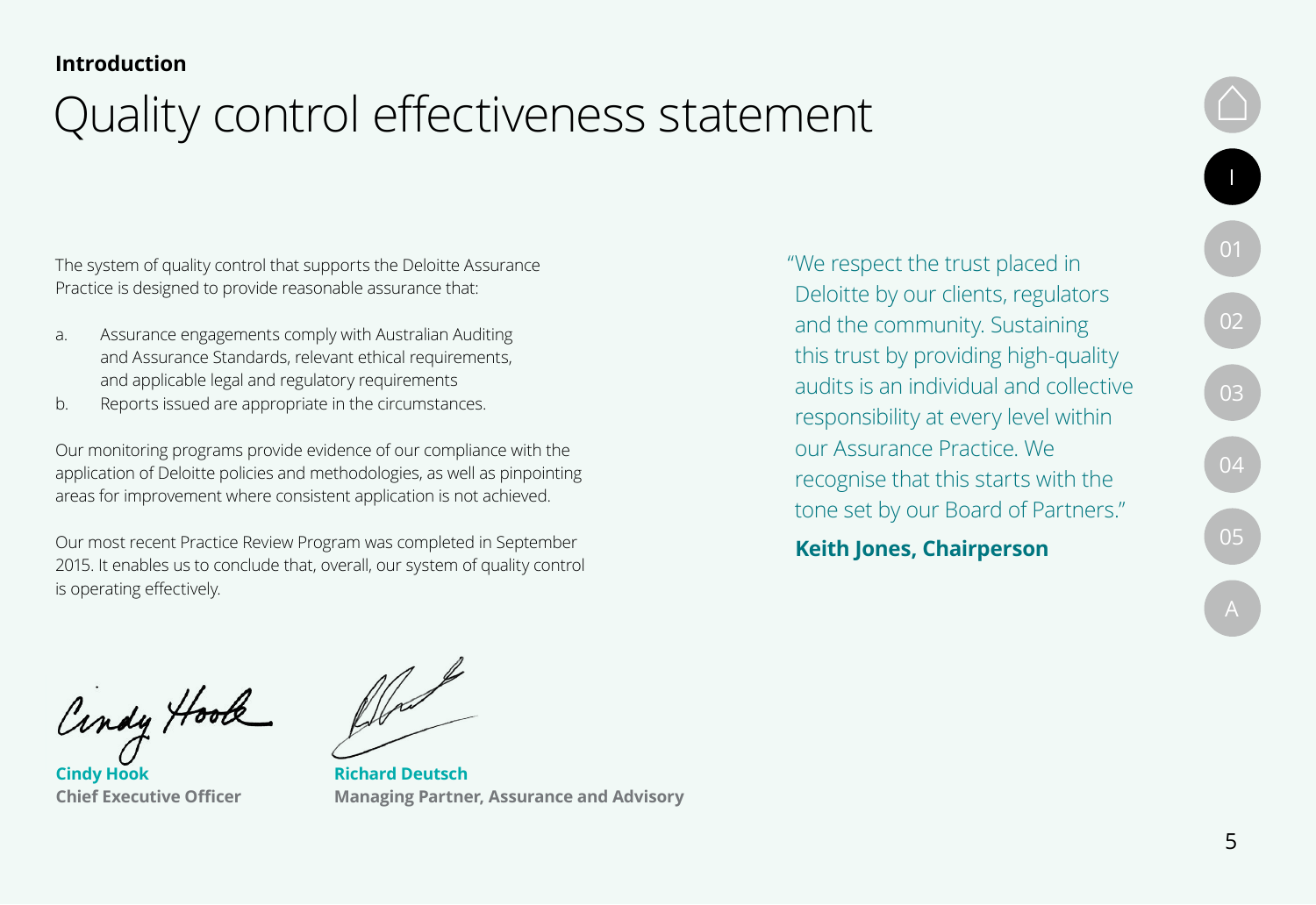<span id="page-5-0"></span>01

Our focus on delivering high quality audits is built on a solid foundation of strong leadership and governance structures.

01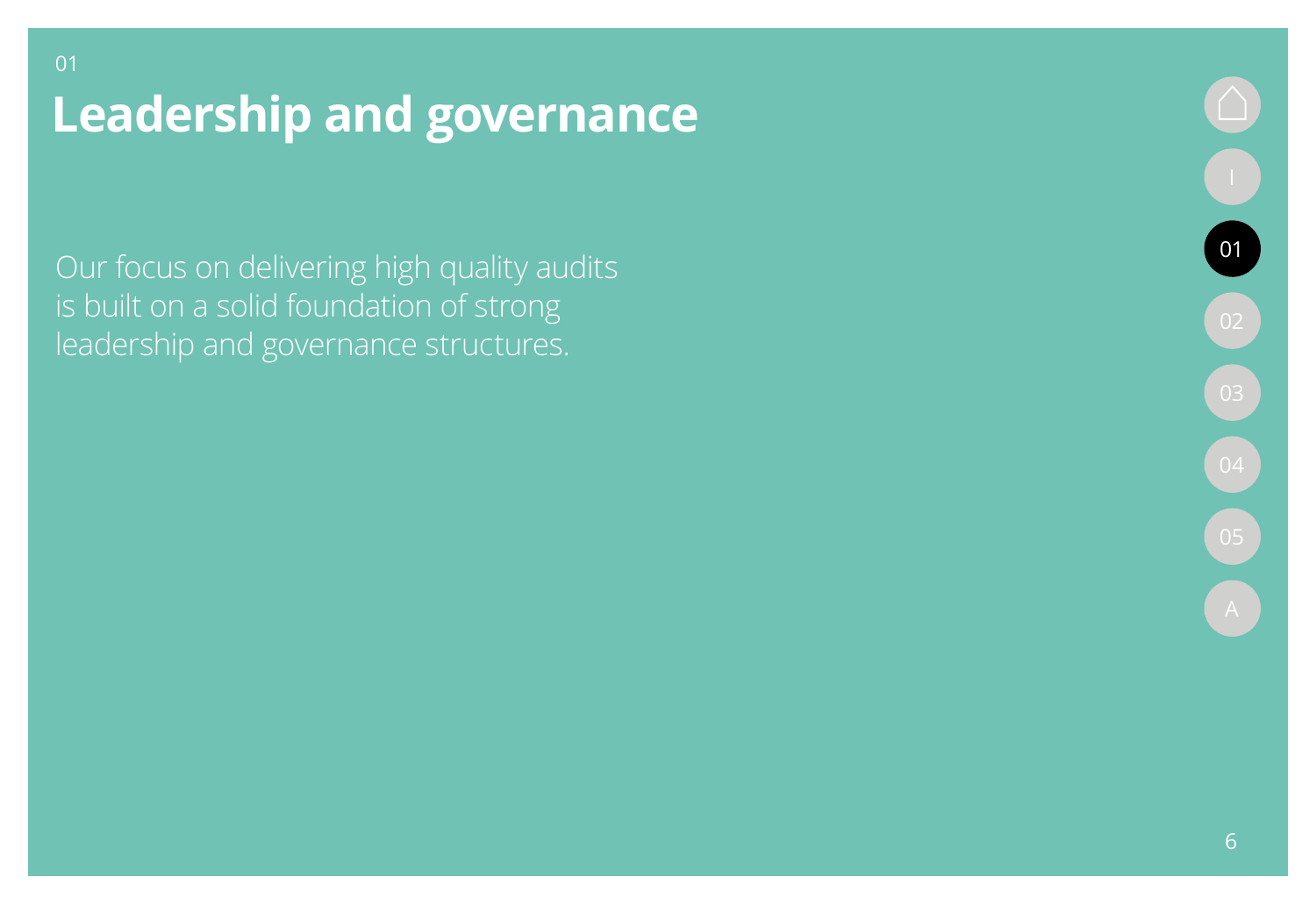## <span id="page-6-0"></span>Establishing the right tone 01 **Leadership and governance**



Our culture is driven by our Chief Executive Officer (CEO) and fully endorsed by our Board of Partners and National Executive. Our strategy is guided by six principles, and the Firm's culture is captured in [seven 'Signals'](#page-7-0) that enable us to deliver on our promise of professional excellence – our foundation for achieving consistently high audit quality.

Cindy Hook, our CEO, is an auditor by trade and understands the importance and value of a quality audit. Richard Deutsch, our Managing Partner Assurance and Advisory (A&A), leads the audit quality agenda and is accountable for creating and supporting a business model and culture that allows practitioners to conduct high-quality audits. In addition Jody Burton, our Chief Risk Officer (CRO), is a member of the National Executive team, increasing governance in relation to audit quality.

01

02

03

04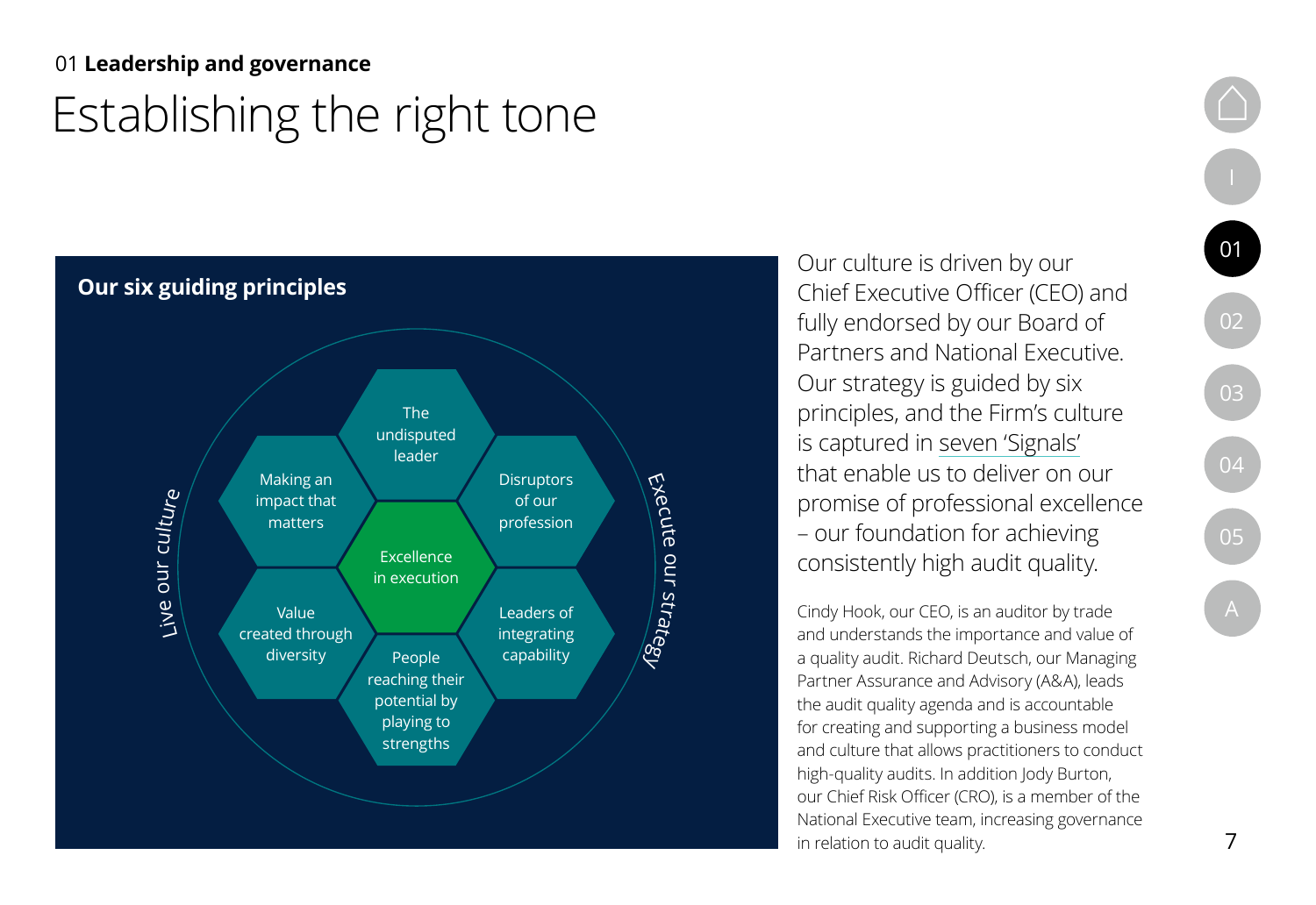# <span id="page-7-0"></span>Deloitte's seven Signals



### **Recruit and retain the best**

We seek to attract the best talent in the market with the right skills and experience so we can serve our clients well and deliver highquality solutions and output.



### **Empower and trust**

high-quality

We empower our people to take personal responsibility for delivering work to clients. We encourage our people to approach every client engagement with the right team drawn from the capabilities of the entire Australian firm and, where needed, the DTTL Network, to support the highest quality output.

**Play to win – think globally**

**333** 



### **Talk straight**

Through a culture of talking straight, our people are encouraged to voice their ideas and challenge each other. Constructive, two-way communication is viewed as a way to achieve the right quality outcome for our teams and clients.



**Aim to be famous** 

We encourage our people to become market leaders by developing specialist skills, gaining recognition and building extensive networks they can draw on to enhance quality and insight in their work.



#### **Continuously grow & improve Have fun**

Through

an ongoing commitment to learning and development our people have the necessary skills to consistently deliver highquality outcomes.



[01](#page-5-0)

[02](#page-13-0)

[03](#page-32-0)

[04](#page-39-0)

[05](#page-43-0)

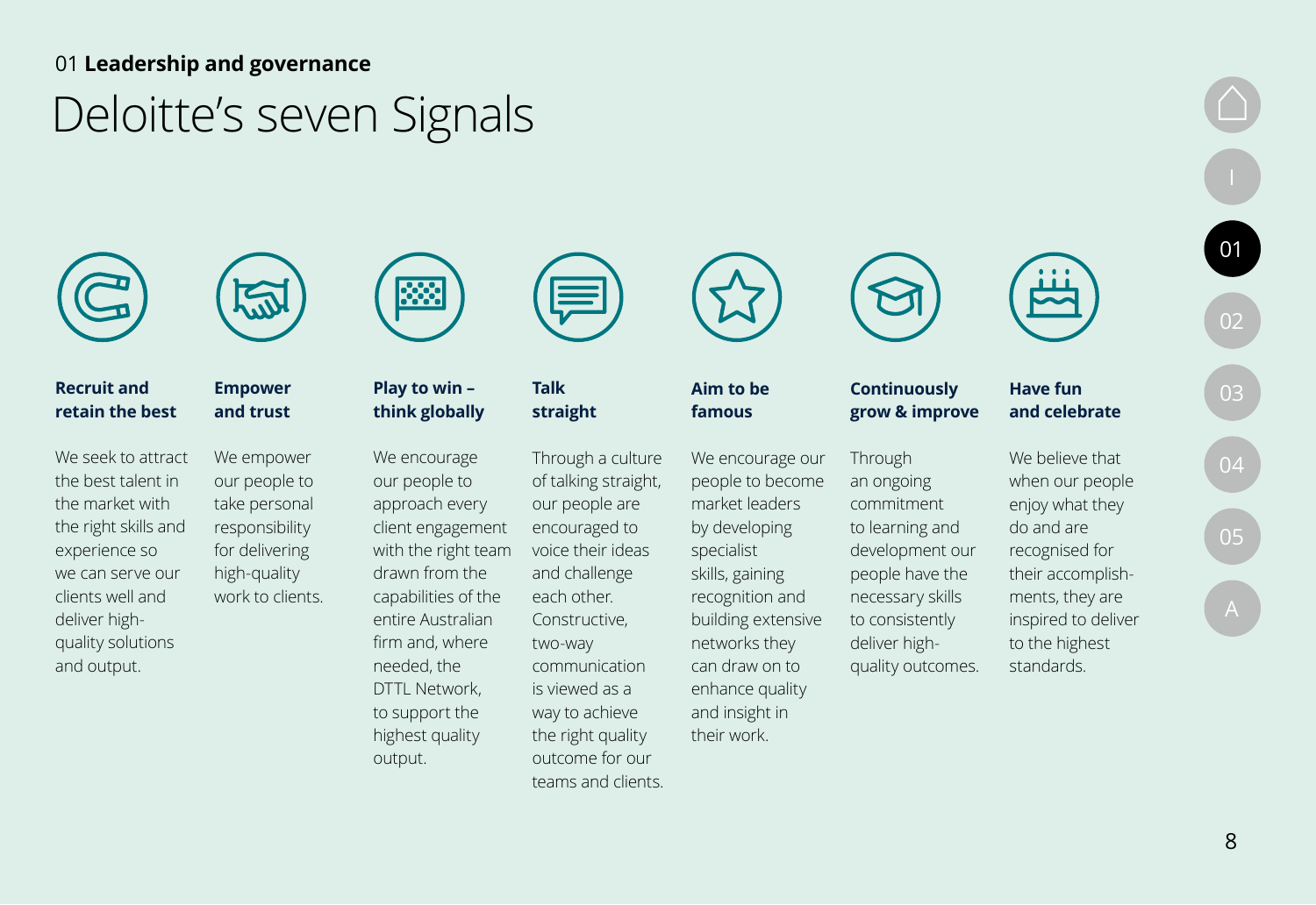## Governance structures

The leadership and management of the Firm are underpinned by strong governance structures, including a quality and risk function that provides oversight of the Assurance Practice .

### **The Board of Partners**

Our Board of Partners (the Board) is responsible for protecting the interests and reputation of the Firm and its partners, and for overseeing management and operations at a strategic level. The Board ensures the Firm has an appropriate structure for corporate governance and has specific oversight of quality and risk. The Board comprises the elected CEO and between seven and 10 elected partners.

Our governance structure includes specific terms around the length of service for Board members. Our current Chairperson is Keith Jones and the separation of this role from the CEO position provides a strong measure of accountability. The Board has established five committees to support its objectives.

#### **The Chief Executive Officer**

Our CEO has full executive authority for managing the Firm. The CEO is nominated by a Boardappointed committee of between four and eight equity partners, and elected by the partners for a four-year term. Unless approved by an ordinary resolution of partners, the maximum overall period for the CEO is eight years.

## We're underpinned by strong governance structures.

#### **The National Executive**

The CEO appoints the [National Executive](#page-9-0), which manages the Firm's day-to-day activities. The National Executive comprises the CEO, the Chief Operating Officer (COO), the Chief Financial Officer, the Chief Strategy Officer, the Managing Partner Markets and National Leader Middle Market, the Managing Partner Clients and Industries, the Asia Pacific Deputy Managing Director, the CRO and the six business managing partners for A&A, Consulting, Deloitte Private, Financial Advisory, Risk Advisory and Tax.

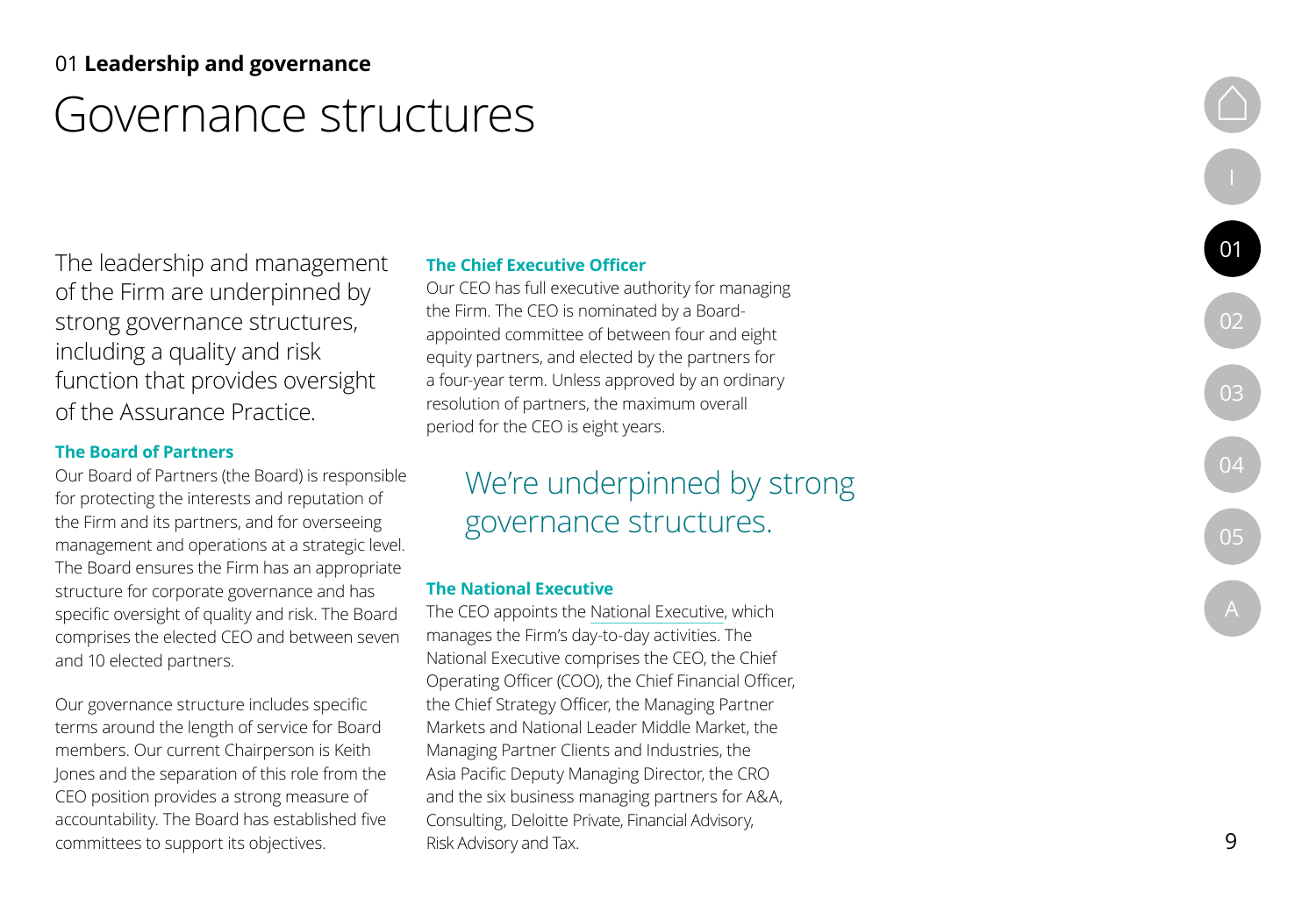# <span id="page-9-0"></span>Figure 1: Deloitte Australia organisation chart

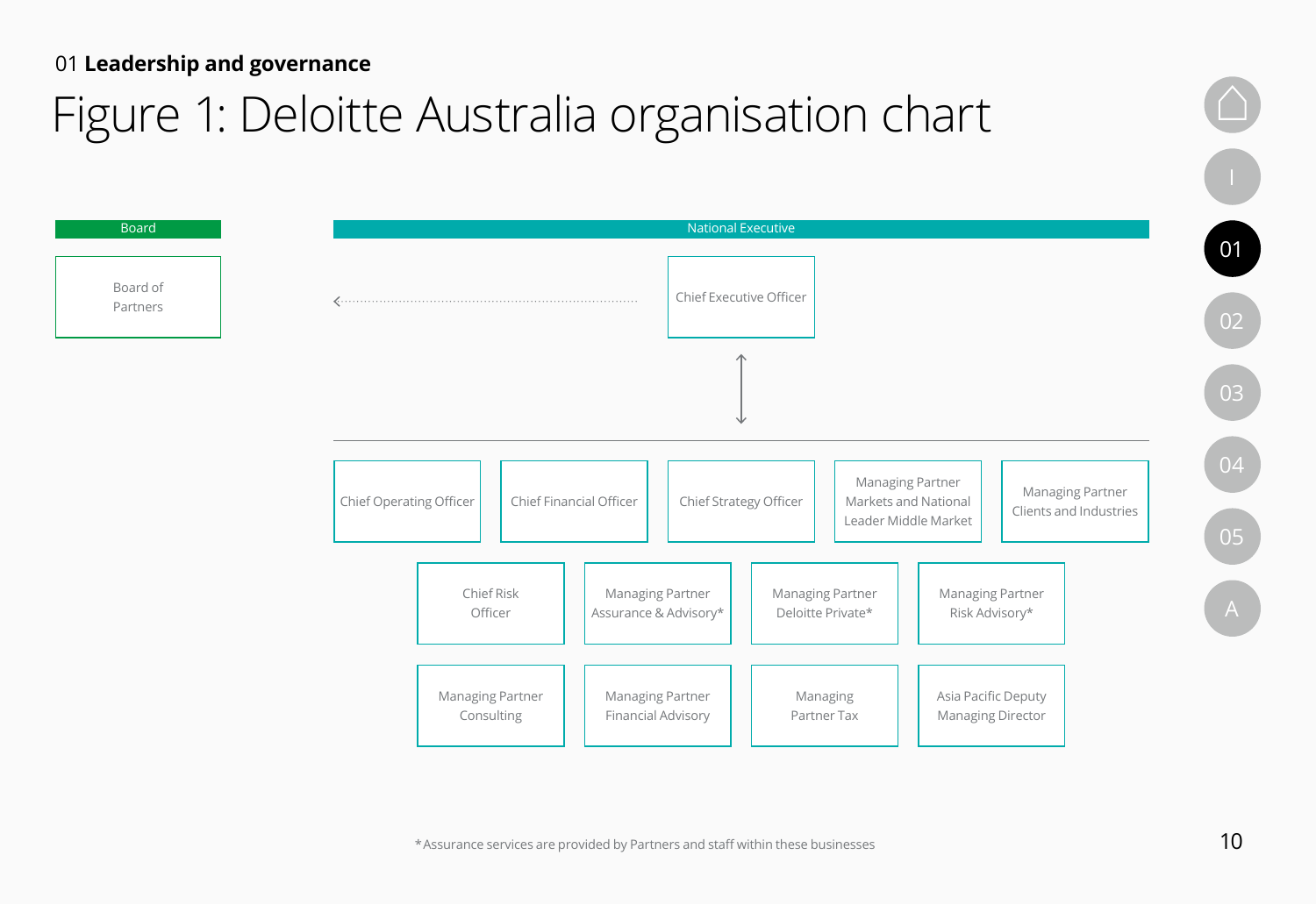The overall responsibility for developing, implementing and monitoring quality policies and procedures and risk-related matters rests with the CEO. Day-to-day responsibility is delegated as follows:

- **•** CRO enterprise risk framework; ethics and privacy; independence and conflicts; business resilience; compliance, including regulatory compliance; engagement risk, client and engagement acceptance; quality control; confidentiality and security; and complaints handling
- **•** COO people and performance; legal and professional indemnity insurance.

### **National Quality and Risk Executive**

The National Quality and Risk Executive supports the business in providing professional services to clients. It oversees and advises on national risk management functions, and the business quality and risk functions. The National Quality and Risk Executive comprises the COO, the CRO, the General Counsel, the Professional Services Risk Partner, and the National Quality and Risk and Independence Partner.

### **Assurance Practice**

**Leadership**

The Managing Partner A&A and the A&A Executive are responsible for delivering on the Assurance Practice's business objectives and are accountable for its compliance with quality standards. The Managing Partner A&A appoints members of the A&A Executive after consultation with the CEO. The A&A Executive meets monthly, and audit quality is regularly on the agenda.

[02](#page-13-0) [03](#page-32-0)

[01](#page-5-0)

[04](#page-39-0) [05](#page-43-0) [A](#page-46-0)

The quality and risk functions contribute to Deloitte's prosperity and the execution of strategy in a commercial and sustainable manner, while protecting and keeping the Firm and its people safe.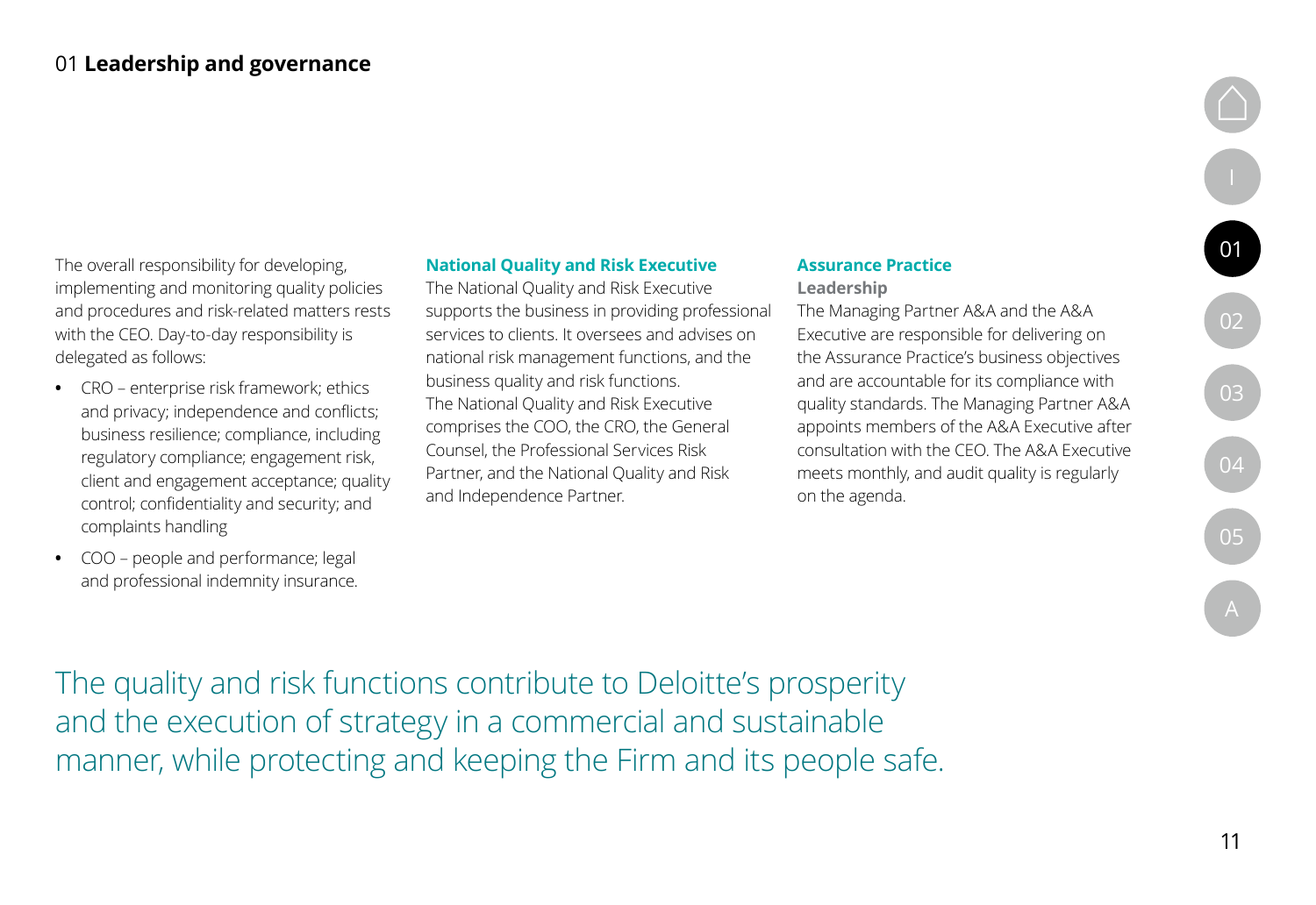### **The A&A Quality & Risk and Accounting Technical functions**

The A&A Quality & Risk and Accounting Technical functions are led by Jamie Gatt. Jamie is the Assurance Practice's Risk Leader and National Professional Practice Director (NPPD). As the Assurance Practice's Risk Leader he has operational responsibility for the system of quality control and oversees the A&A Quality & Risk Team and the Accounting Technical Team. As the NPPD he is responsible for all decisions relating to the interpretation of accounting and auditing matters. He is also a member of the A&A Executive.

The A&A Quality & Risk Team is responsible for implementing the quality agenda, establishing function-specific policies and procedures, audit technical training, monitoring and risk mitigation, and supporting engagement teams on a day-to-day basis on audit technical and risk matters.

The National Accounting Technical Team is responsible for providing accounting technical support, including training, to the Assurance Practice and clients. It specialises in accounting standards and interpretations, including Australian International Financial Reporting Standards (A-IFRS), and the financial reporting requirements of the Corporations Act.

#### **Audit Quality Network**

We have an Audit Quality Network of partners and staff within geographic or market segments of our Assurance Practice. The network helps the A&A Quality & Risk Team reinforce key messages, raising awareness of quality and risk matters and helping us be more agile in responding to new developments.

**Global and external contribution** Deloitte Touche Tohmatsu Limited (DTTL) is an English private company (limited by guarantee) that all Deloitte member firms are members of. Panos Kakoullis, the Managing Director Global Audit Business Leader, and Cal Buss, the Managing Director Global Audit Quality, actively set the tone and drive audit quality through all member firms. These global leaders are supported by member firm leaders participating in global forums. Australia is an active member of the quality forms depicted in [Figure 2](#page-12-0). Through our participation we significantly influence the strategic direction of our global audit programs and oversee implementation, execution and monitoring thereof.

We are also proud that our Firm is actively involved in shaping the future of accounting and auditing through the involvement of our partners with international and Australian standards-setting bodies and professional associations. Our teams benefit from these partners' access to global expertise and being at the forefront of professional developments.

[01](#page-5-0)

[02](#page-13-0)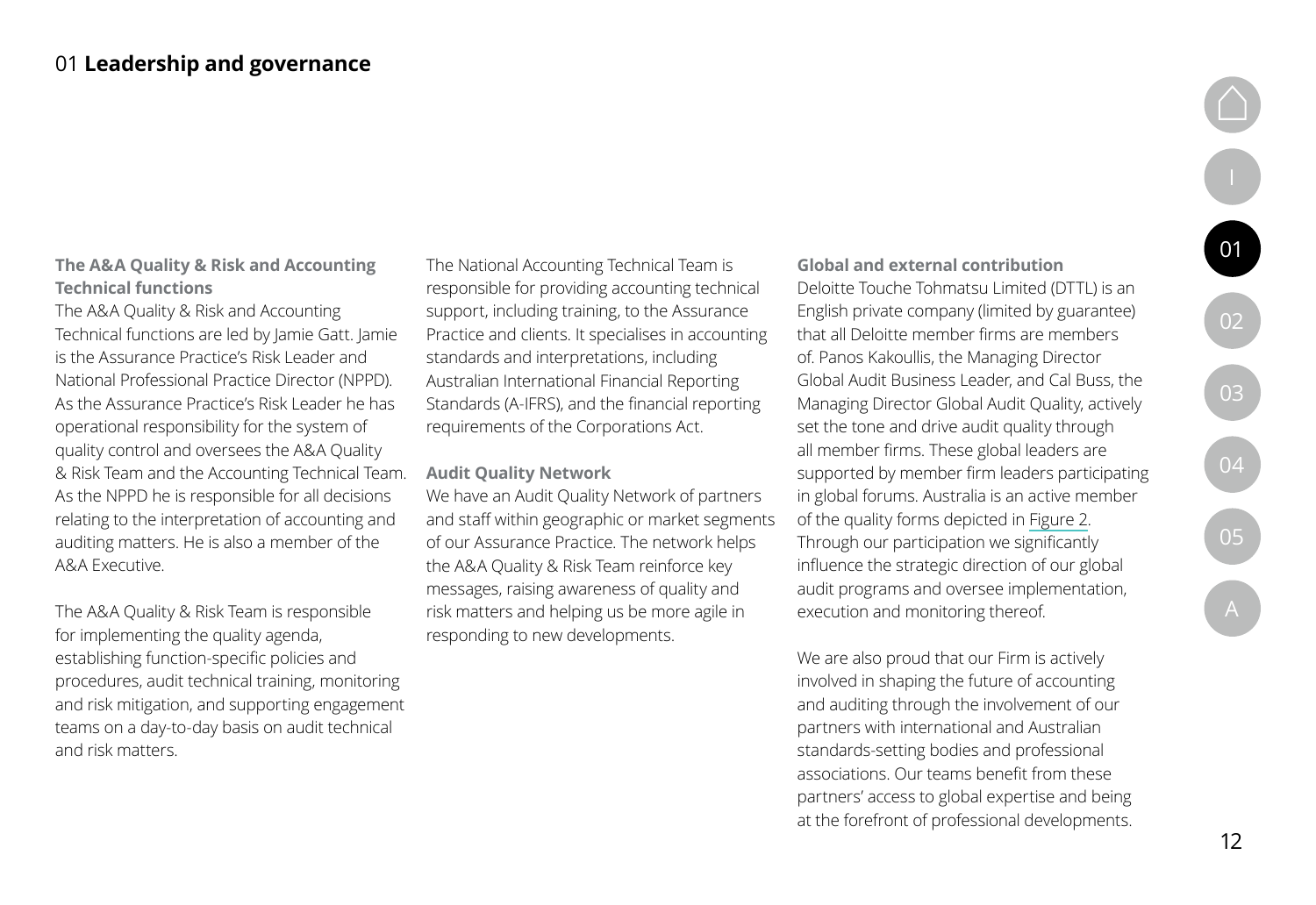# <span id="page-12-0"></span>Figure 2: External and DTTL contribution

| <b>Name</b>                                                         | Partners contributing to the accounting and auditing<br>landscape through membership of:                                               | <b>Partners are active participants</b><br>of DTTL quality forums:                                              |
|---------------------------------------------------------------------|----------------------------------------------------------------------------------------------------------------------------------------|-----------------------------------------------------------------------------------------------------------------|
| Richard Deutsch, Managing Partner,<br><b>Assurance and Advisory</b> | Accounting and Auditing Standing Committee                                                                                             | Global Audit Leadership                                                                                         |
| Jamie Gatt, NPPD and Assurance Risk Leader                          |                                                                                                                                        | <b>Global Audit Quality Board</b>                                                                               |
| Caithlin McCabe, Audit Quality and<br><b>Regulatory Partner</b>     | Australian Auditing and Assurance Standards Board<br>Chair of the Australian Auditing and Accounting Public<br><b>Policy Committee</b> | <b>Global Audit Technical Advisory</b><br><b>Board</b><br><b>Regulatory Leadership Advisory</b><br><b>Board</b> |
| Anna Crawford, Partner Accounting Technical                         | Australian Accounting Standards Board                                                                                                  | Global IFRS Leadership                                                                                          |
| Marisa Orbea, Independence Partner                                  | International Ethical Standards Board for Accountants<br>(6 years until December 2015)                                                 | Global Independence                                                                                             |
| John Leotta, Audit Partner                                          | International Accounting Standards Board's consultative<br>group for rate regulation                                                   |                                                                                                                 |
| Tara Hill, Audit Partner                                            |                                                                                                                                        | <b>Global Audit Learning Council</b>                                                                            |

[I](#page-3-0)

[01](#page-5-0)

[02](#page-13-0)

[03](#page-32-0)

[04](#page-39-0)

[05](#page-43-0)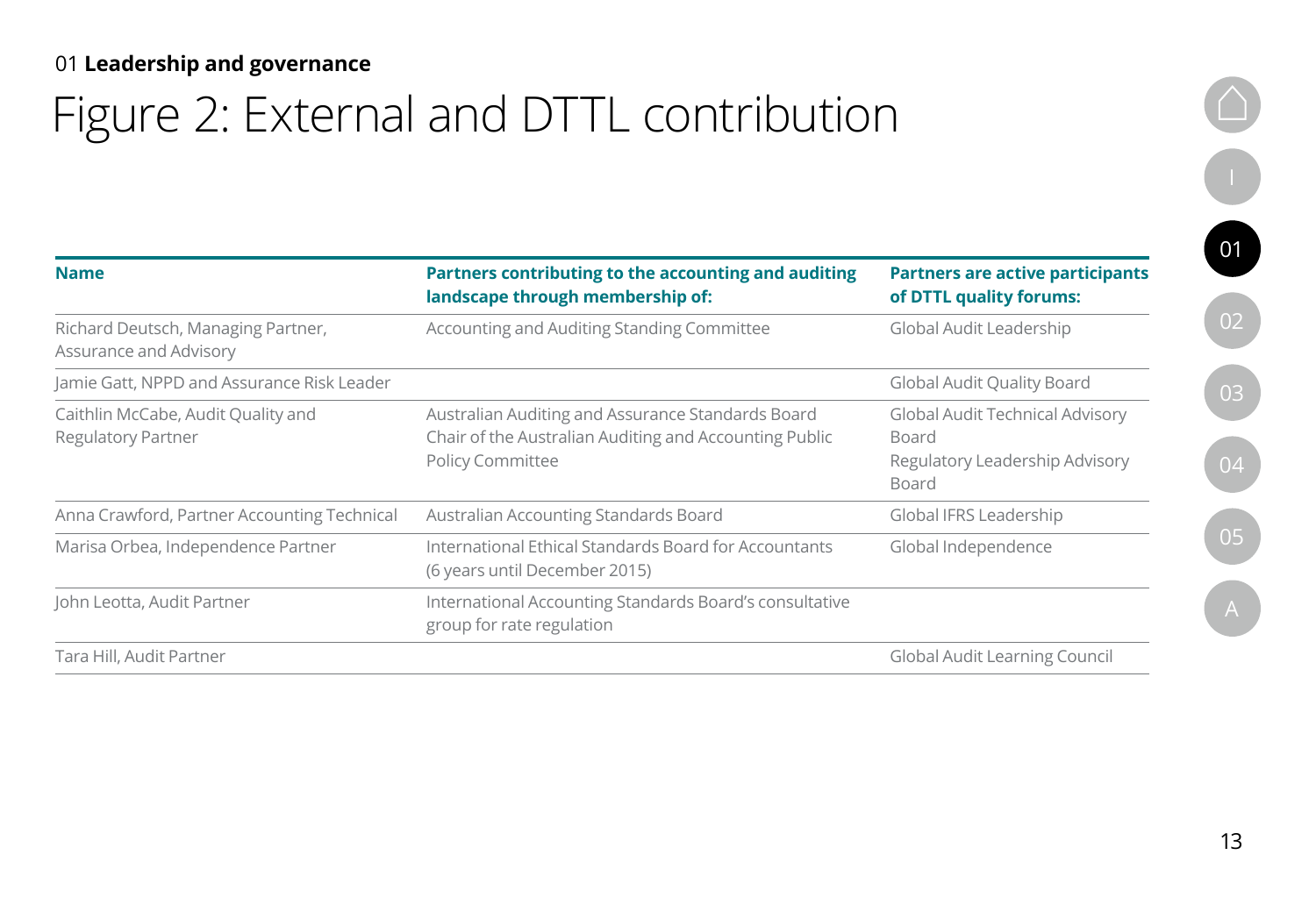Quality is at the heart of everything we do. From the mindset of the auditor to the specific capabilities, tools, methods and standards we apply in conducting audits and managing our Assurance Practice – our commitment to audit quality is paramount.

<span id="page-13-0"></span>02

02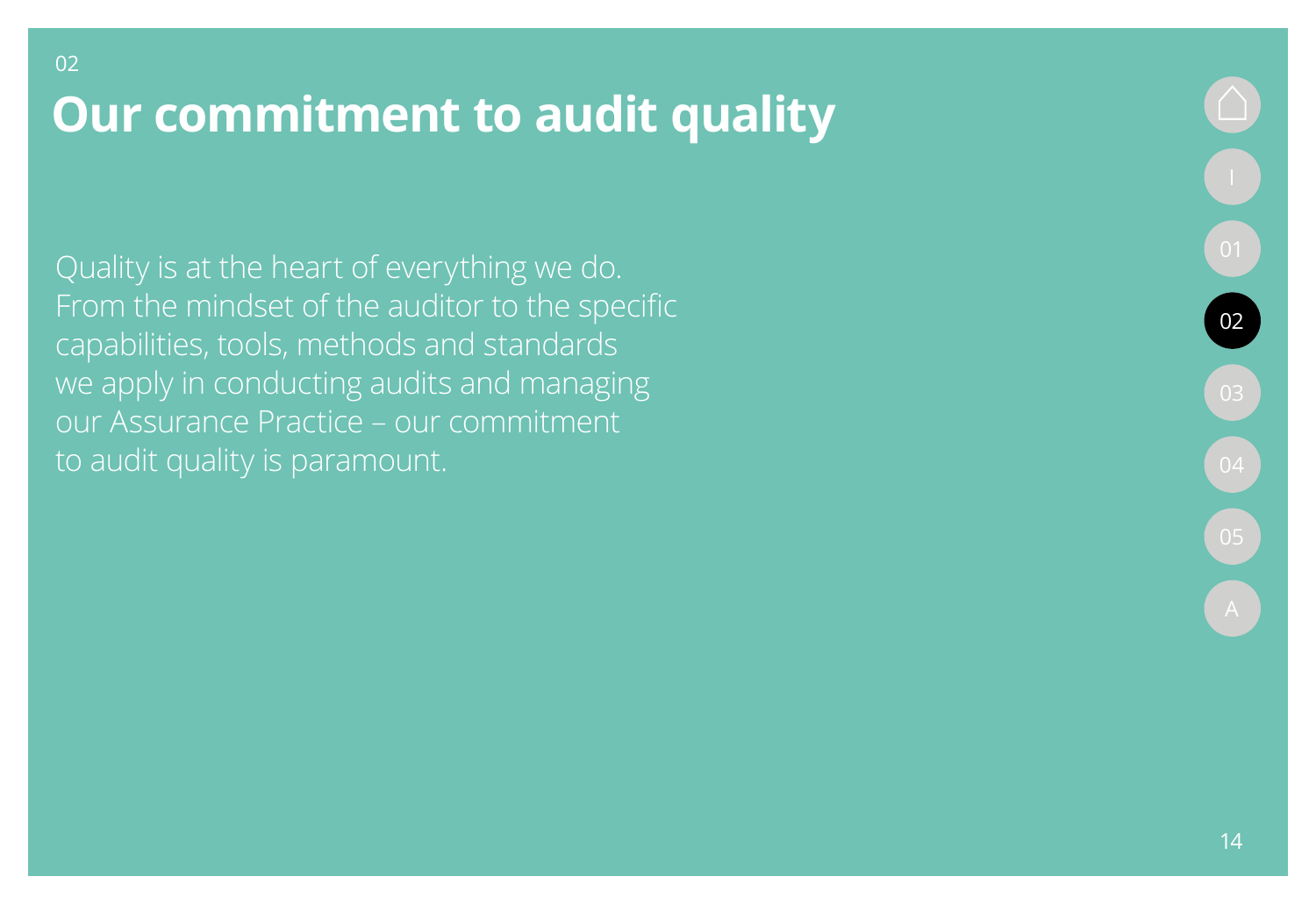# Our approach to quality is holistic and multifaceted



We are aware of our obligation to deliver audits in compliance with professional and regulatory standards. We are committed to doing more than simply meeting these requirements.

Our desire is to be seen as the standard of excellence for the profession as articulated in our global audit aspiration 'to be the world's most trusted audit provider'. Our audit aspiration is underpinned by an Audit Quality Framework with clear strategic objectives as depicted in [Figure 3](#page-15-0).

To keep us focused and continually moving forward we have an Audit Quality Plan, structured around our Audit Quality Framework, which includes specific measurable actions. The Audit Quality Plan is updated regularly to remain current and responsive, and we are accountable to DTTL to deliver on the planned actions.

15

[I](#page-3-0)

[01](#page-5-0)

[02](#page-13-0)

[03](#page-32-0)

[04](#page-39-0)

[05](#page-43-0)

 $\overline{A}$  $\overline{A}$  $\overline{A}$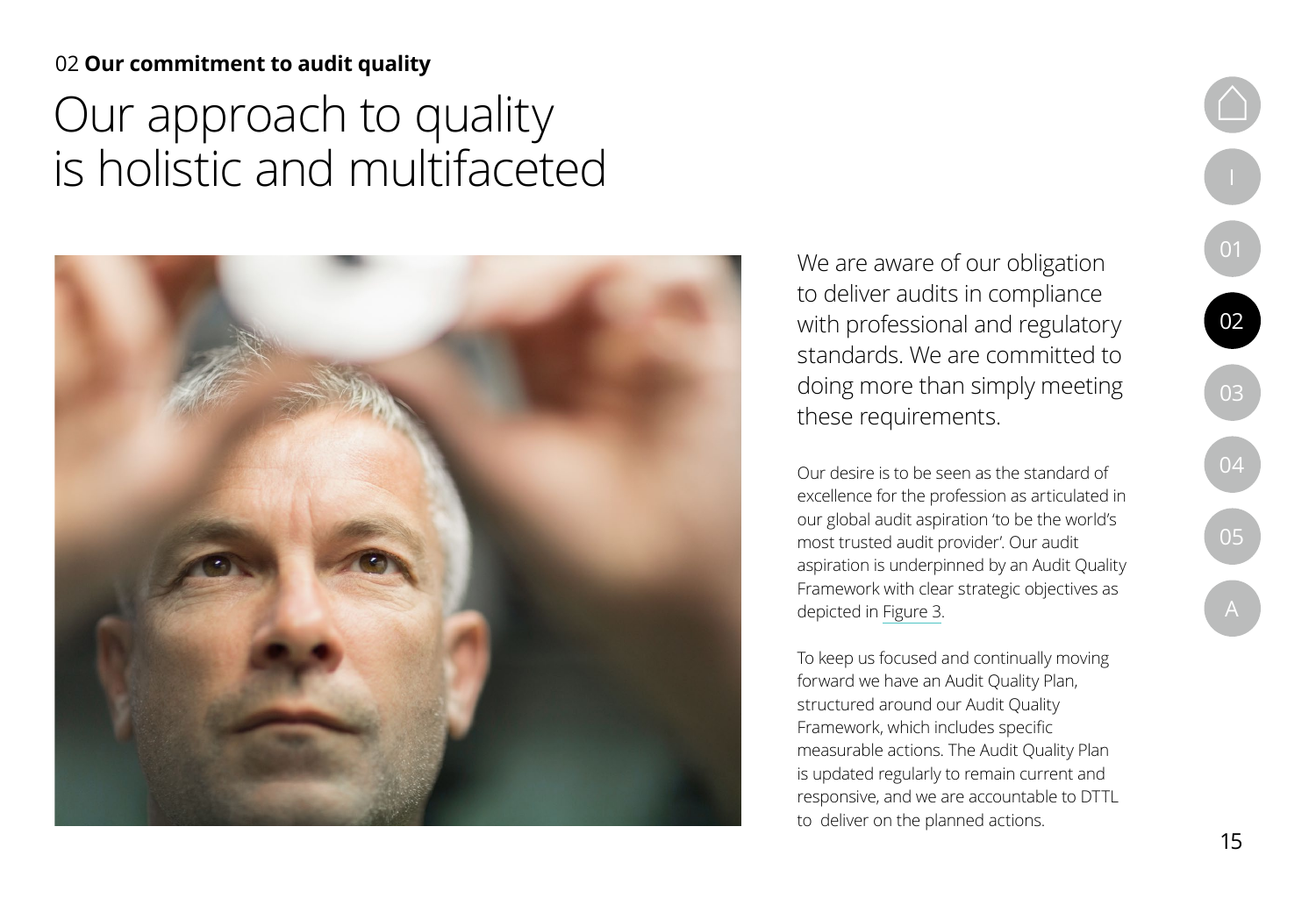# <span id="page-15-0"></span>Figure 3: Audit Quality Framework **Strategic objectives**

| <b>Recognise</b><br>We are a regulated<br>profession with<br>unwavering focus on<br>exceeding stakeholders'<br>expectations | 1. Strong tone-from-the-top<br>consistently demonstrates leaders'<br>commitment to audit quality                                        |                                                                                                                              | Be the world's most trusted audit provider driven by a commitment to delivering high quality<br>2. Ongoing dialogue with regulators<br>results in the appreciation of their<br>points of view and contributes to<br>leading audit reforms |                                                                                                                                          | <b>3.</b> Clear understanding of<br>stakeholders' needs and<br>expectations |                                                                              |
|-----------------------------------------------------------------------------------------------------------------------------|-----------------------------------------------------------------------------------------------------------------------------------------|------------------------------------------------------------------------------------------------------------------------------|-------------------------------------------------------------------------------------------------------------------------------------------------------------------------------------------------------------------------------------------|------------------------------------------------------------------------------------------------------------------------------------------|-----------------------------------------------------------------------------|------------------------------------------------------------------------------|
| <b>Execute</b><br>Deliver the highest<br>quality audits and value<br>to all stakeholders                                    | 4. Deloitte auditors are<br>recognised for achieving<br>the highest standard of<br>professional excellence                              | <b>5.</b> Consistent application<br>of the Deloitte Audit<br>Imperatives drives the<br>performance of high<br>quality audits |                                                                                                                                                                                                                                           | <b>6.</b> The Deloitte audit<br>approach meets or<br>exceeds the requirements<br>of professional standards<br>and is consistenty applied |                                                                             | 7. The value of a Deloitte<br>audit is clearly recognised<br>by stakeholders |
| <b>Improve</b><br>Continuously measure,<br>learn, and drive to<br>achieve the highest<br>quality audits                     | 8. Strong and robust monitoring<br>reinforces a culture of continuous<br>imporvement in an environment<br>that fosters rapid innovation |                                                                                                                              | 9. Active response to stakeholders'<br>feedback and rapid remediation of<br>all inspection outcomes                                                                                                                                       |                                                                                                                                          |                                                                             | <b>10.</b> Shared accountability for audit<br>quality across the network     |

[I](#page-3-0)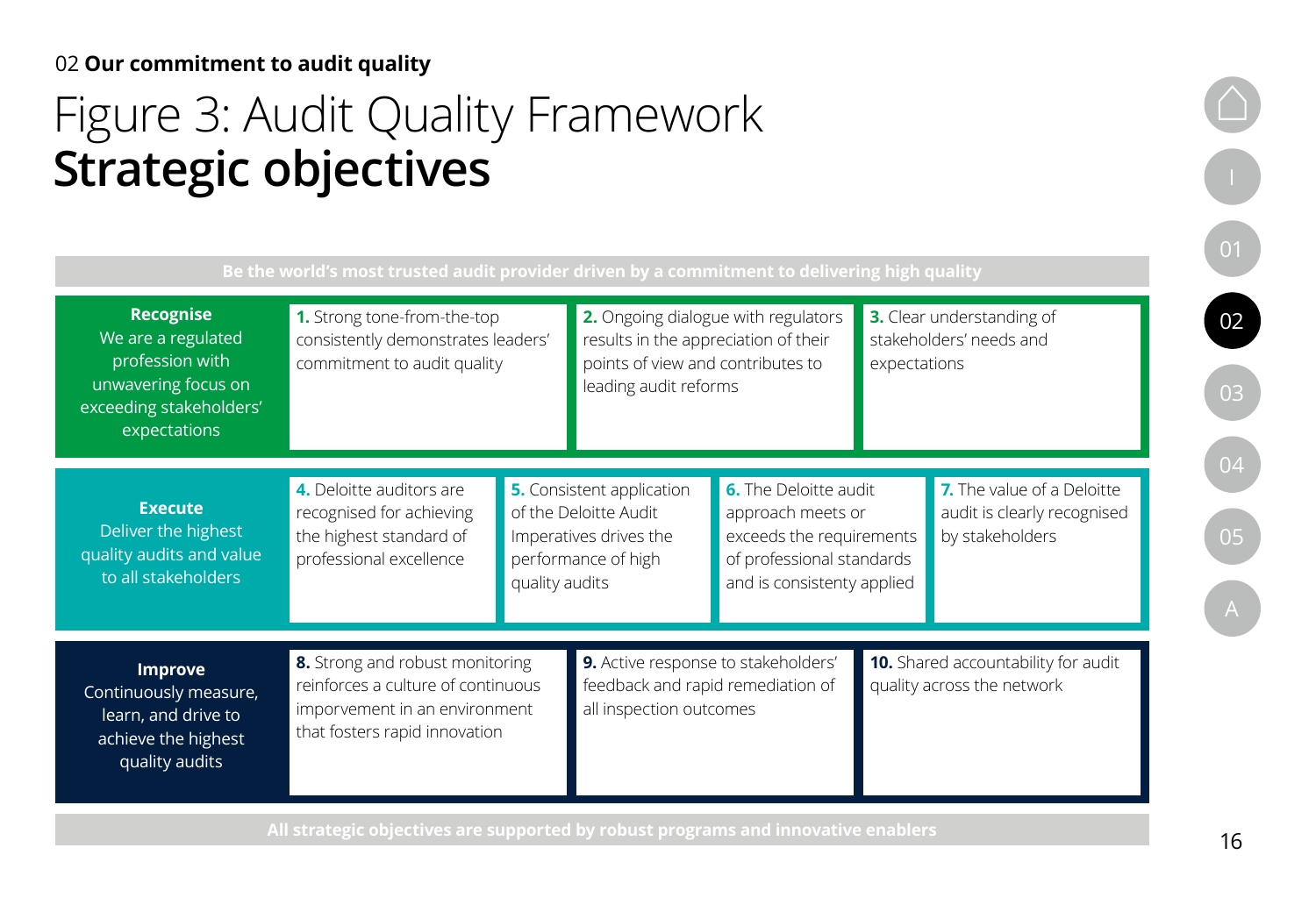# Figure 4: Audit Quality Framework **Strategic implementation activities**

| <b>Recognise</b><br>We are a regulated<br>profession with      | Audit Quality Plan                                           |                |                                 | Deloitte position on emerging issues |                             |
|----------------------------------------------------------------|--------------------------------------------------------------|----------------|---------------------------------|--------------------------------------|-----------------------------|
| unwavering focus on<br>exceeding stakeholders'<br>expectations | Leadership tone                                              |                |                                 | Regulator engagement                 |                             |
| <b>Execute</b><br>Deliver the highest                          | Audit Imperatives                                            | Deloitte Audit |                                 | 2016 Methodology<br>enhancements     | Audit project<br>management |
| quality audits and value<br>to all stakeholders                | Extended auditor<br>reporting                                | Analytics      |                                 | Internal Controls Program            | Design                      |
| <b>Improve</b><br>Continuously measure,<br>learn, and drive to | Practice Review and External<br><b>Inspection Monitoring</b> |                | <b>Audit Quality Indicators</b> |                                      | Causal Factor Analysis      |
| achieve the highest<br>quality audits                          | Deloitte Audit In-flight Diagnostics                         |                |                                 | Mandatory learning                   |                             |

[01](#page-5-0) [02](#page-13-0) [03](#page-32-0)

[05](#page-43-0) [A](#page-46-0)

[04](#page-39-0)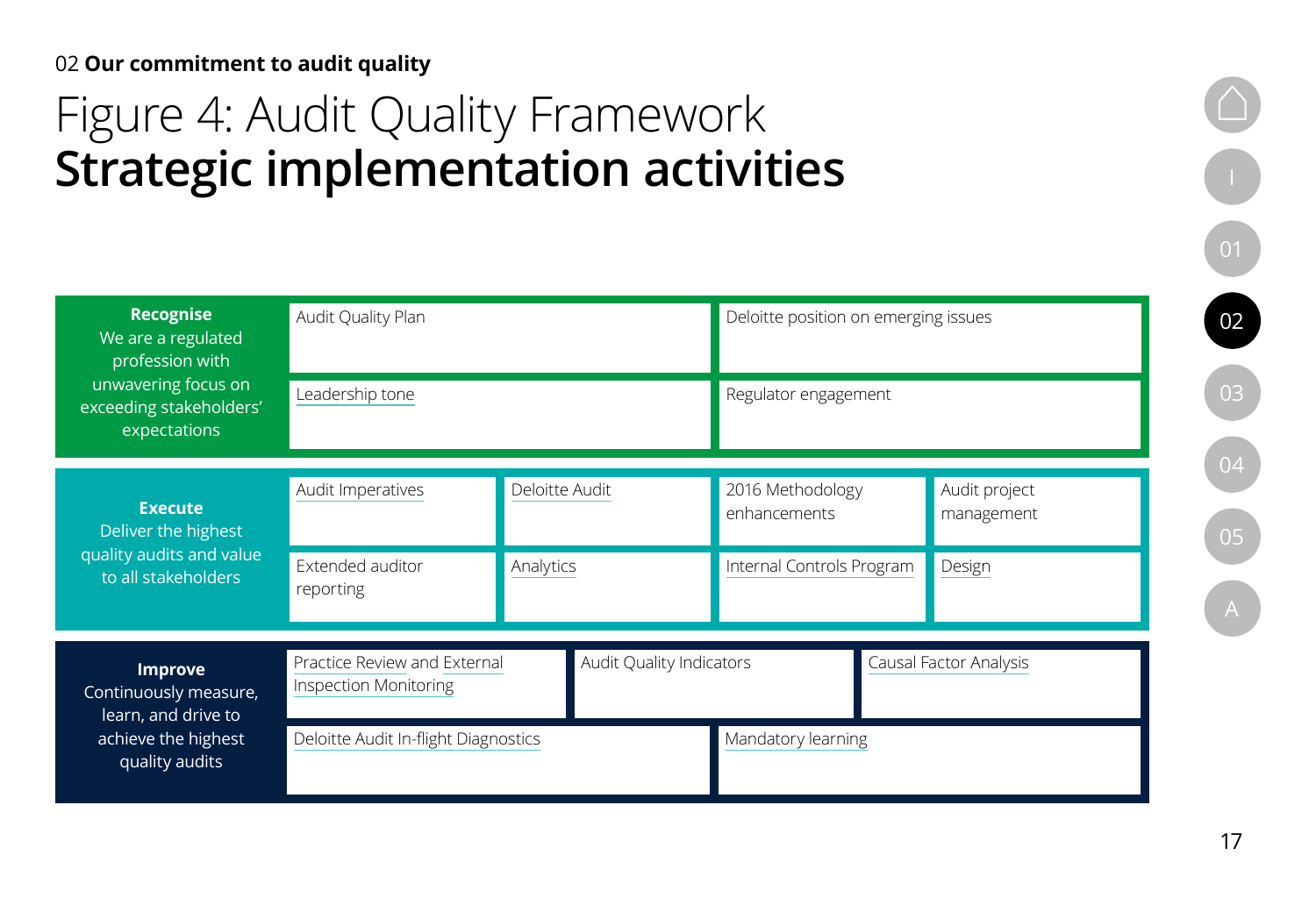# Client acceptance and continuance

From the very start we incorporate quality across all of our client engagements. It is all about accepting the right clients, understanding their risks and formulating an appropriate audit response to address them.

We have rigorous policies, procedures and approval processes in place for accepting prospective clients and engagements, and assessing engagement risk. This includes a documented evaluation of the client's risk profile and information regarding the client and its management. The client and engagement risk is classified as normal, greater than normal, or much greater than normal.

In this process, we focus on confirming that we have the capacity and capability to act, that we can comply with relevant [ethical and](#page-32-0) [independence requirements,](#page-32-0) and that we have considered the integrity of the client.

Our Firm's engagement risk assessment procedures provide a basis for tailoring the audit approach to address engagement-specific risks. For higher-risk engagements, additional risk management safeguards are applied, such as assigning a more experienced partner as the Engagement Quality Control Reviewer (EQCR), assigning a Special Review Partner in addition to the EQCR to much greater than normal engagements, involving experts or requiring

a review by a national panel of experienced audit partners.

Our engagement risk assessment begins at the client acceptance process. We perform an annual continuance assessment to determine if the Firm should continue providing services. In addition, any time an entity changes significantly (for example, a change in ownership) the Firm considers whether to continue the relationship.

### **Figure 5: Client and engagement acceptance and continuance considerations**

| <b>Risk</b>            | <b>Consideration</b>                                                                                                                                                                                                                                          |
|------------------------|---------------------------------------------------------------------------------------------------------------------------------------------------------------------------------------------------------------------------------------------------------------|
| <b>Client risk</b>     | Management characteristics and integrity<br>Organisational and management structure<br>The nature of the business<br>The business environment<br>Financial results<br>Business relationships and related parties<br>Prior knowledge and experience of client. |
| Service risk           | The nature of the engagement<br>Team competence to handle the technical aspects of the specific engagement<br>The availability of a competent team.                                                                                                           |
| <b>Engagement risk</b> | A function of both client risk and service risk.                                                                                                                                                                                                              |
| Independence           | Financial and other relationships<br>Non-audit services<br>Other threats: self-interest, self-review, advocacy, familiarity or intimidation.                                                                                                                  |

[I](#page-3-0)

[01](#page-5-0)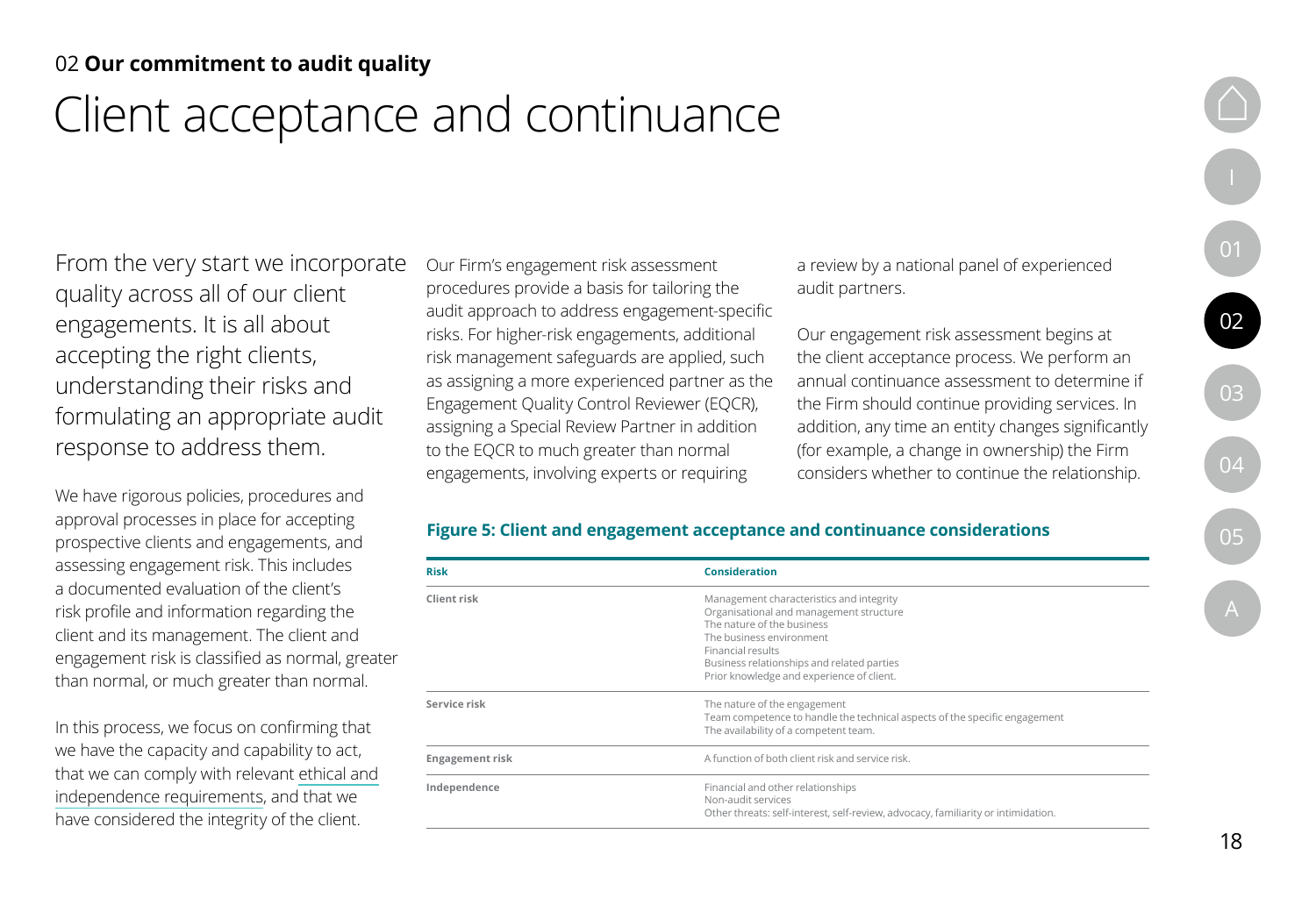# Engagement team selection and expertise

The selection of the engagement team is key to developing and executing a high-quality audit. Every audit engagement is led by a partner, and our engagement partners are fully responsible for the services they provide. The engagement partner is responsible for ensuring that the professionals assigned to an engagement have the required competencies.

Considerations for engagement team selection include:

- **•** The size and complexity of the entity's business
- **•** The applicable financial reporting framework used in preparing the financial statements
- **•** Applicable independence considerations
- **•** Any possible conflicts of interest
- **•** The qualifications and experience of professional staff, including industry credentials
- **•** The availability of staff to commit time to the engagement.

Our audit partners also collaborate in cross– business industry groups, which are led by senior partners with deep industry knowledge and expertise. These groups share their understanding of market developments, risk assessments and emerging trends. They bring this knowledge to bear on audit engagements to perform their role more effectively and share this knowledge with their engagement team.

The right engagement team is key to audit quality. [I](#page-3-0)

[01](#page-5-0)

[02](#page-13-0)

[03](#page-32-0)

[04](#page-39-0)

[05](#page-43-0)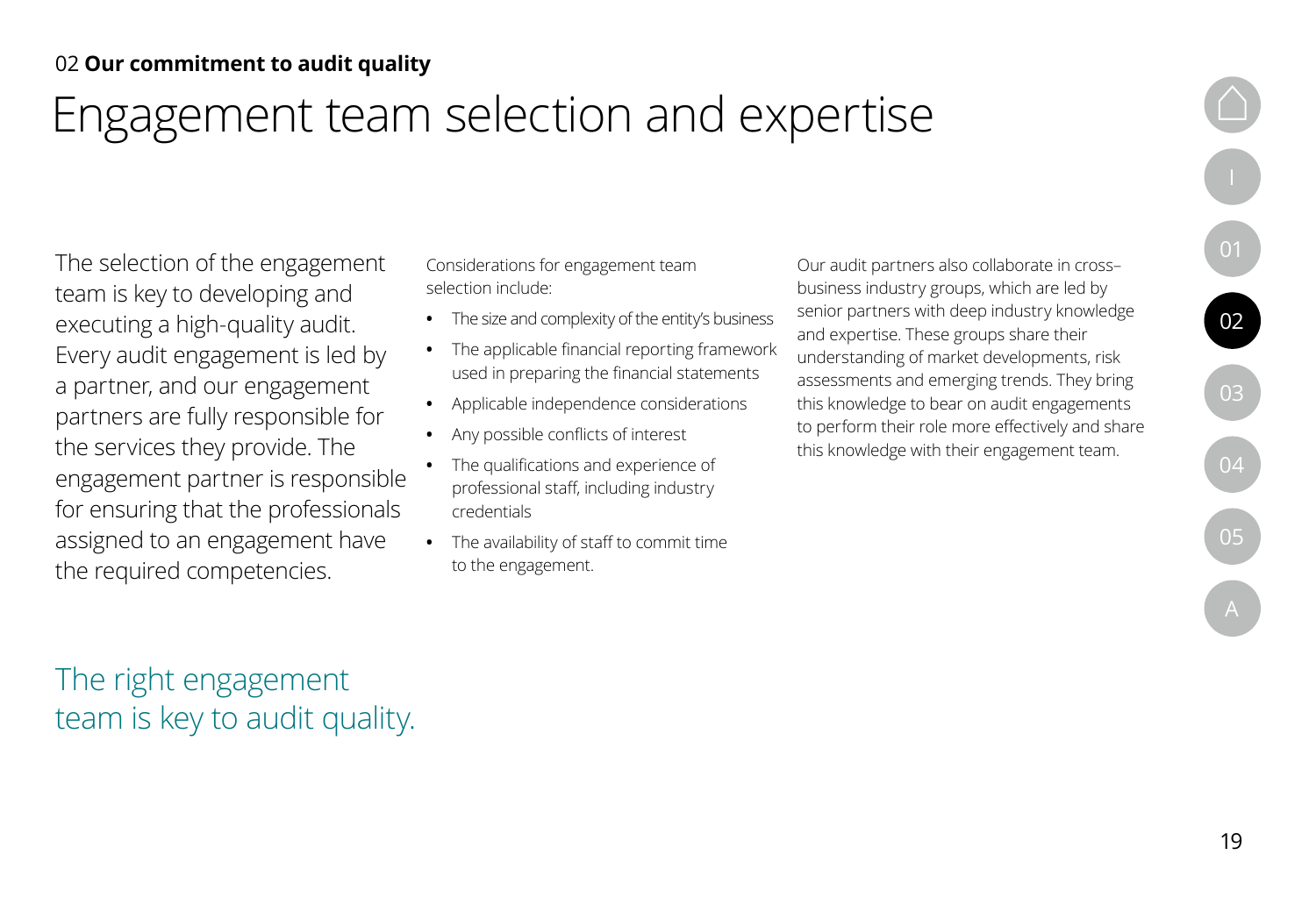# <span id="page-19-0"></span>Executing with the right behaviours and a focus on professional scepticism

We believe that creating the right culture and focusing on the right mindset and practices is key to achieving high-quality audits. We continue to reinforce the importance of demonstrating the right behaviours through our Audit Imperatives, which we believe are vital to a quality audit and for us to deliver on external stakeholder expectations. The Audit Imperatives are a list of core actions requiring audit team focus.

We continually emphasise the importance of our role as evaluators. This is reflected in many aspects of our methodology, procedures and training. We also create audit working environments that take a "design" approach to issue identification and problem solving. When reporting to those charged with governance, we include discussions on areas of significant professional judgement to make it clear how we have exercised scepticism in reaching our conclusions.

Given the increasingly complex nature of our clients' businesses, engagement teams often also involve specialists from across the Firm with expertise in areas such as economics, valuations, tax, actuarial services, analytics and information technology. This informs how we exercise our judgement and brings the best of Deloitte to the audit.

### **Audit Quality Imperatives**

- 1. Act as an independent evaluator with a professional auditor mindset
- 2. Focus on the importance of auditing internal control
- 3. Optimise audit execution
- 4. Use specialists' expertise effectively
- 5. Drive continuous improvement of work of component auditors
- 6. Pursue continuous professional development
- 7. Tailor risk assessments and audit responses
- 8. Demonstrate professional excellence.

20

[01](#page-5-0)

 $\boxed{02}$  $\boxed{02}$  $\boxed{02}$ 

[03](#page-32-0)

[04](#page-39-0)

[05](#page-43-0)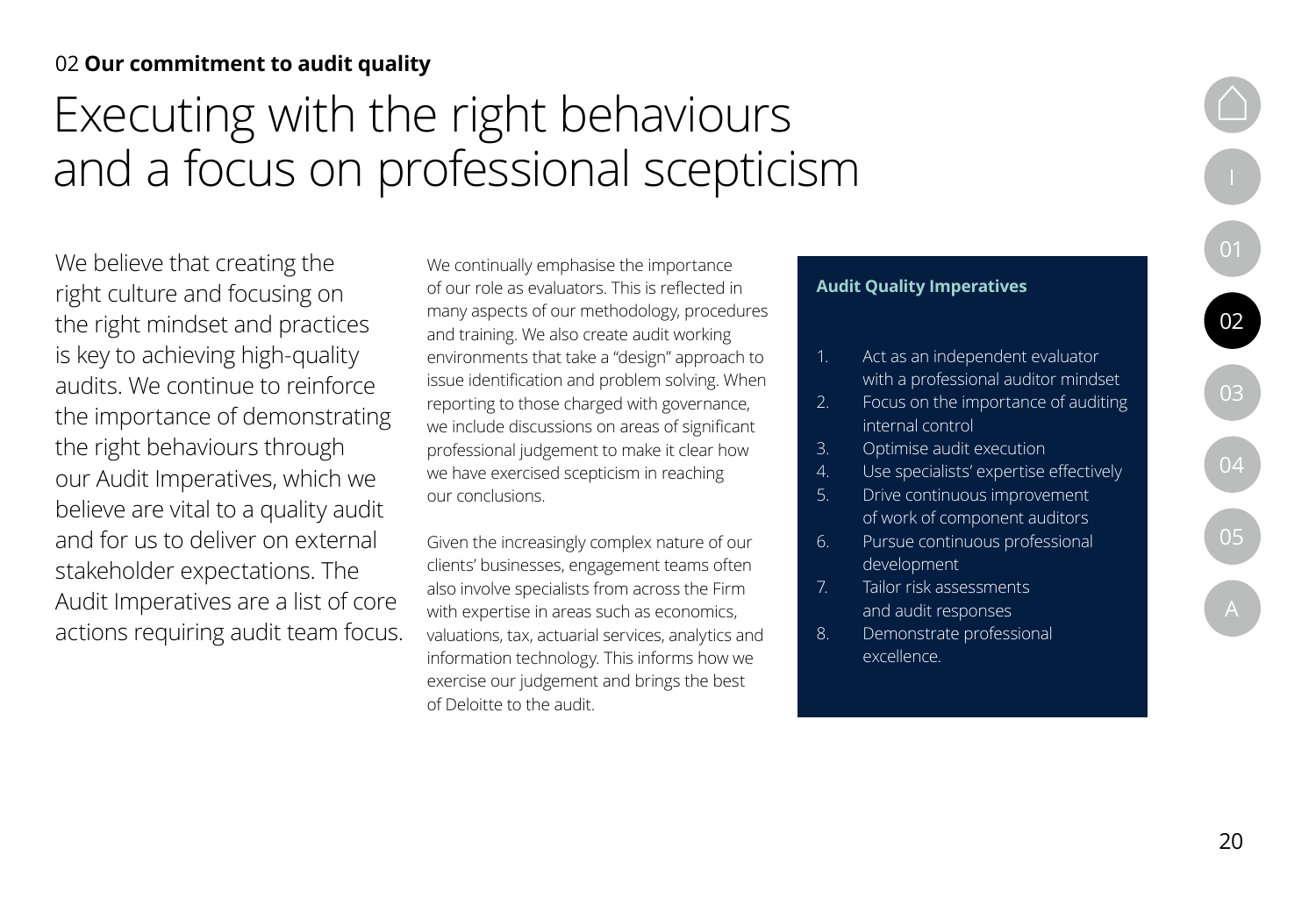# <span id="page-20-0"></span>Role of Audit Committees in achieving high-audit quality financial reporting and a set of the set of the set of the set of the set of the set of the

**We believe audit committees play an important role in enhancing audit quality and supporting a high level of transparency and integrity in financial reporting by:**

- Challenging whether the company has appropriately skilled personnel responsible for financial reporting and a culture that values quality and transparency
- Having the requisite skill mix and thorough understanding of the business model to be able to critically evaluate information, anticipate and manage risks, and engage in frank and open dialogue with the auditor
- Challenging the appropriateness of the accounting judgements exercised by management in preparing the financial statements and making disclosures in financial reports
- Understanding the cause of observations and findings from the auditor and ensuring management responds appropriately
- Setting audit fees that support the delivery of a quality audit
- Considering the independence and effectiveness of the external audit process.

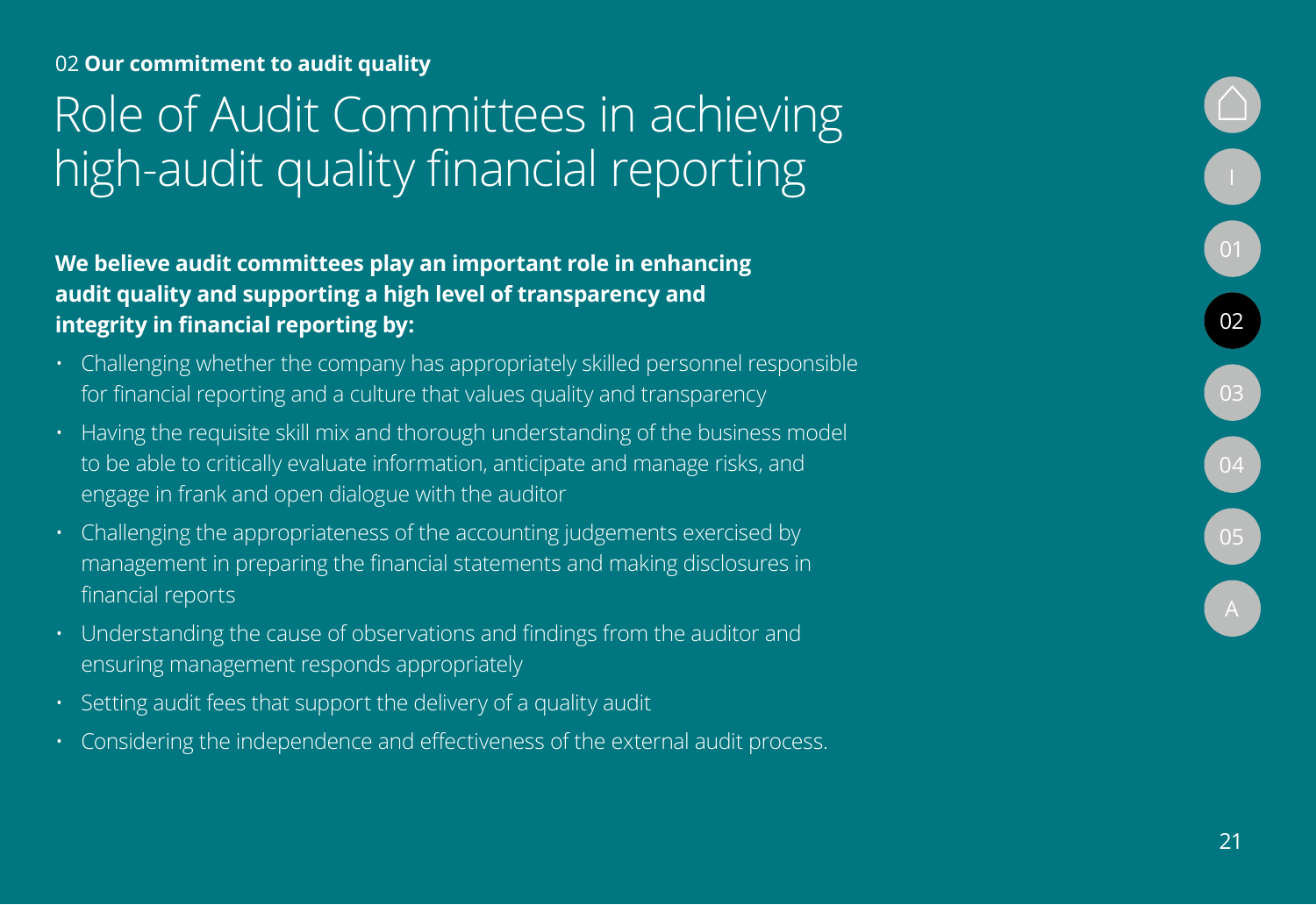## <span id="page-21-0"></span>Audit methodology and tools 02 **Our commitment to audit quality**

Our audit methodology requires us to develop an understanding of the client's business and risks, and apply this to the design and execution of our audits.

Our audit technology platform enables comprehensive planning, performance, documentation and review of our work in accordance with auditing standards and applicable professional, regulatory and legal obligations. It includes the Deloitte Audit Approach Manual and acts as a gateway to guides, practice aids and thought leadership developed globally and locally to enhance quality and consistency across all audits.

The Deloitte Audit Approach Manual complies with International Standards on Auditing. In Australia, Deloitte supplements the global methodology with material to reflect local obligations, including the Corporations Act, professional and ethical standards, and differences between Australian and International Standards on Auditing.

Engagement teams are further supported by a wealth of other resources delivered via the global intranet to assist teams in delivering professional excellence. This includes our policies, industry information, templates, tools, practice aids and answers to frequently asked questions.

The A&A Quality and Risk and Accounting Technical Teams issue regular communications to maintain focus on audit quality and inform or remind partners and staff about matters in accounting and auditing, including clarifications on aspects of the Deloitte Audit Approach Manual, new policies, developments in financial reporting, or to convey findings from monitoring processes.

Our practitioners have access to a wealth of information to support quality.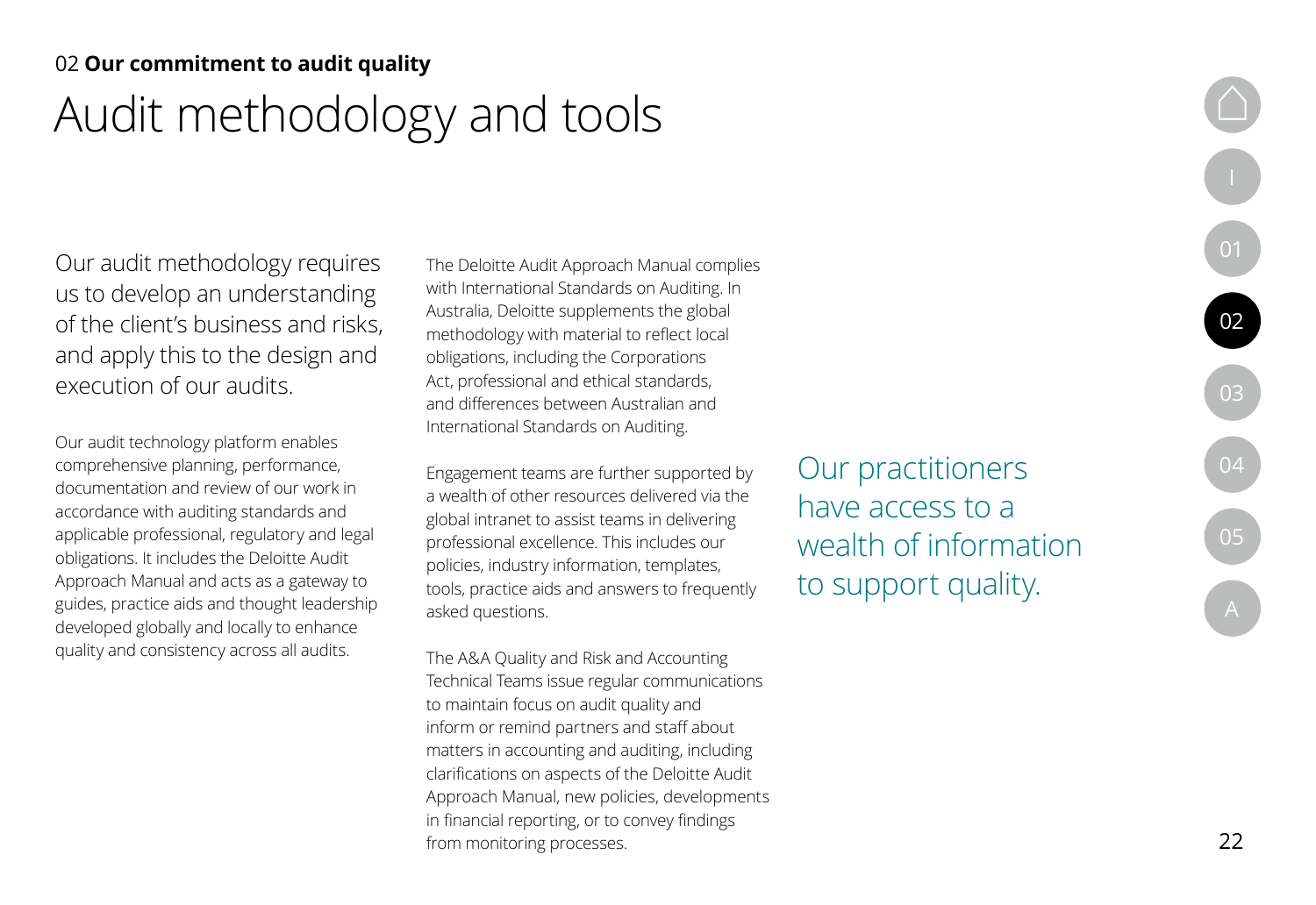## <span id="page-22-0"></span>02 **Our commitment to audit quality** Analytics

Our continued investment in market-leading data analytics has allowed us to apply more sophisticated and comprehensive audit techniques on selected audit engagements to dive deeper into risk assessment and audit testing.

We have also made analytics accessible to all practitioners by introducing Excel Analytics and myAnalytics in 2015 which provides every auditor with analytic capability at their fingertips to help them be more efficient and better analyse data to deliver audit insights. The application of data analytics involves the integration of our understanding of our clients' business and industry with the power of data.

We have been using analytics in our audits for many years, and continue to evolve and improve our tools to support auditors enhance their effectiveness.

## **Our point of difference** Layers of analytic capability **Custom Analytics** Bespoke solutions **myAnalytics** A technology platform putting analysis in the hands of our auditors for standardisation **Excel Analytics** Creating high-end functionality accessible to every auditor O. [01](#page-5-0) [02](#page-13-0) [03](#page-32-0) [04](#page-39-0) [05](#page-43-0)<br>[A](#page-46-0)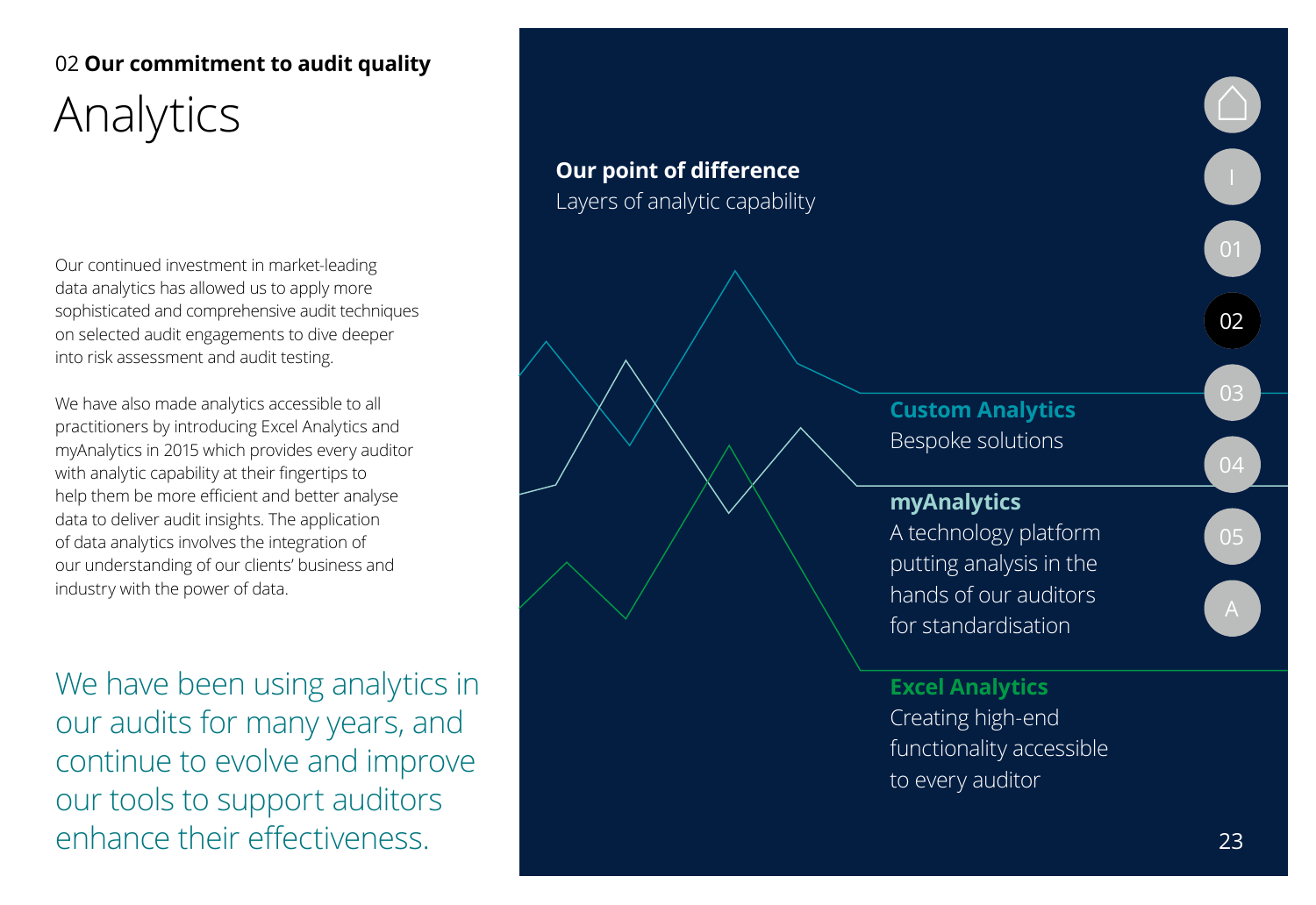# <span id="page-23-0"></span>Design

## **Design:**  Two sides, one coin

There are attributes innate to thinking like a designer… and then there are processes embodied in working like a designer. Deloitte is striving to embed both.



**Thinking like a designer**

A mindset A disposition A proclivity to make things better

**Outcome: cultural change**

**Working like a designer**

A method A discipline An approach to make better things

**Outcome: human-centric processes**

Many clients are looking for better ideas, meaningful insights and sustainable solutions. By employing design techniques, we seek to improve the effectiveness of our audits by completing analysis to gain insights, create ideas and develop solutions. This approach results in a deeper understanding of our clients' activities and higher-quality outcomes, while providing a unique audit experience for our clients and our people.

[A](#page-46-0)

[01](#page-5-0)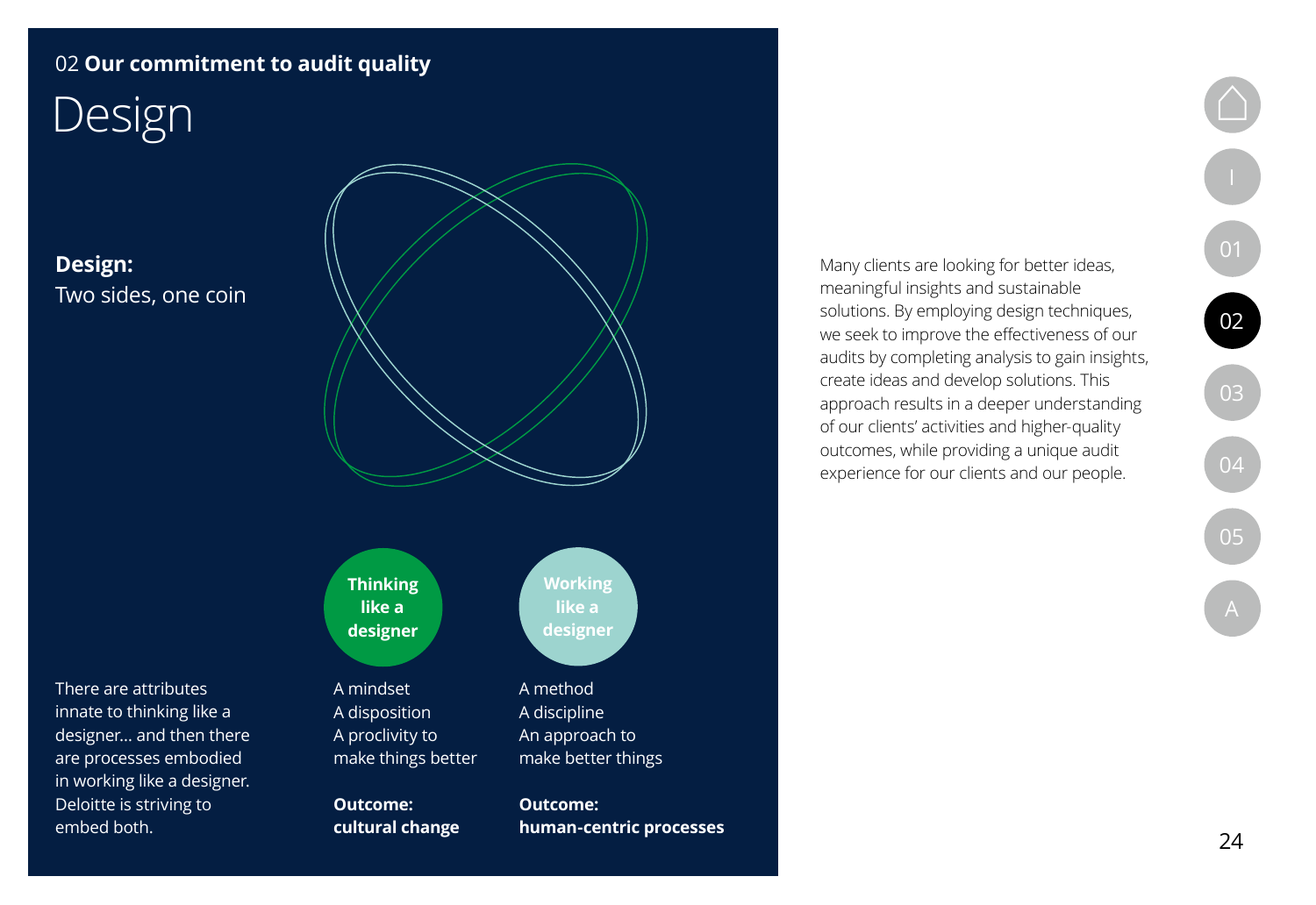## <span id="page-24-0"></span>Focus on internal controls 02 **Our commitment to audit quality**

At the centre of our audit approach is developing a deep understanding of the clients we audit, so we can appropriately identify and respond to risks of material misstatement in the financial statements. This includes our clients internal control environment.

We continue to focus on our expertise in auditing internal controls to shift more of our audits from a substantive approach to one with greater controls reliance where appropriate. This allows for a greater tailoring of risks and reduced substantive procedures as well as an ability to provide insights to management on improving their internal controls environment and on emerging trends.

## Clients are looking for better ideas, meaningful insights and sustainable solutions.

In today's environment with increasing use of technology, IT is at the cornerstone of every internal controls environment. We have driven specific initiatives to embed IT as a core component of internal controls assessment.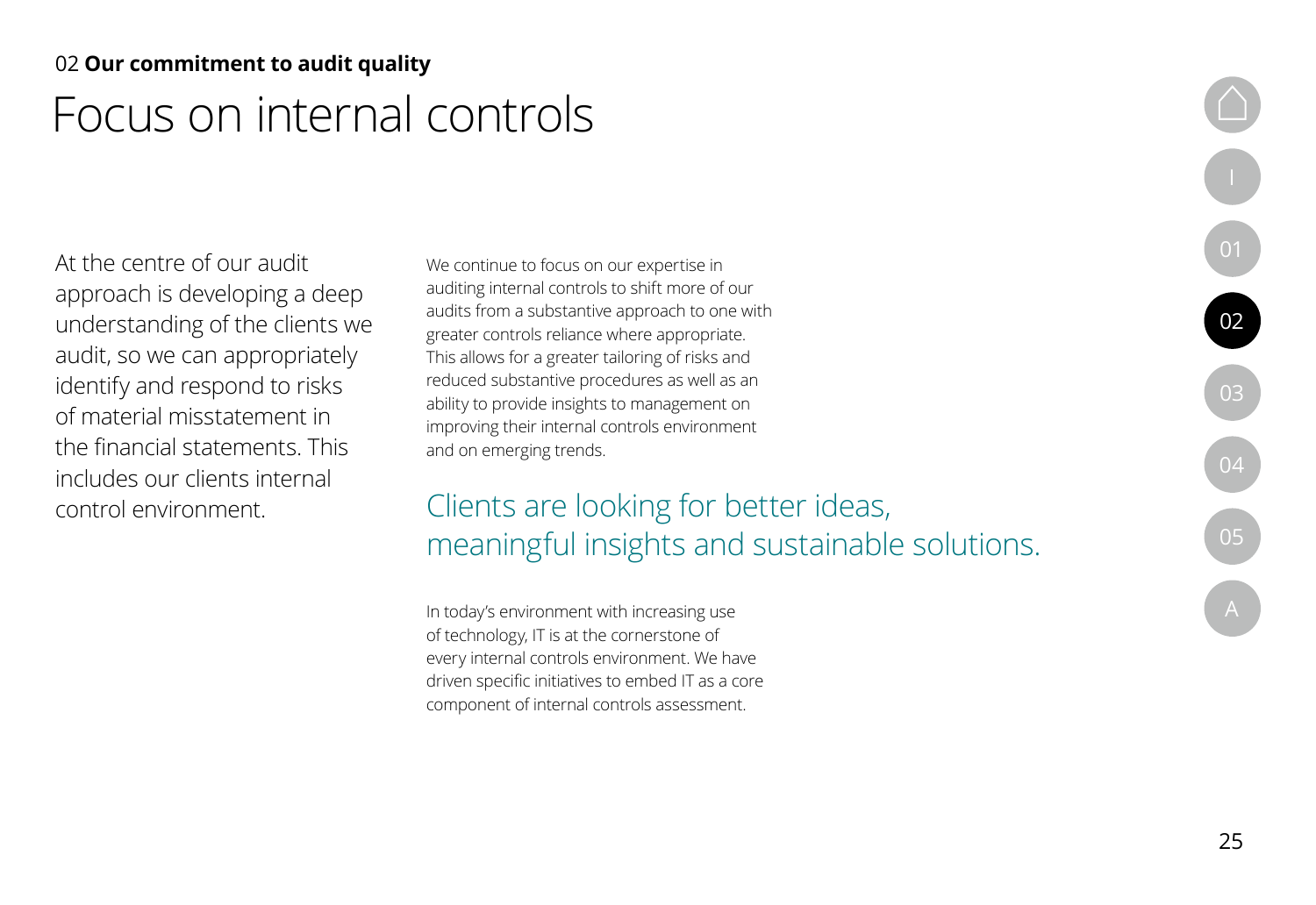### **Shaping the audit of the future**

A new angle on audit execution



- **[Audit technology](#page-21-0)** Our audit platform is a trusted source for documenting our audits, accessing leading tools and driving greater collaboration.
- **[Methodology](#page-21-0)** Through a systematic approach and fact based risk assessments, we drive smarter and more effective audits.
- **[Monitoring and measurement](#page-40-0)** A focus on being nimble and agile through an increasingly robust monitoring program.
- **[Analytics for all](#page-22-0)** By infusing a data-driven and insightful approach, our analytics brings concepts and solutions to life.
- **[People](#page-30-0)** We develop auditors for today and tomorrow, building advanced skills and critical thinking for the future.
- **[Internal controls](#page-24-0)** We gain a deep understanding of our clients through a deeper understanding of internal controls.

O.

[01](#page-5-0)

[02](#page-13-0)

[03](#page-32-0)

[04](#page-39-0)

[05](#page-43-0)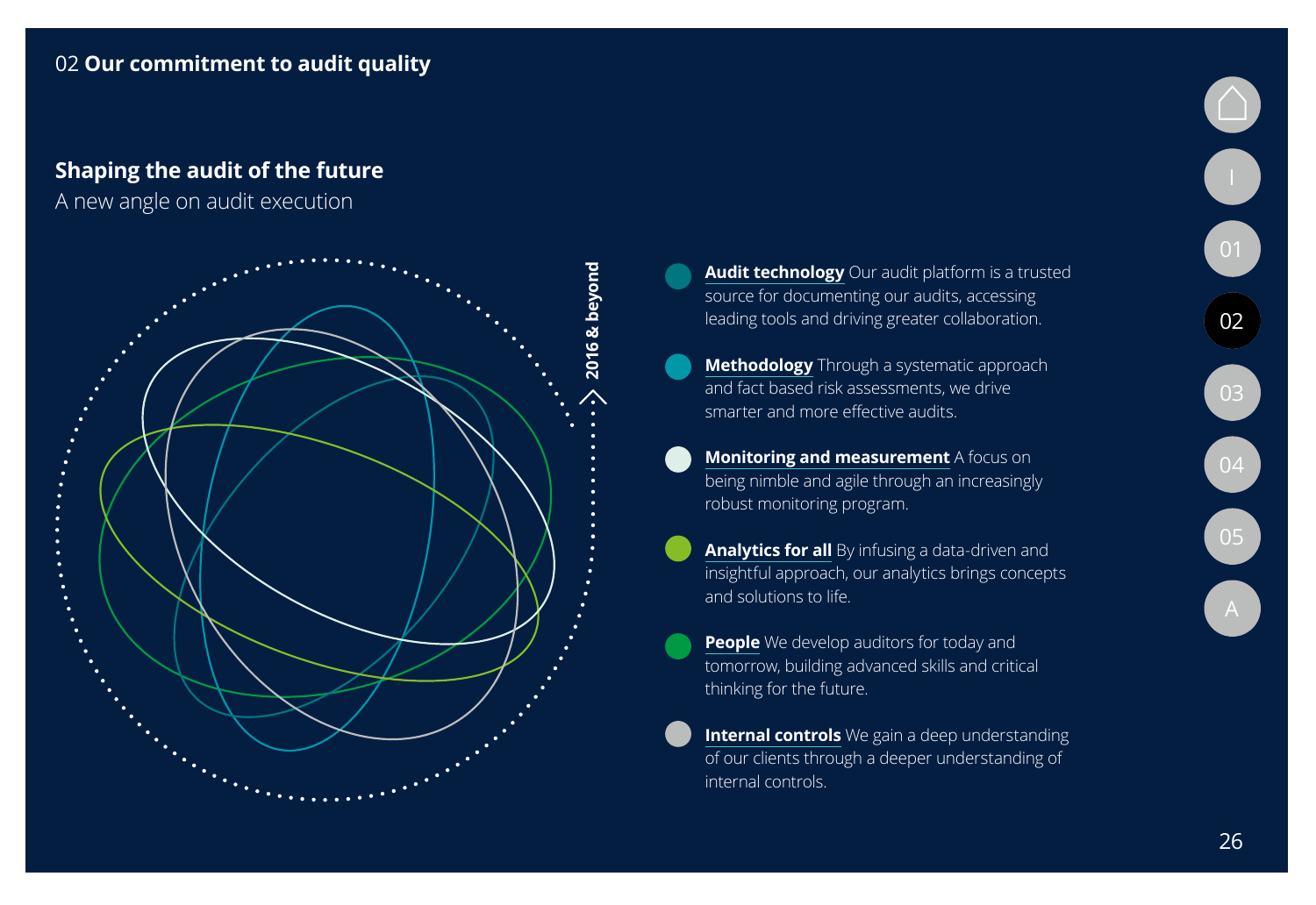## Supervision and review 02 **Our commitment to audit quality**

Our audit approach requires that audit engagements are adequately planned, supervised and managed so that the work performed provides reasonable assurance that it complies with our policies and professional standards. The overall supervision of each audit engagement is the responsibility of the engagement partner.

[Figure 6](#page-27-0) summarises the Firm's policies and procedures in relation to engagement reviews. A number of the reviews, including Panel or Special Reviews, and our policy to have an EQCR on all Corporations Act engagements, illustrates how our system of quality control goes beyond legal and professional requirements.

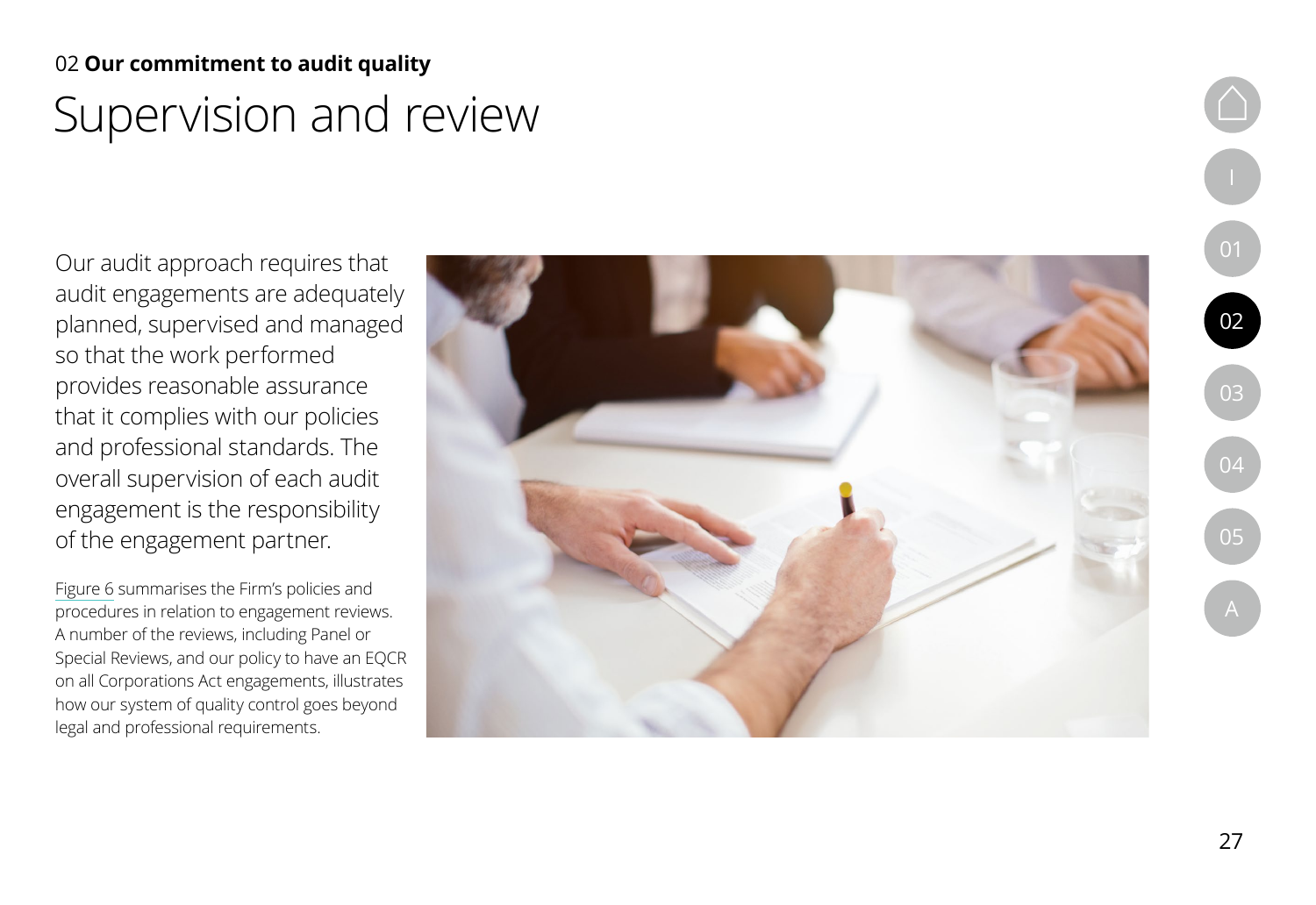# <span id="page-27-0"></span>Figure 6: Deloitte's review policies and procedures for audit engagements

| <b>Type of review</b>                     | <b>Required on</b>                                                                                          | <b>Performed by</b>                                 | <b>Review objective</b>                                                                                                                                                                                                                                                                                                                                                                                                                                                                                                                                                                                                         |  |
|-------------------------------------------|-------------------------------------------------------------------------------------------------------------|-----------------------------------------------------|---------------------------------------------------------------------------------------------------------------------------------------------------------------------------------------------------------------------------------------------------------------------------------------------------------------------------------------------------------------------------------------------------------------------------------------------------------------------------------------------------------------------------------------------------------------------------------------------------------------------------------|--|
| <b>Working paper reviews</b>              |                                                                                                             |                                                     |                                                                                                                                                                                                                                                                                                                                                                                                                                                                                                                                                                                                                                 |  |
| Detailed review                           | All engagements                                                                                             | A more experienced member<br>of the engagement team | To consider whether:<br>• The work has been completed appropriately<br>• Any significant matters have been raised for further consideration                                                                                                                                                                                                                                                                                                                                                                                                                                                                                     |  |
| Primary review                            | All engagements                                                                                             | Manager, director,<br>principal or partner          | • Appropriate consultations have taken place and the resulting conclusions have<br>been appropriately documented<br>There is a need to revise the nature, timing and extent of planned audit procedures                                                                                                                                                                                                                                                                                                                                                                                                                         |  |
| Overriding review                         | All engagements                                                                                             | Partner                                             | • The evidence is sufficient to support our opinion<br>• The objectives of the engagement procedures have been met.                                                                                                                                                                                                                                                                                                                                                                                                                                                                                                             |  |
| <b>Engagement quality control reviews</b> |                                                                                                             |                                                     |                                                                                                                                                                                                                                                                                                                                                                                                                                                                                                                                                                                                                                 |  |
| Engagement quality<br>control review      | Public interest and high<br>risk entities                                                                   | Partner                                             | To consider whether:<br>• The conclusions reached on significant judgements made by the engagement team<br>are appropriate<br>• The audit documentation selected for review in relation to significant judgements<br>supports the conclusions reached<br>• Appropriate consultations have taken place and the resulting conclusions have<br>been appropriately documented<br>• The engagement team has made an appropriate evaluation of independence<br>• The opinion is appropriate after reviewing the financial statements<br>• Appropriate matters have been considered for reporting to those charged<br>with governance. |  |
| Engagement quality<br>control review      | Other entities                                                                                              | Partner, principal<br>or director                   |                                                                                                                                                                                                                                                                                                                                                                                                                                                                                                                                                                                                                                 |  |
| <b>Specialist reviews</b>                 |                                                                                                             |                                                     |                                                                                                                                                                                                                                                                                                                                                                                                                                                                                                                                                                                                                                 |  |
| Special review                            | Entities assessed as much<br>greater than normal risk                                                       | Partner                                             | To challenge the key elements of the engagement.                                                                                                                                                                                                                                                                                                                                                                                                                                                                                                                                                                                |  |
| Panel review                              | All engagements where we<br>are considering a modified<br>opinion or emphasis of<br>matter or a restatement | Partner                                             | To consider the appropriateness of the type of audit opinion to be issued and the<br>wording of the modification or emphasis of matter.                                                                                                                                                                                                                                                                                                                                                                                                                                                                                         |  |

[I](#page-3-0)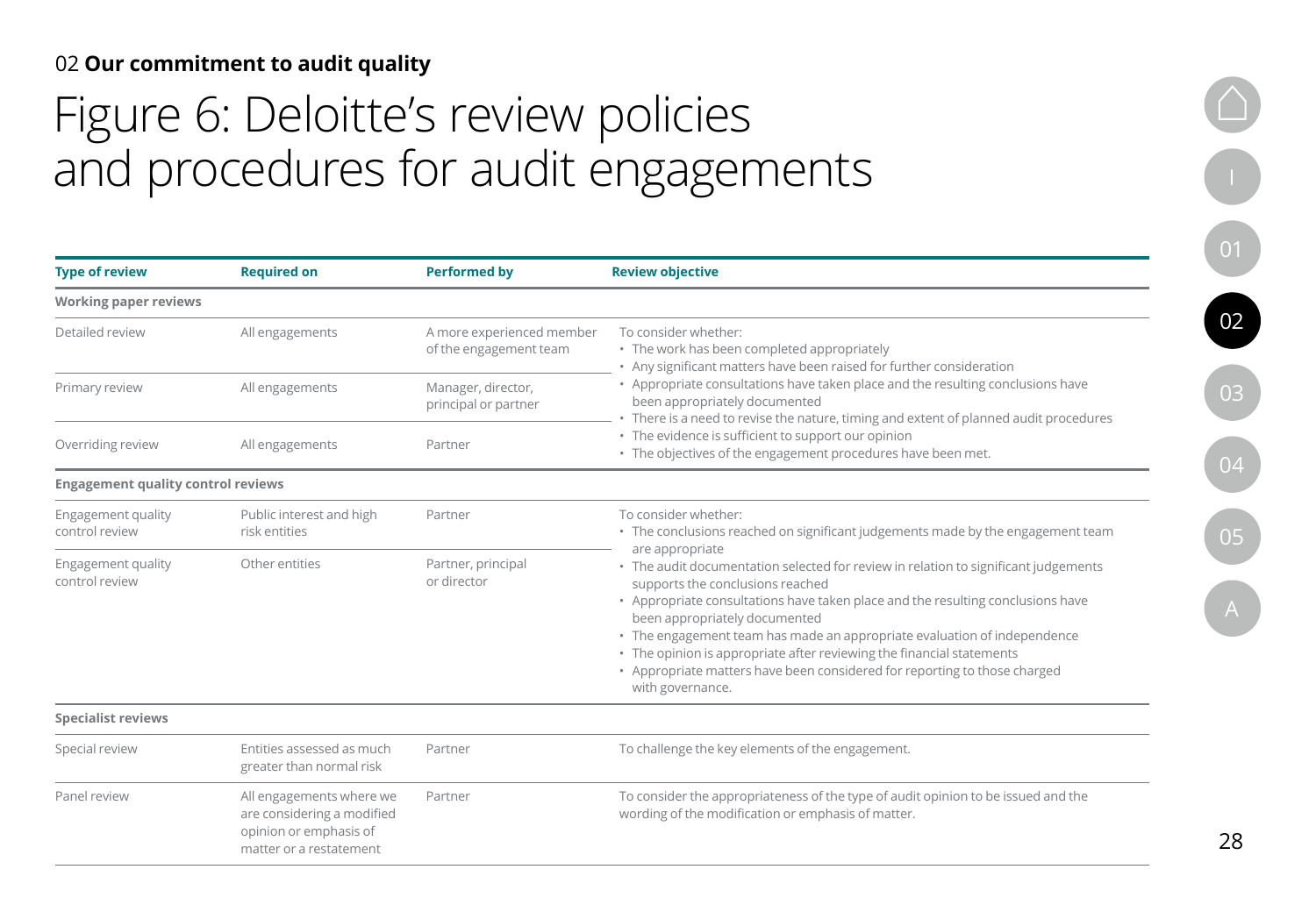## Consultation 02 **Our commitment to audit quality**

While each partner is empowered to make appropriate decisions for their engagements, we encourage our engagement teams to consult whenever they need additional information, perspectives or specialised knowledge on accounting, auditing, legal, regulatory or other issues.

We have a dedicated group of accounting specialists that provides support to engagement teams on financial reporting matters under a formal and documented consultation process. This team also provides disclosure coaching to selected engagements to assist teams in assessing financial statements compliance with the relevant financial reporting framework. In addition, we have a dedicated group specialising in quality and risk management who provide first-line audit technical and risk support to our engagement partners and teams.

### **Differences of opinion**

An audit requires professionals to exercise judgement, which can result in differences of opinion. When these arise, either among members of the engagement team or between members of the engagement team and consultants, we use resolution policies and procedures. These include escalation procedures to resolve differences and requirements for documenting outcomes.

[A](#page-46-0)

[01](#page-5-0)

[02](#page-13-0)

[03](#page-32-0)

Delivering value by partnering with Deloitte Access Economics

Deloitte Access Economics has given Deloitte auditors ready access to unrivalled economic expertise to deepen our understanding of industries and business. Our audit practitioners receive weekly economic updates with valuable insights and have access to a library of

economic and demographic data, reports and subject matter experts from Deloitte Access Economics. This capability allows for better quality and more consistent analysis on audits; for example, when reviewing assumptions used in valuation models.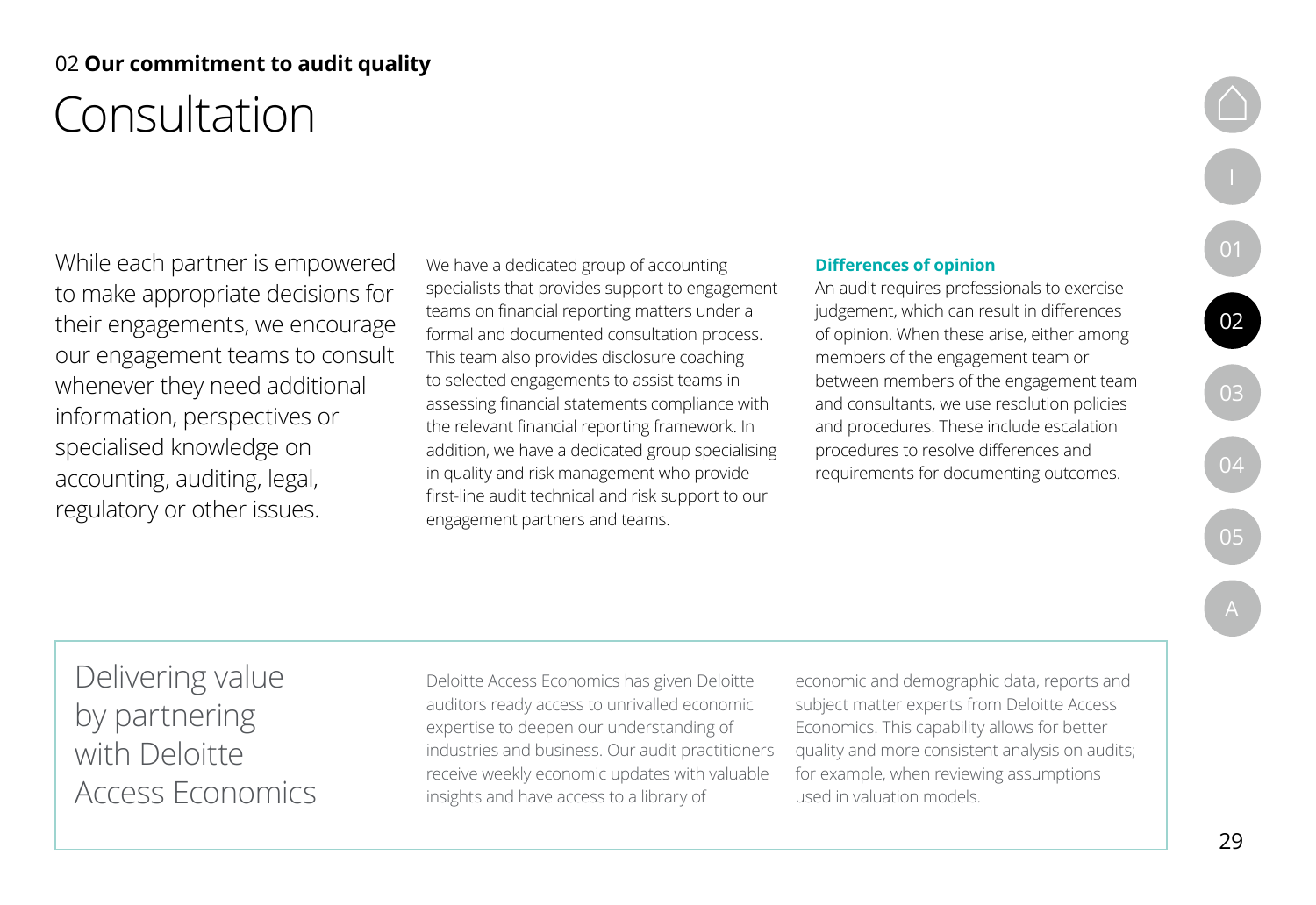# Engagement documentation and security

Maintaining client confidentiality is of the utmost importance to Deloitte. The Deloitte Policy Manual includes specific requirements in relation to client confidentiality, privacy, insider trading and information security. In addition, access to individual client files is restricted to engagement team members.

Firm policy requires audit files to be archived in accordance with relevant requirements, and archiving is closely monitored. Non-compliance with the archiving policy affects partner performance and our Practice Office Review Program rating. All work papers supporting our audit reports are retained for seven years from the date of our report, as required by the Corporations Act.

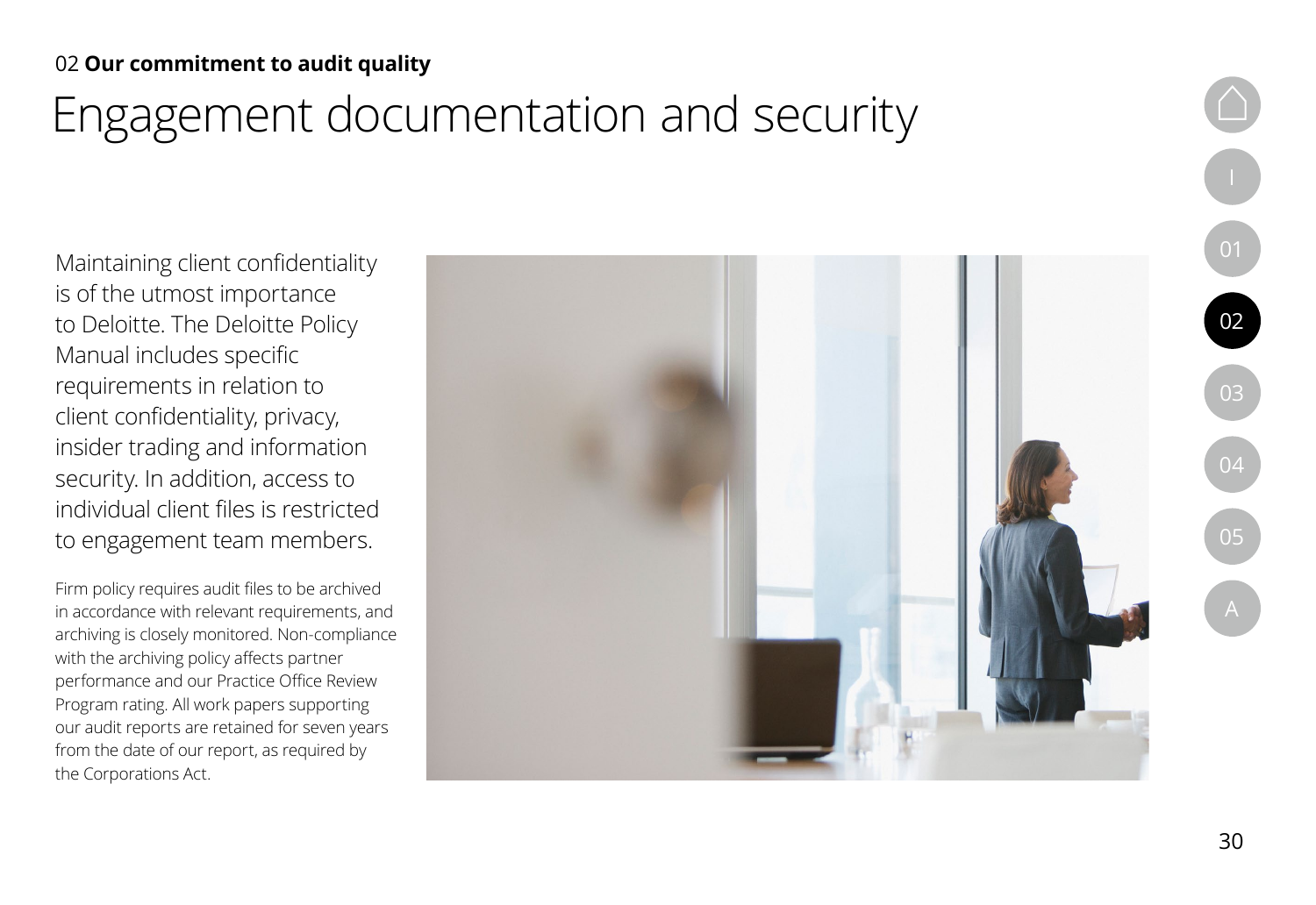## <span id="page-30-0"></span>02 **Our commitment to audit quality** Talent development

As a professional services leader, we understand that our success depends on developing talented and motivated practitioners who can deliver world-class audit services. Our comprehensive talent programs start at the time of recruitment and continue throughout each career experience with Deloitte.

### **Recruitment**

Our attraction and selection methodology is designed to recruit highly talented, wellrounded team members with strong technical capabilities and who demonstrate exceptional client service, commercial acumen and innovative thinking.

### **Career experience**

To deliver high quality audits to our clients, we continue to evolve our strengths based coaching culture; focusing on rewarding and recognising exceptional performance and creating high performing teams. Regular feedback is provided verbally to partners and staff allowing ongoing development, timely recognition and fluidity of experience to leverage individual strengths to the benefit of both our people and our clients.

### **Professional development**

Our continuing professional development programs focus on targeted professional development in both technical and nontechnical topics.

The learning approach is designed to:

- **•** Provide the right skills, at the right time, to provide both quality outcomes for clients and rewarding career experiences for our people
- **•** Keep partners and staff at the forefront of new developments in the accounting, auditing and regulatory environment
- **•** Embed the Firm's quality and risk imperative in the Deloitte culture and its leadership.

Assurance partners are required to complete ongoing compulsory learning modules to maintain their Deloitte accreditation to sign audit opinions. Partners who sign audit opinions for other jurisdictions (such as the US) undertake additional mandatory training.

We require our assurance professionals to obtain a minimum of 20 hours of comprehensive mandatory audit learning and development per annum and 120 hours in every three-year period.

[I](#page-3-0)

[01](#page-5-0)

[02](#page-13-0)

[03](#page-32-0)

[04](#page-39-0)

[05](#page-43-0)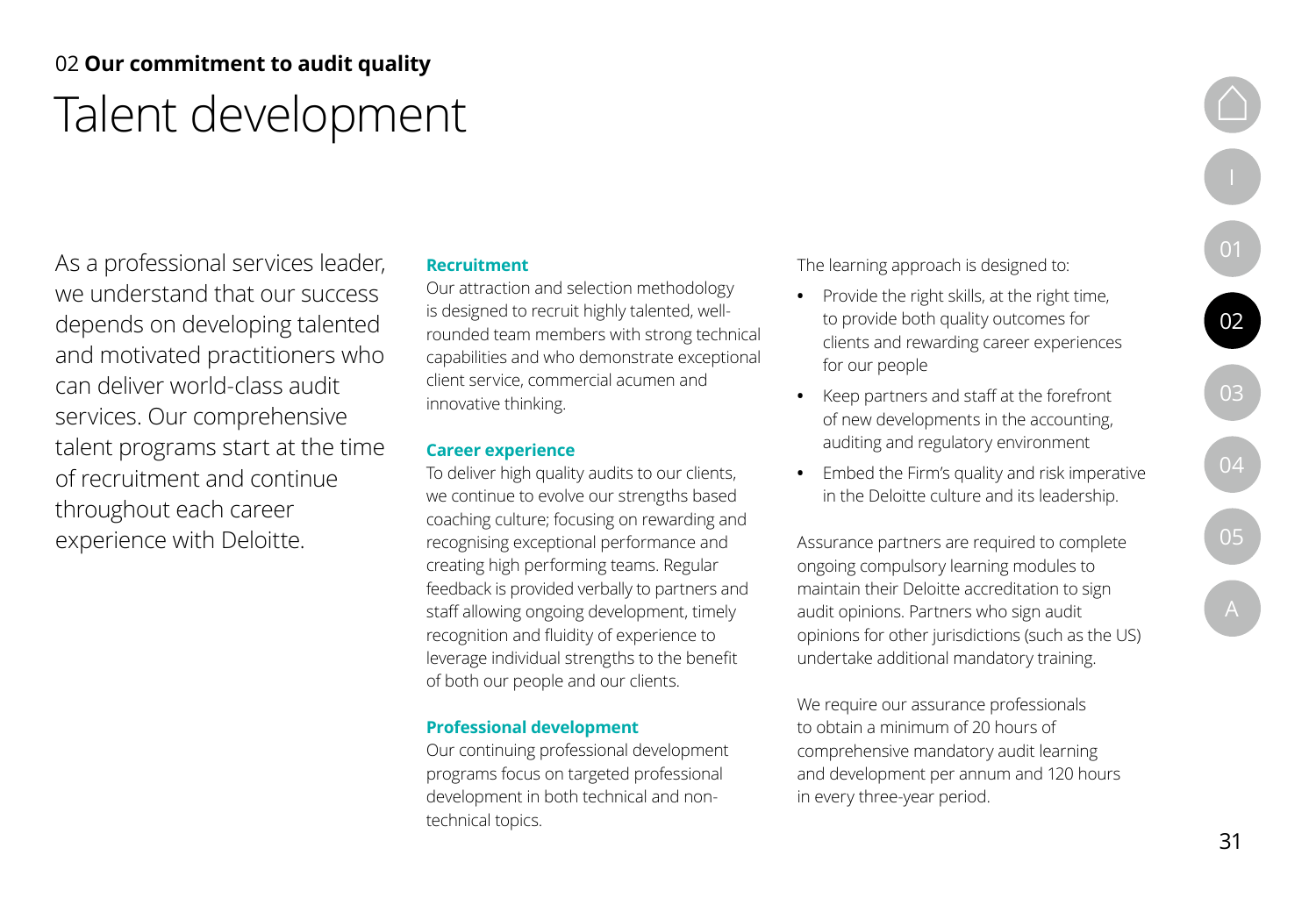### **Partner remuneration**

Partner remuneration is based on achieving individual partner plans, which are aligned to firm-wide and business strategy. A strong contribution is expected from all partners in the following areas:

- **•** Achieving performance and living our culture, personally and in teams, as articulated in the "Signals"
- **•** Serving our clients with distinction
- **•** Recruiting, motivating, inspiring and developing our people
- **•** Developing personal networks that are shared with colleagues
- **•** Supporting and contributing to firm-wide initiatives
- **•** Demonstrating a strong commitment to quality, risk management and the stewardship of our reputation.

Our partner performance management and remuneration process creates a strong link between audit quality and partner remuneration.

Assurance partners are prohibited from earning or receiving compensation, bonuses and other direct financial incentives for selling products or services to their audit clients.

Deloitte's partner appointment process is thorough and robust. It is based on a detailed business case that incorporates compliance with the Firm's quality and risk management practices as a key consideration. All business cases for partnership include feedback from the relevant Risk Leader, are endorsed by the Managing Partner for the relevant business and are approved by the National Executive.

Both partner remuneration and partner appointments are approved by the CEO and the Board of Partners to validate that Firm processes have been followed, contributions are properly recognised and the Firm's values have been maintained.

There is a strong link between partner remuneration and audit quality.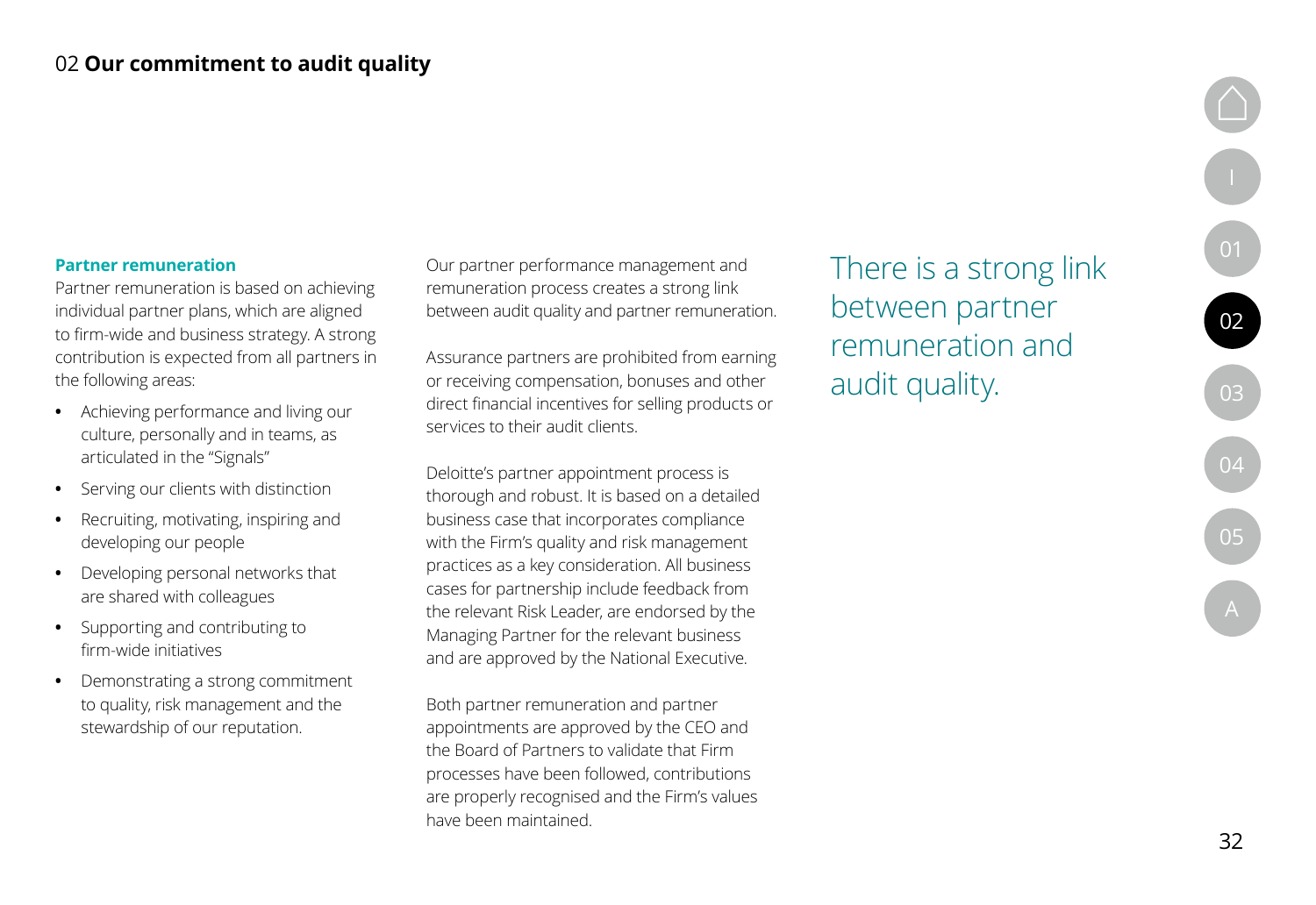**Ethics, privacy and independence** 

We expect all our employees to act with integrity and to maintain their independence in accordance with the Firm's independence framework.

<span id="page-32-0"></span>03

03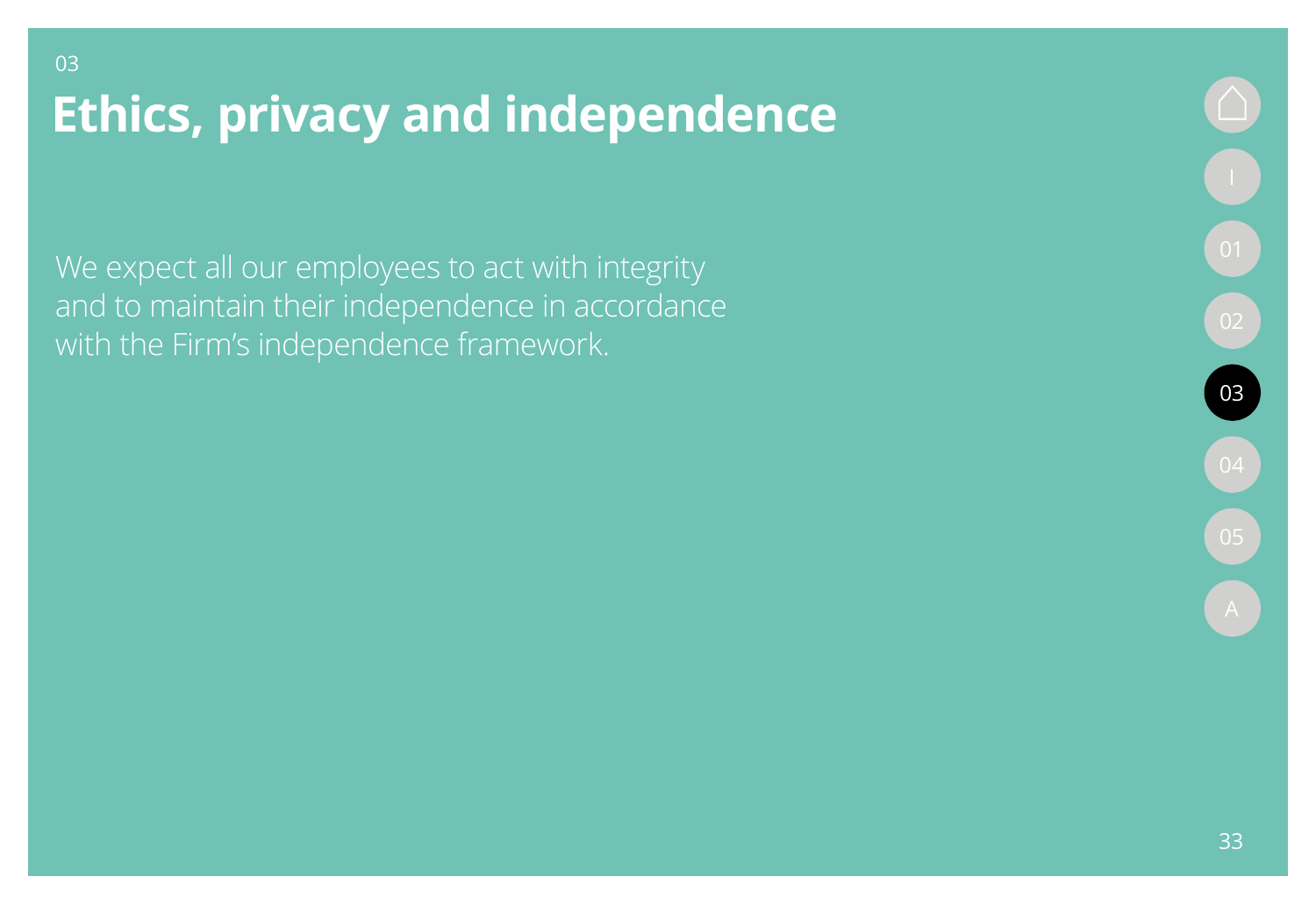## 03 **Ethics, privacy and independence** Ethics and Privacy

Our expectations of partners and staff are documented in our Code of Ethical Conduct (the Code), which captures how our vision, values and conduct work together. The Code reminds our people that certain skills are fundamental to ethical decision making, and that each of us is personally responsible for our decisions and actions.

Deloitte has an Ethics Officer who promotes the importance of ethical behaviour and who is supported by Ethics Advocacy Officers in each office. The Ethics Officer formally reports to the CEO and the Board on an annual basis.

The Firm reinforces its commitment to ethics and integrity through communication tools, learning programs, compliance processes and measurement systems, including the provision of ethics training, an annual ethics survey to gauge understanding and an ethics helpline.

Closely related to this, is our commitment to protecting the privacy of people whose personal information we handle. An important part of this commitment is about being open and transparent about the way we handle personal information. Therefore, we maintain and regularly update an external privacy policy that sets out in easy to understand language how we handle the personal information that we collect, both from our clients and directly via our website. We also have a Privacy Officer, supported by a dedicated privacy team, who work together to handle any privacy inquiries or complaints and promote privacy awareness.

We see 'doing the right thing' as fundamental to everything we do. [I](#page-3-0)

[01](#page-5-0)

[02](#page-13-0)

[03](#page-32-0)

[04](#page-39-0)

[05](#page-43-0)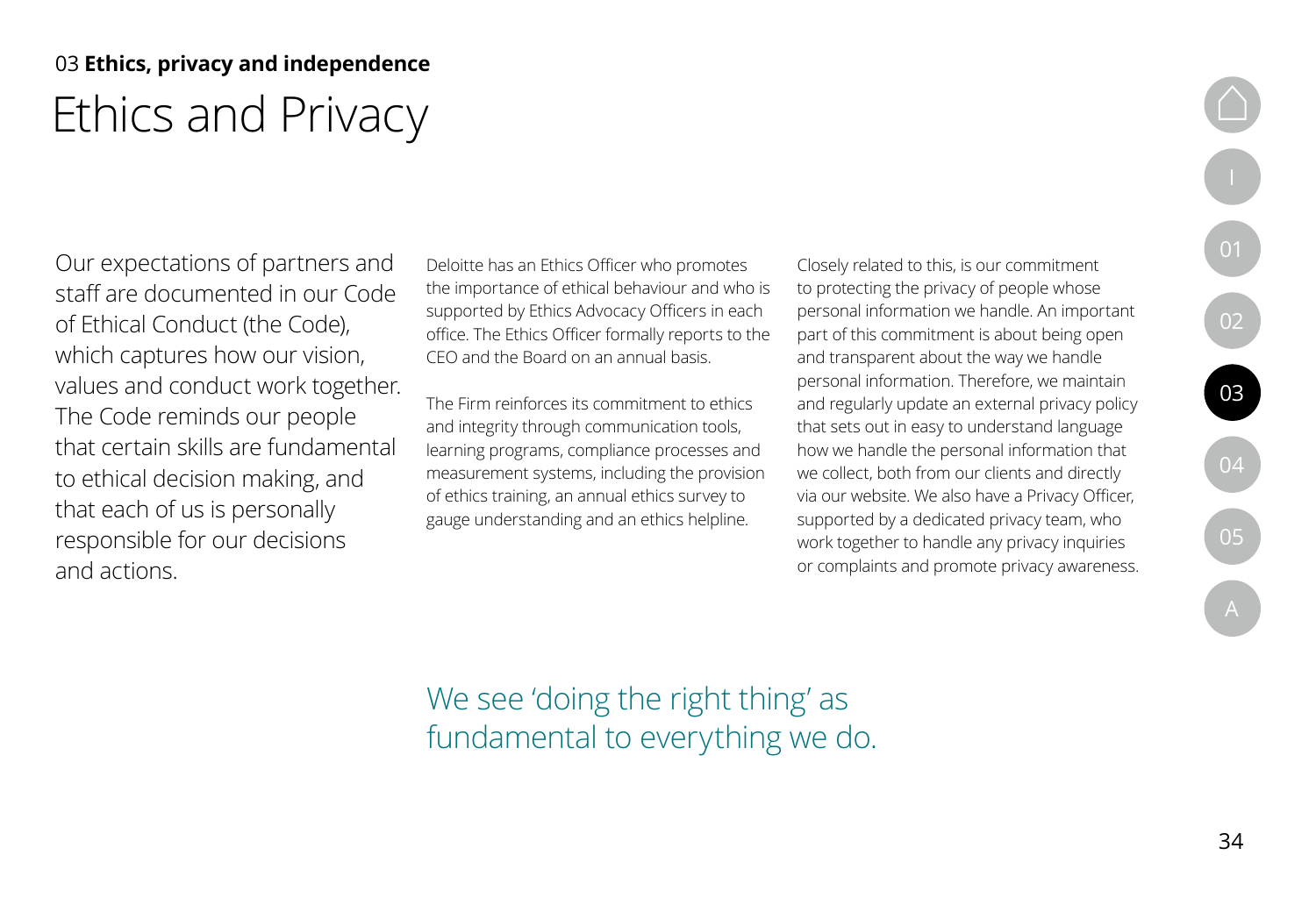## Deloitte's Ethical Principles

**Professional behaviour** We operate within the letter

We act with honesty and integrity

**Honesty and integrity** 

and the spirit of applicable laws

**Competence** We bring appropriate skills and capabilities to every client assignment

### **Objectivity**

We are objective in forming our professional opinions and any advice

**Confidentiality**  We respect the confidentiality of information

**Responsibility to society** We recognise and respect the impact we

We are committed to fair business practices

**Fair business practices**

have on the world around us

**Respect and fair treatment**  We treat all of our colleagues with respect, courtesy and fairness

**Accountability and decision making**  We lead by example, using our shared values as our foundation

Our commitment to independence and objectivity is the essence of our brand and the foundation on which we have built our reputation for integrity and quality.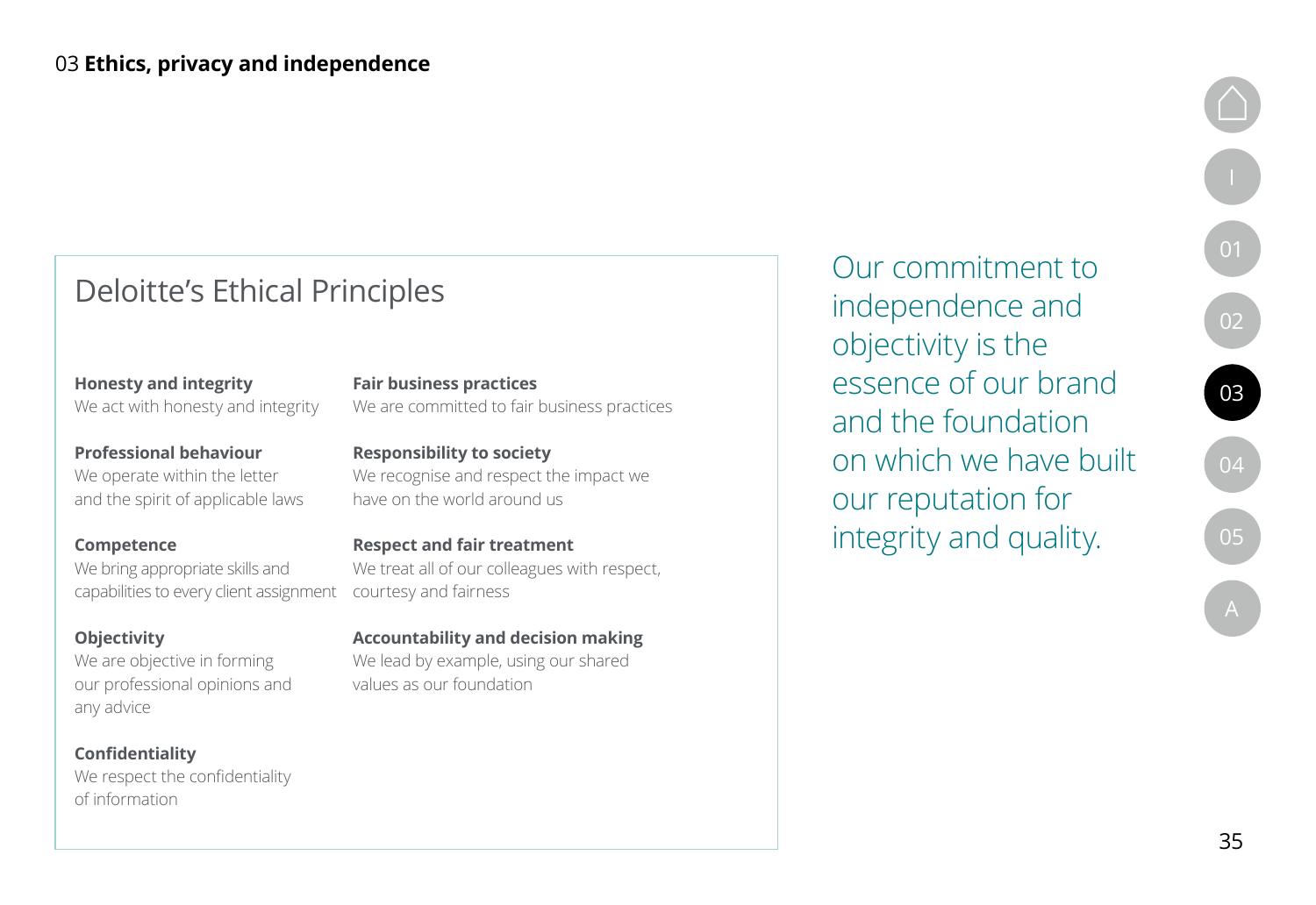## 03 **Ethics, privacy and independence** Independence

We assess our independence for each client and on each engagement. Our commitment to independence is demonstrated by the tone set by our leaders, and is reinforced by carefully and consistently implementing and monitoring comprehensive independence policies and procedures.

Marisa Orbea, our Independence Partner, is supported by experienced and dedicated independence specialists who are responsible for communicating independence policies and procedures, providing consultation support, implementing and monitoring independence quality controls, designing and conducting independence training, and monitoring compliance with independence requirements.

### **Independence policies**

To establish clear guidance for partners and staff, Deloitte's independence policies include the auditor independence requirements of the Corporations Act, APES 110 Code of Ethics for Professional Accountants and, where applicable, the independence rules of other jurisdictions such as the US Public Company Accounting Oversight Board, and US Securities and Exchange Commission.

The policies include restrictions on the financial, employment or business relationships that can be entered into with audit clients, as well as guidance on the non-audit services and fee arrangements that, if provided to audit clients, may impair independence. The policies require partners and staff to notify the Independence team promptly if they become aware of any independence breaches.

The independence policies and related guidance are available to all partners and employees on Deloitte's intranet.

#### **Restricted entity list**

The restricted entity list is accessed online and includes Deloitte Network audit clients that are listed companies, registered schemes or retail superannuation funds, and other organisations such as financial institutions that offer financial products to the general public. The entity information provided in the restricted entity list is continuously updated to help ensure its accuracy and completeness, including periodic validation processes performed by engagement teams and/or the DTTL member firms.

[A](#page-46-0)

[I](#page-3-0)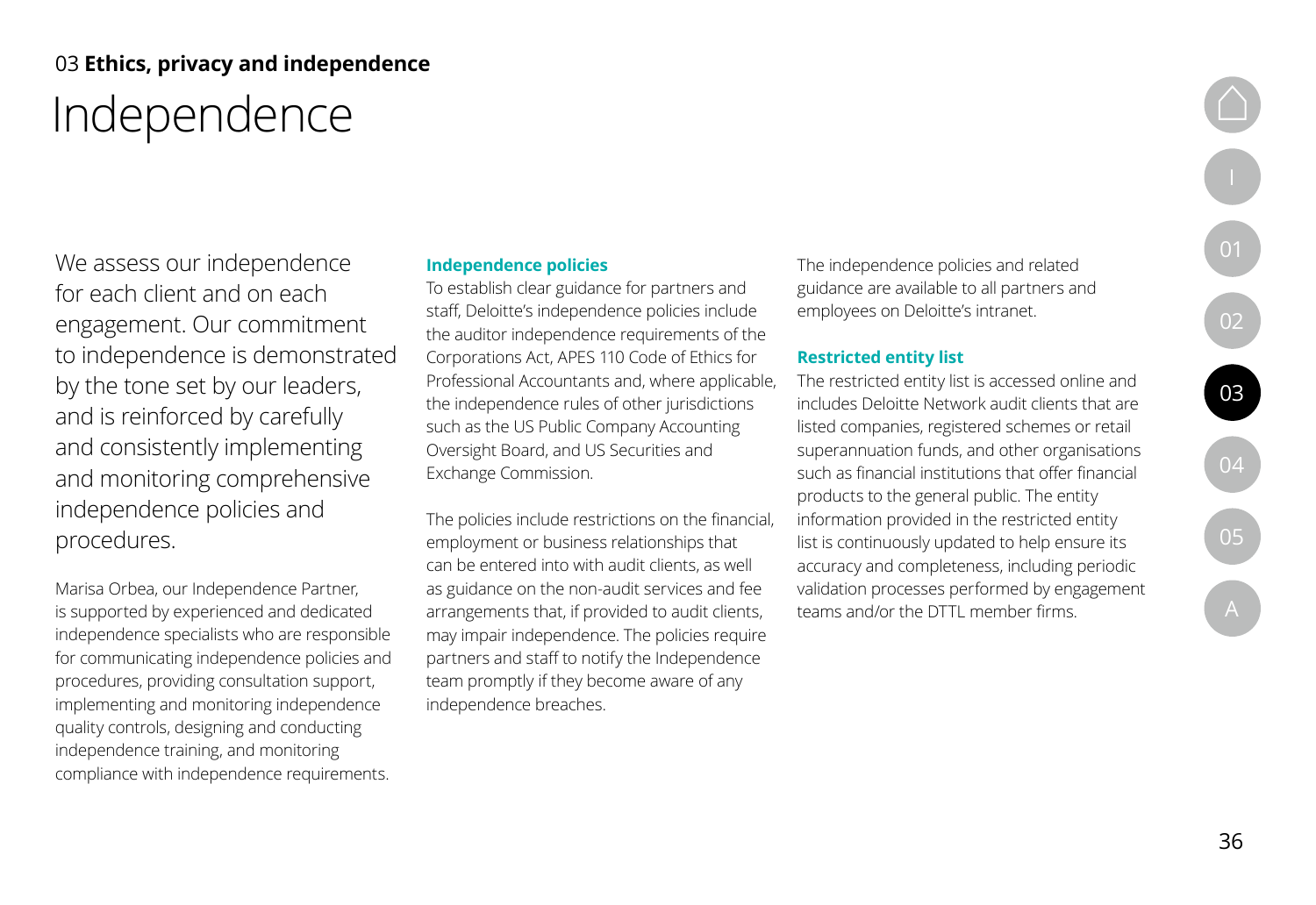### **Monitoring of financial interests**

Professionals are required to search the restricted entity list before acquiring a financial interest or other financial product. To support compliance with the financial and investment restrictions placed on our professionals, we use an automated independence monitoring system to track personal financial holdings. All Deloitte partners and management-level client service professionals are required to record and update their investments and those of their immediate family members in their individual accounts in the monitoring system.

To allow for the timely resolution of any potential independence issues, the monitoring system is linked to the restricted entity list, so the system can automatically email users when a potential exception may need to be addressed due to a change in restriction.

### **Scope of services for audit clients**

Deloitte engagement acceptance policies require the partner leading a potential engagement to supervise a process designed to identify entities from which we must maintain independence. This includes determining whether Deloitte has an audit relationship with the potential client or any of its affiliates and, if so, our policies require us to obtain and document approval from the lead client service partner prior to accepting any new engagements.

#### **Business relationships and alliances**

Business relationships and alliances with third parties can impair auditor independence. Therefore, all proposed marketplace business relationships require evaluation and approval by the Independence Group and are then maintained and monitored in a central database of approved relationships.

Deloitte has processes and procedures for engaging independent contractors, including the centralised management of contractors through a single third-party service provider. This allows for potential independence issues to be identified and assessed before entering into arrangements.

#### **Independence training**

All partners and professional employees are required to complete training in relation to the Firm's independence policies when they join Deloitte.

Ongoing training incorporates updates to the independence policies and case studies. The Independence Group and the DTTL Global Independence Group issue regular policy updates and independence alerts to promptly communicate changes in the global regulatory landscape and new policies or interpretations to all of our people.

[01](#page-5-0)

[02](#page-13-0)

[03](#page-32-0)

[04](#page-39-0)

[05](#page-43-0)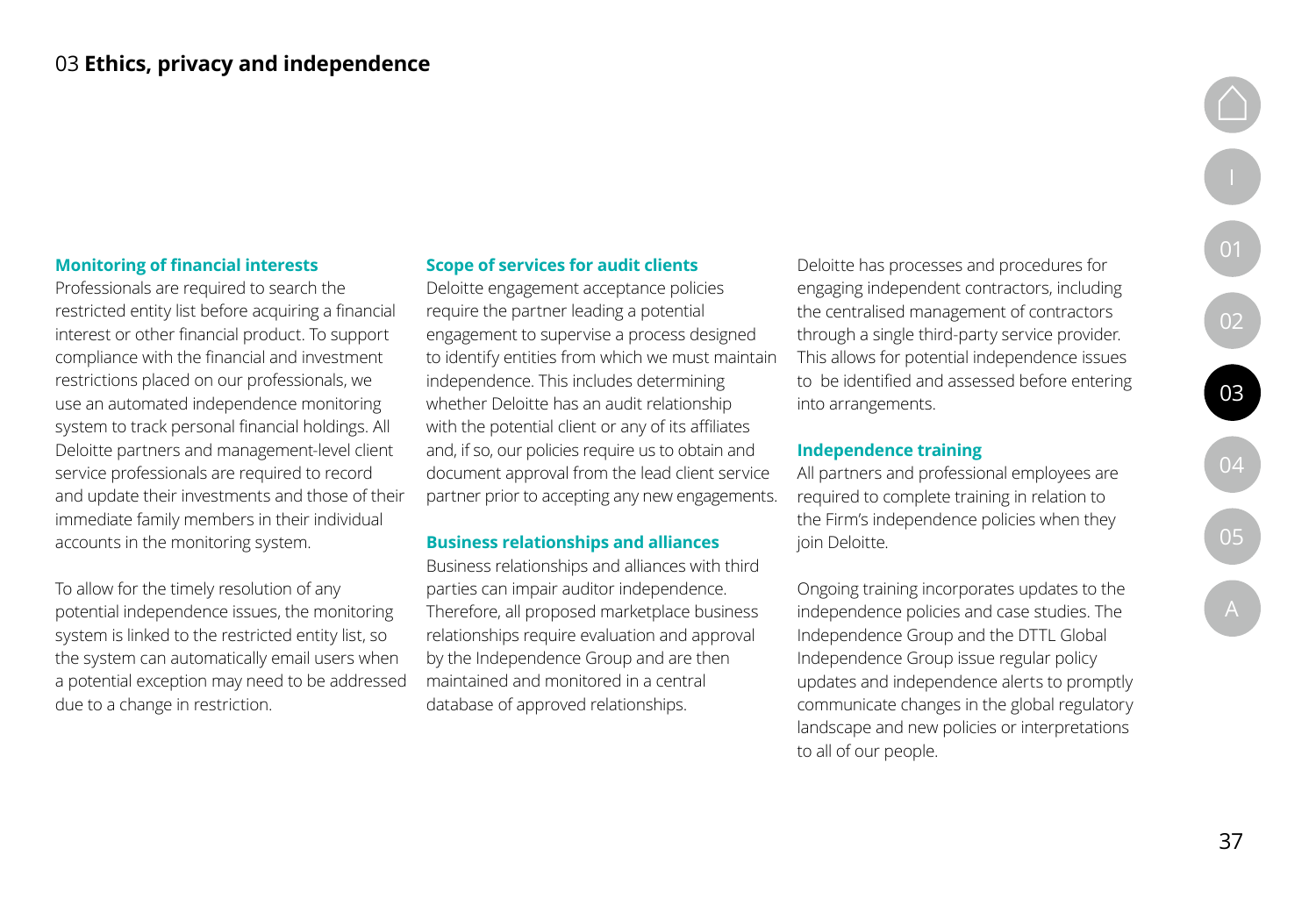### **Independence confirmations and internal monitoring**

All partners and employees are required to submit an annual written confirmation that they have read, understood and complied with Deloitte's independence policies. The Independence Group carefully monitors the confirmation process, and any exceptions are evaluated and resolved.

In addition, all professionals who are assigned to provide services as part of a financial statement audit engagement are required to confirm their independence of the audit client.

Deloitte has implemented an ongoing program to test the accuracy and completeness of the independence confirmations and the financial information in the automated independence monitoring system.



The percentage of partners selected for independence compliance testing in 2014 and 2015

[01](#page-5-0)

[02](#page-13-0)

[03](#page-32-0)

[04](#page-39-0)

[05](#page-43-0)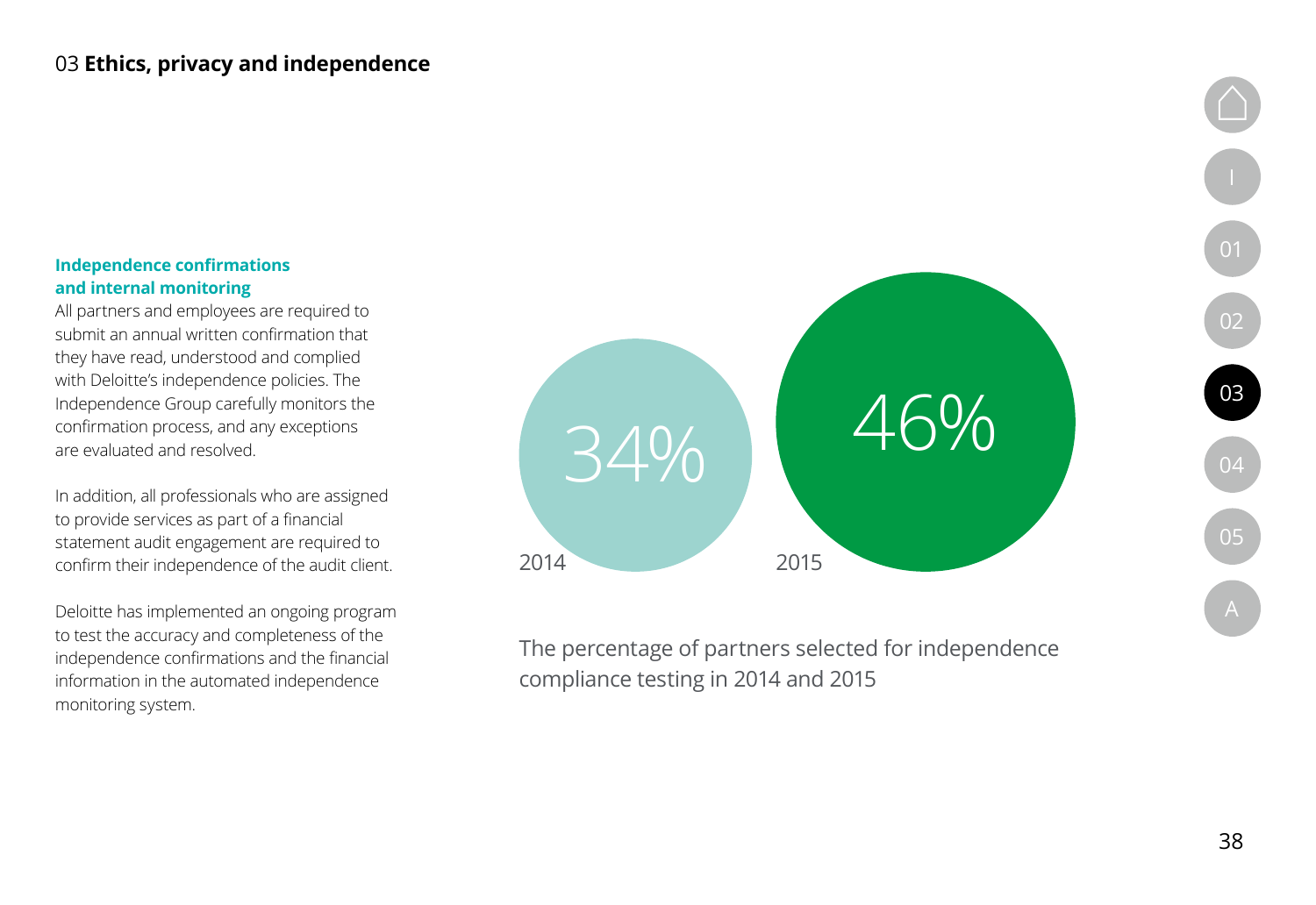### **Disciplinary process**

Deloitte's leaders take a zero-tolerance approach to non-compliance with the Firm's independence policies. Our partners and employees are subject to disciplinary action if they violate these guidelines. Depending upon the severity of the violation, sanctions may include written warnings, financial penalties and potentially termination of employment or removal from the partnership.

### **Review of independence practices and monitoring**

The Firm performs an annual internal review of independence quality controls, which is overseen by an individual nominated by DTTL. An external review of our independence quality controls is undertaken at least every three years and the results are communicated to the CEO. The most recent review was an external review undertaken during March 2015. In addition to the external review, independence is an element of the system of quality control which is assessed annually as part of the Practice Review discussed in [Chapter 4](#page-39-0).

#### **Audit partner rotation**

Rotation of engagement partners, EQCRs and other key audit partners helps to provide a fresh perspective and to reduce familiarity and self-interest threats to independence.

Our rotation policies require that the engagement partner and the EQCR for the audits of listed entities and APRA-regulated entities are rotated after five consecutive years of service. For other key audit partners involved in the audits of listed entities and other public interest entities, the rotation requirement is seven years. Following rotation, these audit partners are not permitted to be involved in the audit engagement for a period of two years.

Deloitte maintains a database that tracks the number of years of audit partner involvement to facilitate succession planning and monitor compliance with rotation requirements.

[A](#page-46-0)

[I](#page-3-0)

[01](#page-5-0)

[02](#page-13-0)

We have a comprehensive and multi-layered independence framework.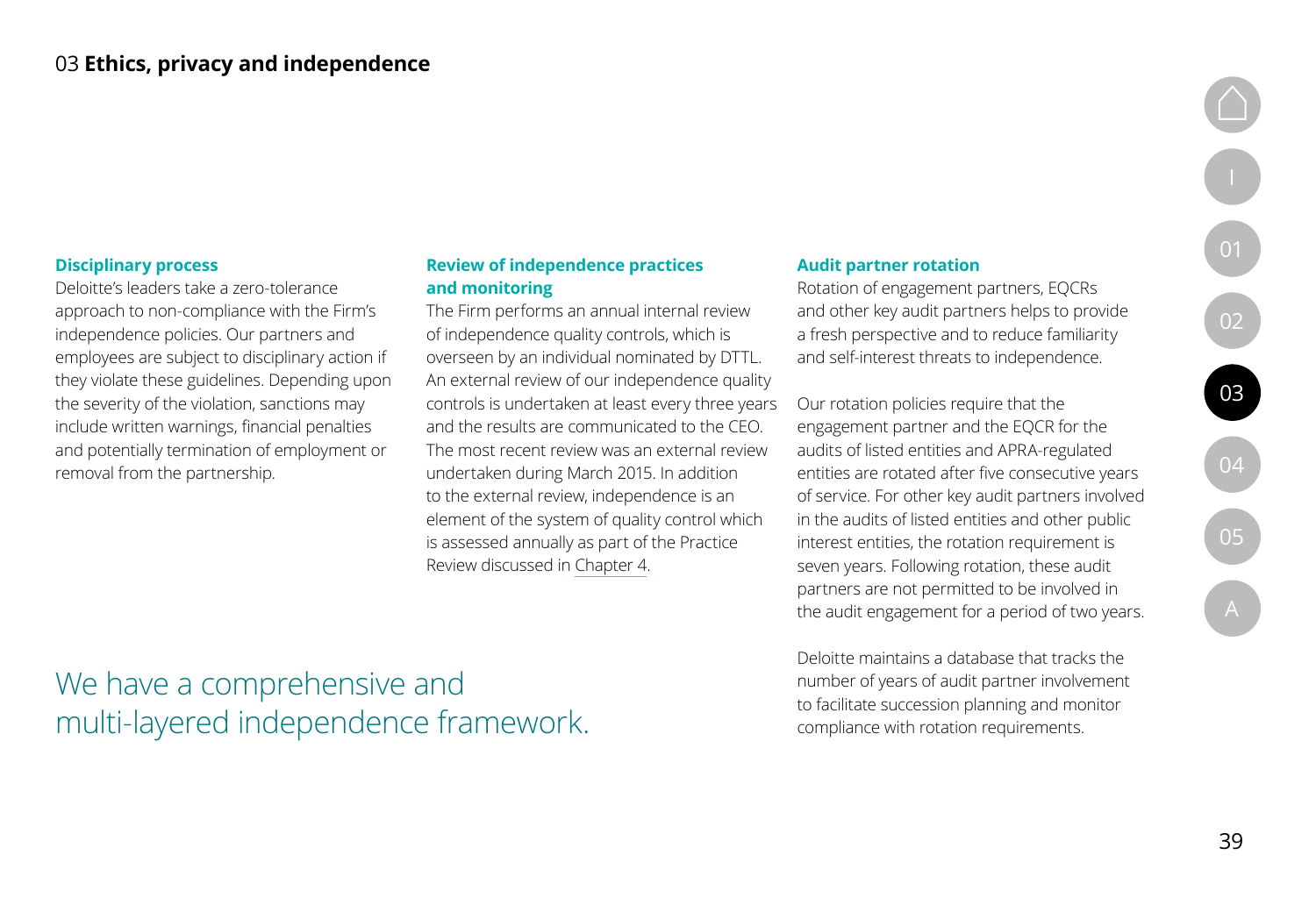We use 'in-flight' and 'after-the-fact' reviews as part of a framework for on-going learning and improvement. We continue to look at ways to be more agile and nimble.

<span id="page-39-0"></span>04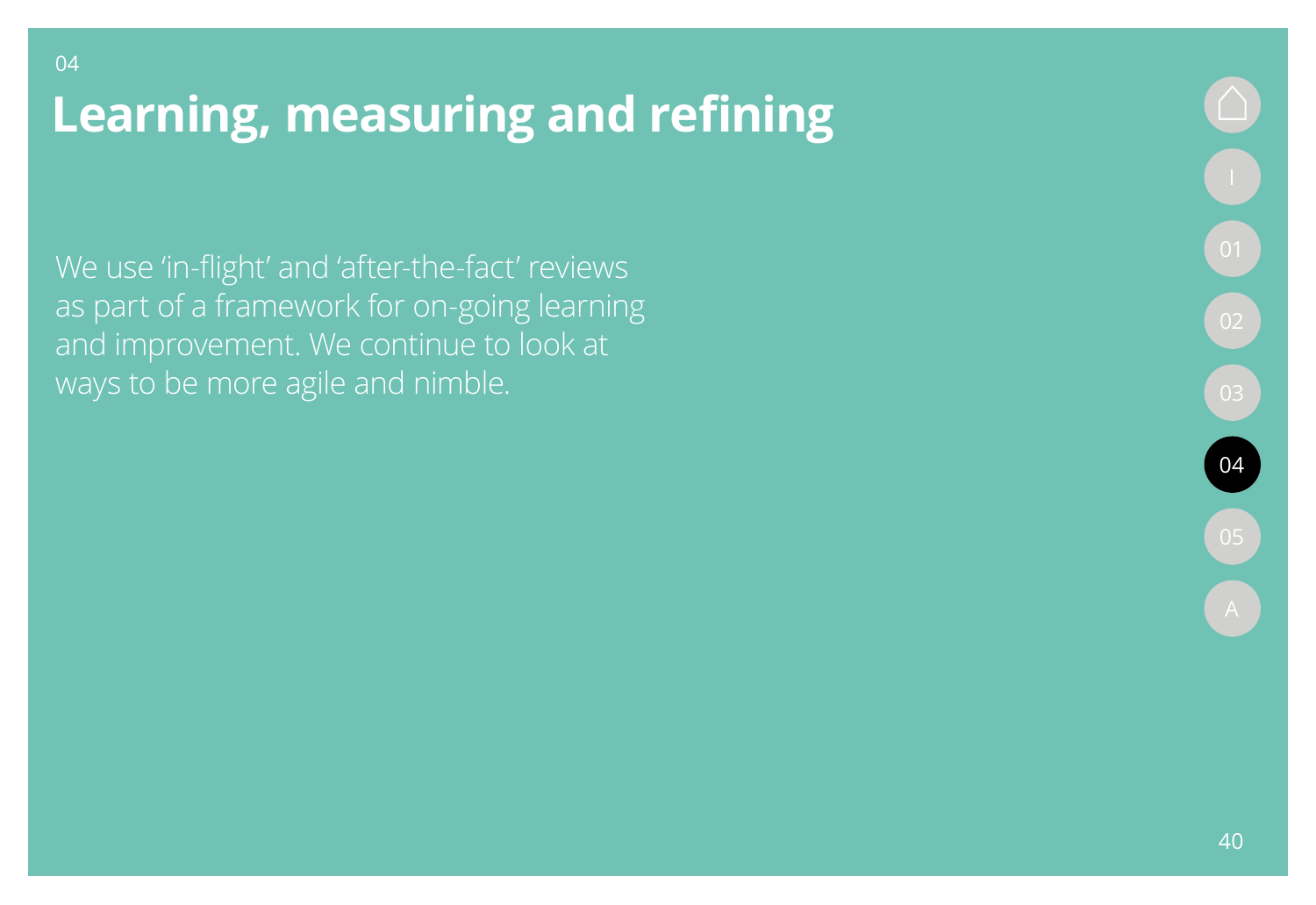# <span id="page-40-0"></span>Monitoring of quality-control policies and procedures

Our monitoring initiatives complement our policies, procedures and tools we have in place to drive audit quality, enabling us to continually improve.

#### **Completed engagements**

Our annual Practice Review Program is a key component of the Firm's overall system of quality control. This inspection and monitoring mechanism provides evidence of compliance with, and consistency in, the application of Deloitte Network policies and methodologies.

The Practice Review Program assures that our system of quality control complies with Auditing Standard ASQC 1 and is operating effectively. The findings and recommendations resulting from the practice reviews are presented to the Firm's CEO and form the basis for future improvement initiatives.

#### **In-flight engagements**

Our Audit Quality Coaching Program for selected engagements is used to embed the Firm's [Audit Imperatives](#page-19-0) and the focus areas set out in our Audit Quality Plan. Rather than a formal "after the fact" review, coaches work with the engagement teams to reinforce our methodology, challenge teams and provide timely advice that can be acted on immediately during the engagement.

Our Health Check Program for selected engagements focuses on specific topics and is designed to improve our responsiveness to Practice Review and inspection findings, as well as to assess the effectiveness of actions we have previously put in place. These audit health checks are conducted throughout the year and are intended to be short, deep-dives on a topic. They are performed on 'live' engagements and themes are communicated back to the practice when applicable.



#### **Causal factor analysis**

Undertaken to understand and address the root cause of identified findings or issues. Analysis is built back into our Audit Quality Plan.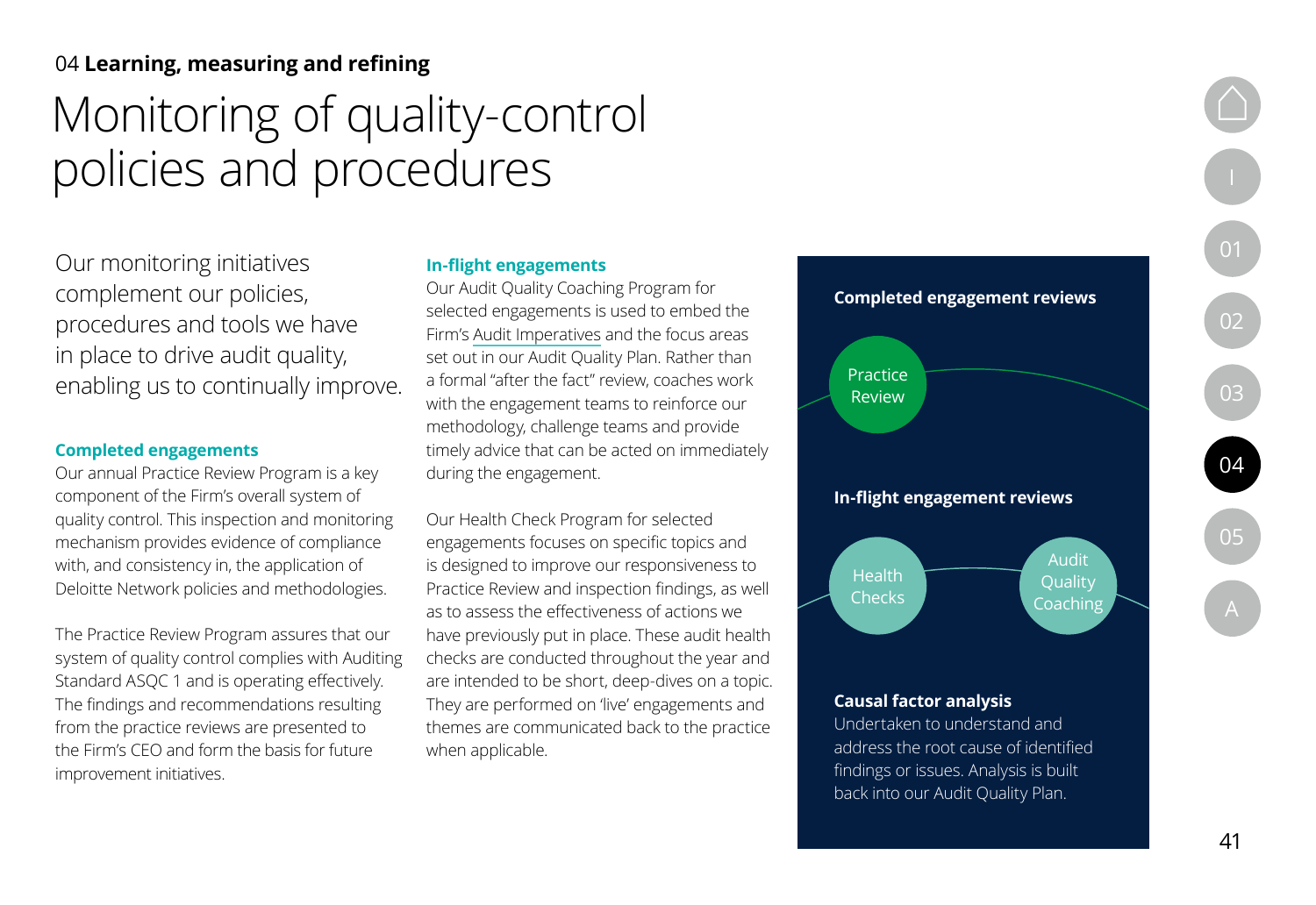# <span id="page-41-0"></span>Practice Review Program: key features

- **•** The program is led by the Firm's Practice Review Director.
- **•** The Practice Review plan, process and results are reviewed and concurred on by a partner from another DTTL Network firm.
- **•** The Practice Review includes a review of our system of quality control and a selection of engagement files.
- **•** Every audit partner is reviewed at least once every three years. In addition, partner candidates are reviewed prior to promotion to partner.



Percentage of our Assurance Practice partners subject to review

- **•** IFIAR and ASIC focus areas are emphasised and supplemented with country-specific focus areas.
- **•** Engagement selections are risk-based and all major industries served by the Firm or practice office are considered.
- **•** Reviewers are chosen from international pools or from other practice offices within the Firm.
- **•** The Firm communicates any deficiencies that were noted and recommendations for remedial action as a result of the review to the relevant partner or staff member. Findings are incorporated into partner performance assessments, and poor performing partners may be sanctioned depending on the severity of the findings.
- **•** If partners are rated below a certain level, an additional number of their engagements will be reviewed and they will be automatically listed for individual review the following year.
- **•** The timing of reviews are split into two periods, rather than annually, so we can respond more quickly as a Firm to any improvement opportunities identified.
- **•** A mid-year assessment monitors the impact of the prior year's action plan on addressing Practice Review findings so that adjustments can be made where actions have not resulted in clear improvement to engagements and/or our system of quality control.
- **•** Each year, the Firm also communicates the results of the Practice Review Program, and ongoing consideration and evaluation of its system of quality control, to its partners and other appropriate individuals within the Firm.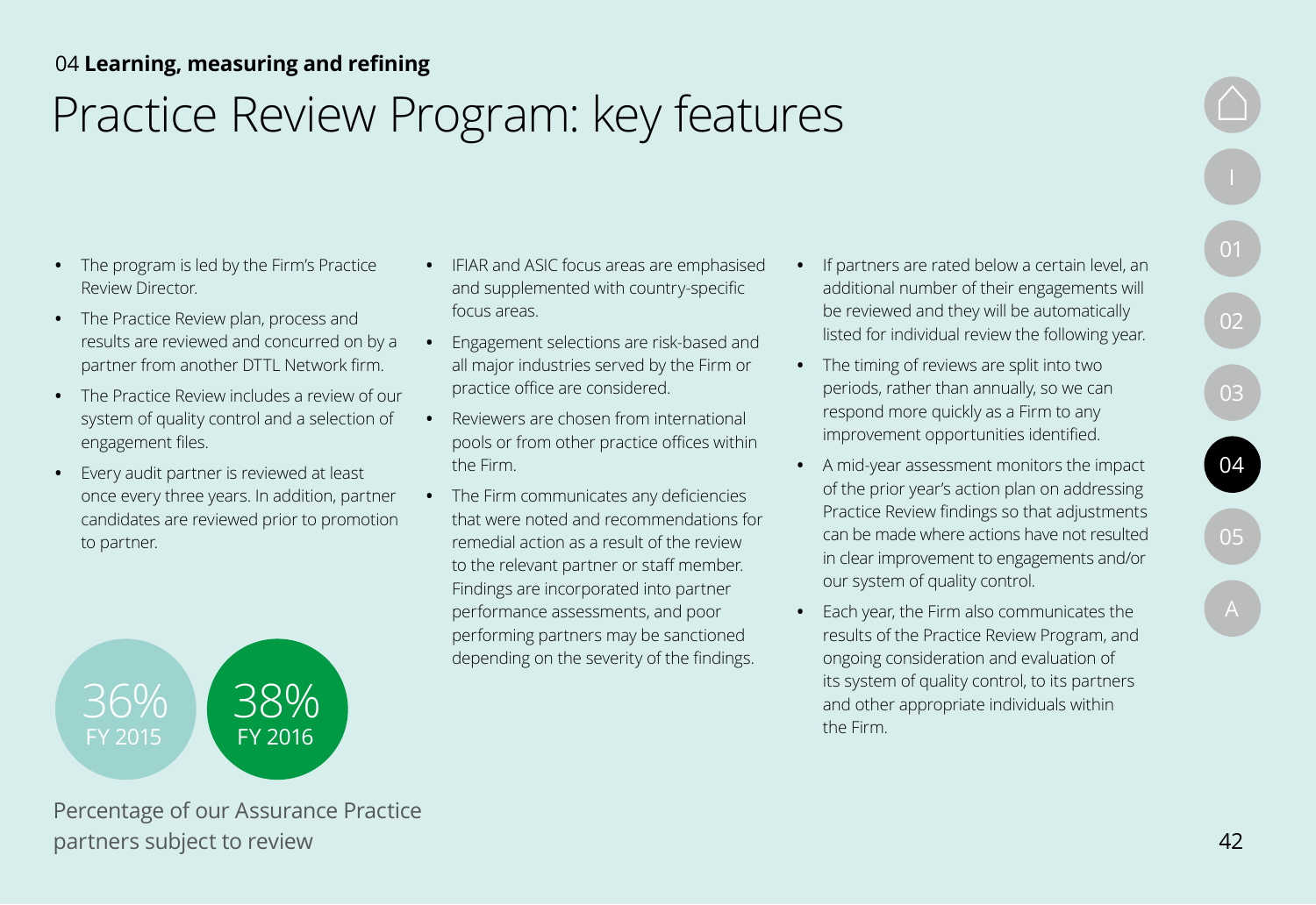# Client Service Assessment and Complaints

Providing our clients with feedback mechanisms is part of our committment to professional excellence.

### **Client Service Assessment Program**

Deloitte is committed to providing excellent client service. An essential part of delivering, sustaining and improving our service is obtaining regular and structured feedback from our clients.

At the end of a selection of engagements, Deloitte partners who are independent of the engagement and/or client relationship conduct structured face-to-face interviews with key contacts at the client organisation. The engagement team is given specific feedback from these interviews and takes action to continuously improve service delivery.

### **Complaints policy**

To allow the Firm to retain its strong reputation, we have a publicly available Complaints Handling Policy. This provides guidance on the manner in which Deloitte receives and manages complaints made against the Firm, its partners and its employees. The policy is supported by a procedures manual to help staff resolve complaints in an efficient, effective and professional manner.

Our process includes appointing a Complaints Officer and designating communication channels to manage complaints. Complaints are documented and analysed by the Complaints Officer to determine if any action, including changes to the system of quality control, should be taken to address specific problems.

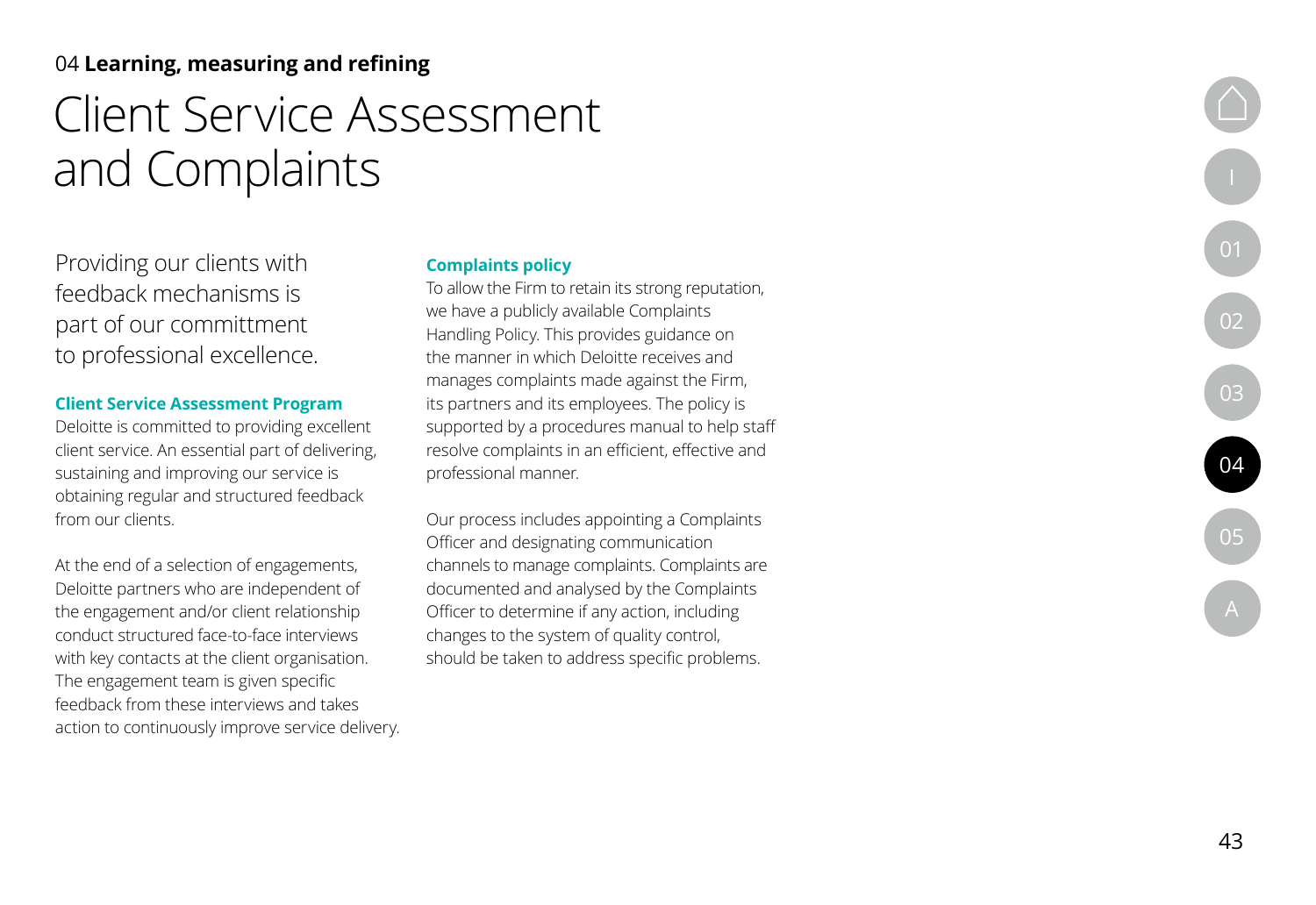# **External monitoring**

<span id="page-43-0"></span>05

We recognise the important role of regulators. We share a common goal of achieving high-quality financial reporting.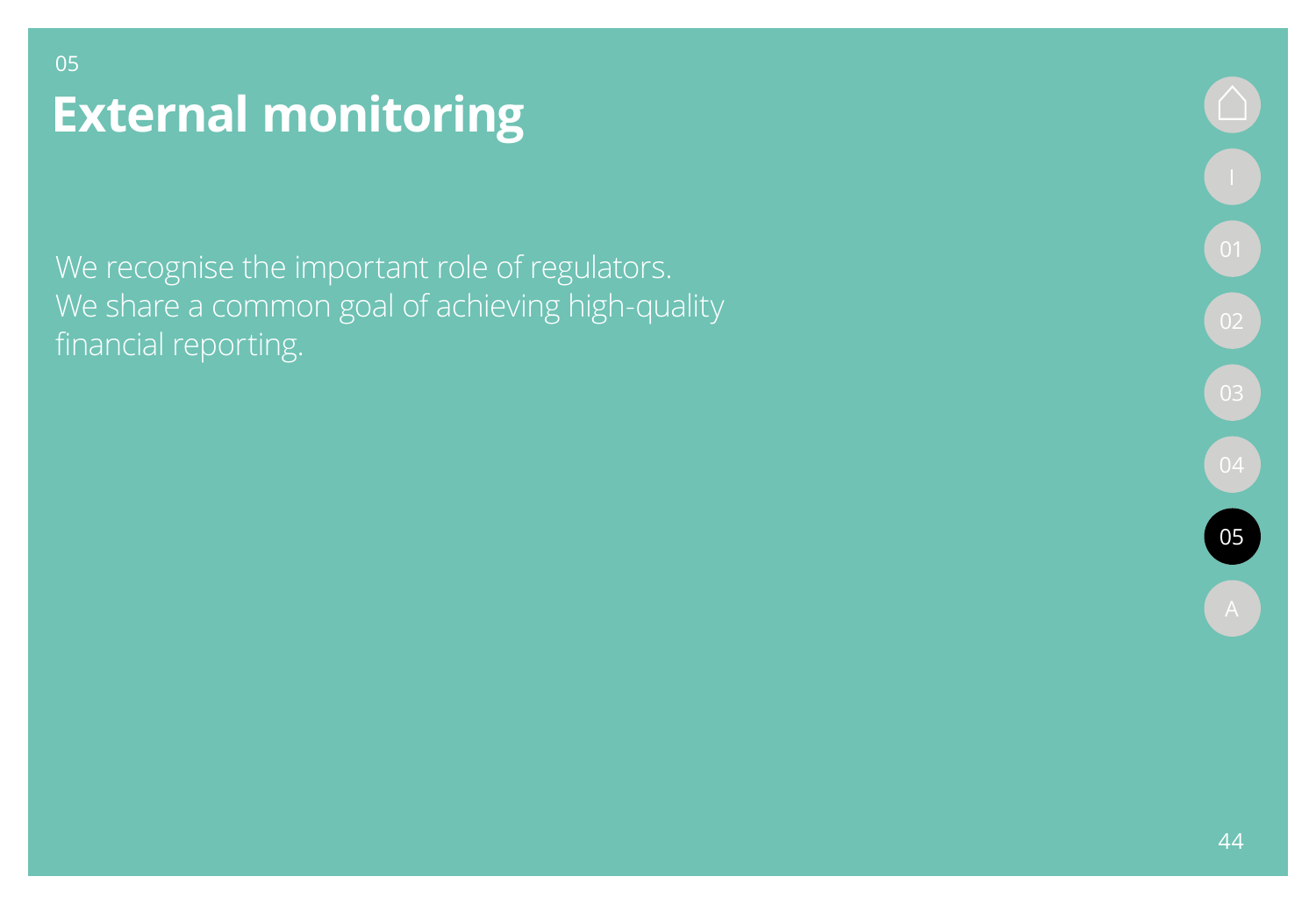<span id="page-44-0"></span>Given the important role of auditors in the financial markets, our profession and Deloitte are subject to external oversight by regulators. Deloitte recognises the important role the Australian Securities & Investments Commission (ASIC) plays in Australia and through its membership of the International Forum of Independent Audit Regulators (IFIAR) in promoting high-quality external audits of financial reports.

### **Australian Securities & Investments Commission**

ASIC has responsibility for oversight of auditors in Australia, including Deloitte. ASIC monitors compliance with the requirements of the Corporations Act as it relates to auditor independence and audit quality. ASIC introduced a continuous inspection process for the largest firms in 2014. Deloitte has been subject to ongoing engagement file reviews throughout the Transparency Reporting Year. ASIC reports inspection findings in a private report to each individual firm. Periodically, ASIC publicly reports on its audit inspection program, summarising the scope and overall findings of inspections (see [www.asic.gov.au](http://www.asic.gov.au) for the report on the 2014–15 program).

Matters raised by ASIC both in our private report and the public report are analysed to determine root causes and develop strategies to rectify problems and improve processes. Where we deem it necessary, we remediate our audit engagement file for ASIC observations.

### **Chartered Accountants Australia and New Zealand (CAANZ)**

CAANZ has a Quality Review Program to monitor whether its members have qualitycontrol policies and procedures in place to comply with professional standards and legal requirements.

The most recent review of Deloitte involved using an online quantitative audit quality survey to assess partner and staff perceptions of the Firm's commitment to audit quality. The survey was conducted in the year to 30 June 2012. Each year, CAANZ summarises its overall findings in a public report on its Quality Review Program (see [www.charteredaccountants.com.au](http://www.charteredaccountants.com.au)).

### **Foreign Regulators**

As we audit a number of entities that are publicly accountable in a foreign jurisdiction, a number of foreign regulators are also authorised to inspect Deloitte as outlined in [Figure 7](#page-45-0).

[A](#page-46-0)

[I](#page-3-0)

[01](#page-5-0)

 $\begin{bmatrix} 02 \end{bmatrix}$  $\begin{bmatrix} 02 \end{bmatrix}$  $\begin{bmatrix} 02 \end{bmatrix}$ 

[03](#page-32-0)

[04](#page-39-0)

[05](#page-43-0)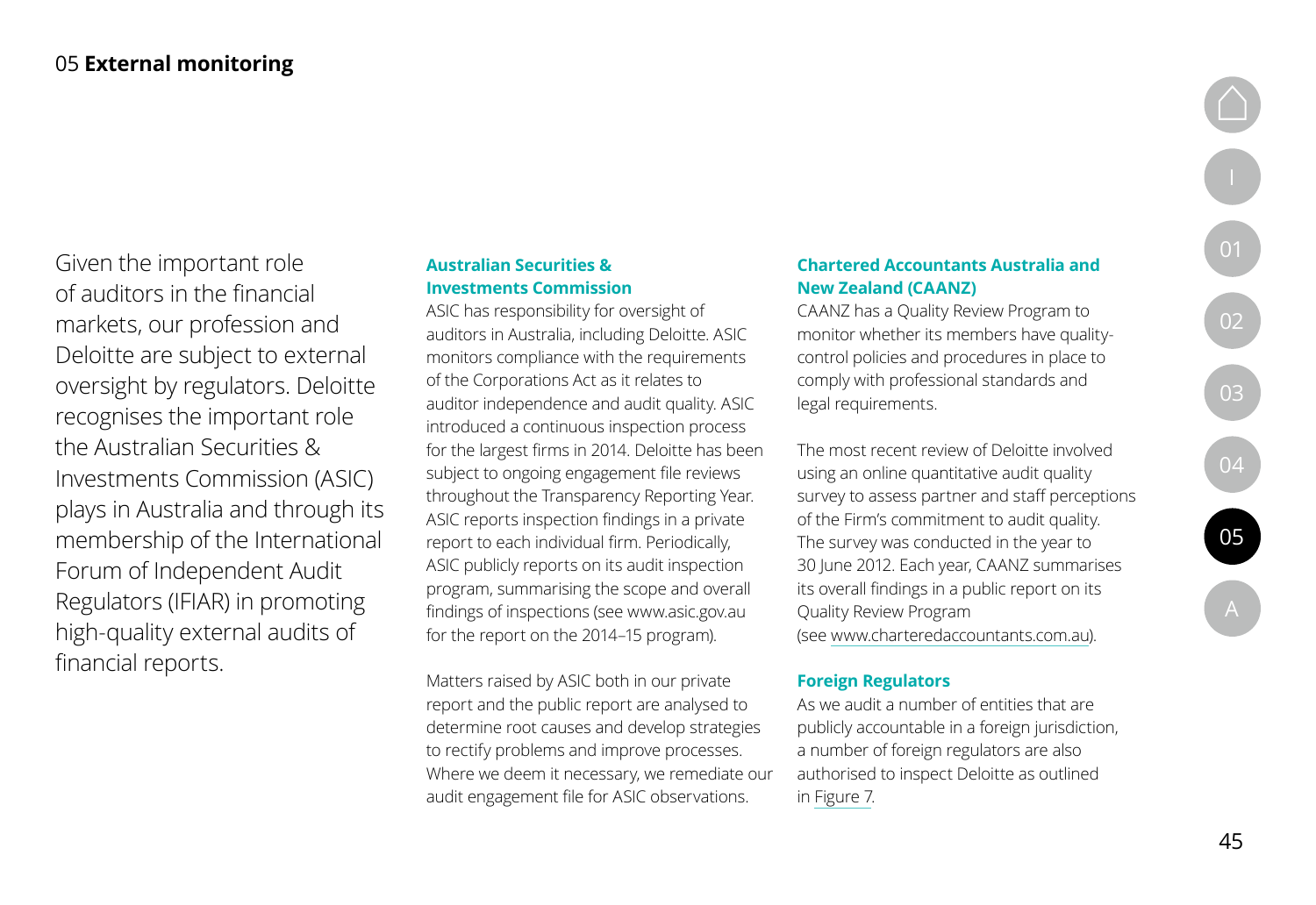## <span id="page-45-0"></span>05 **External monitoring**

# Figure 7: Foreign regulators authorised to inspect Deloitte

| <b>Name of regulator</b>                                                   | <b>Date of last inspection</b> | <b>Comment</b>                                                                                                                              |
|----------------------------------------------------------------------------|--------------------------------|---------------------------------------------------------------------------------------------------------------------------------------------|
| Public Company Accounting Oversight Board,<br><b>United States (PCAOB)</b> | Nov 2011                       | The PCAOB publishes a report on its<br>website in relation to each firm inspected<br>(see www.pcaobus.org).                                 |
| Financial Reporting Council (FRC),<br>United Kingdom                       | No inspection to date          | The FRC previously advised Deloitte that it<br>will not be separately inspecting Deloitte as<br>it will rely on ASIC's inspection program.  |
| Canadian Public Accountability Board<br>(CPAB)                             | No inspection to date          | CPAB publishes an annual report on its website<br>in relation to its audit inspection findings<br>(see www.cpab-ccrc.ca).                   |
| Financial Markets Authority, New Zealand                                   | No inspection to date          | Their approach to overseas auditors that are already<br>regulated in their home country is to<br>place some reliance on the home regulator. |

[I](#page-3-0)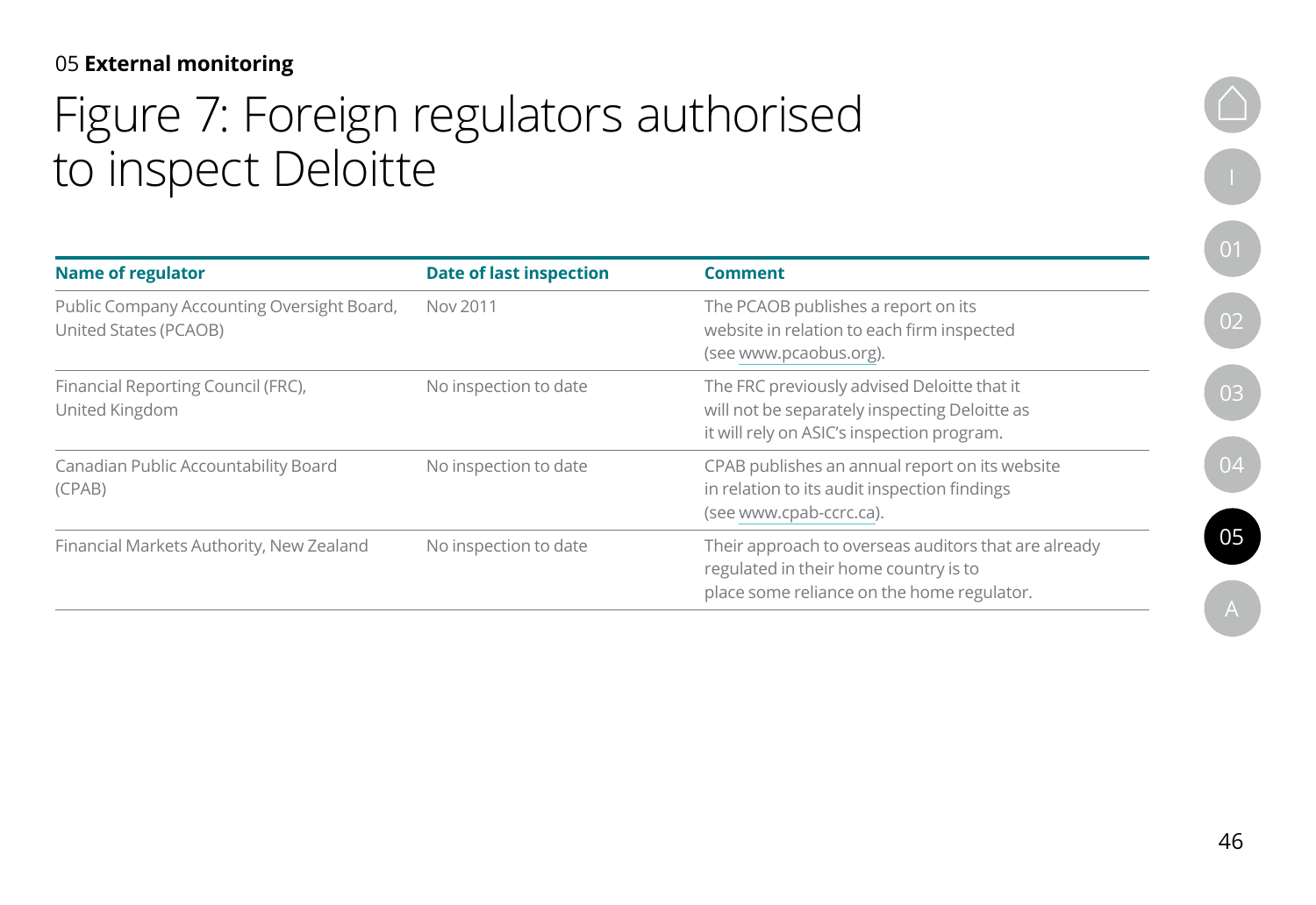# <span id="page-46-0"></span>Appendix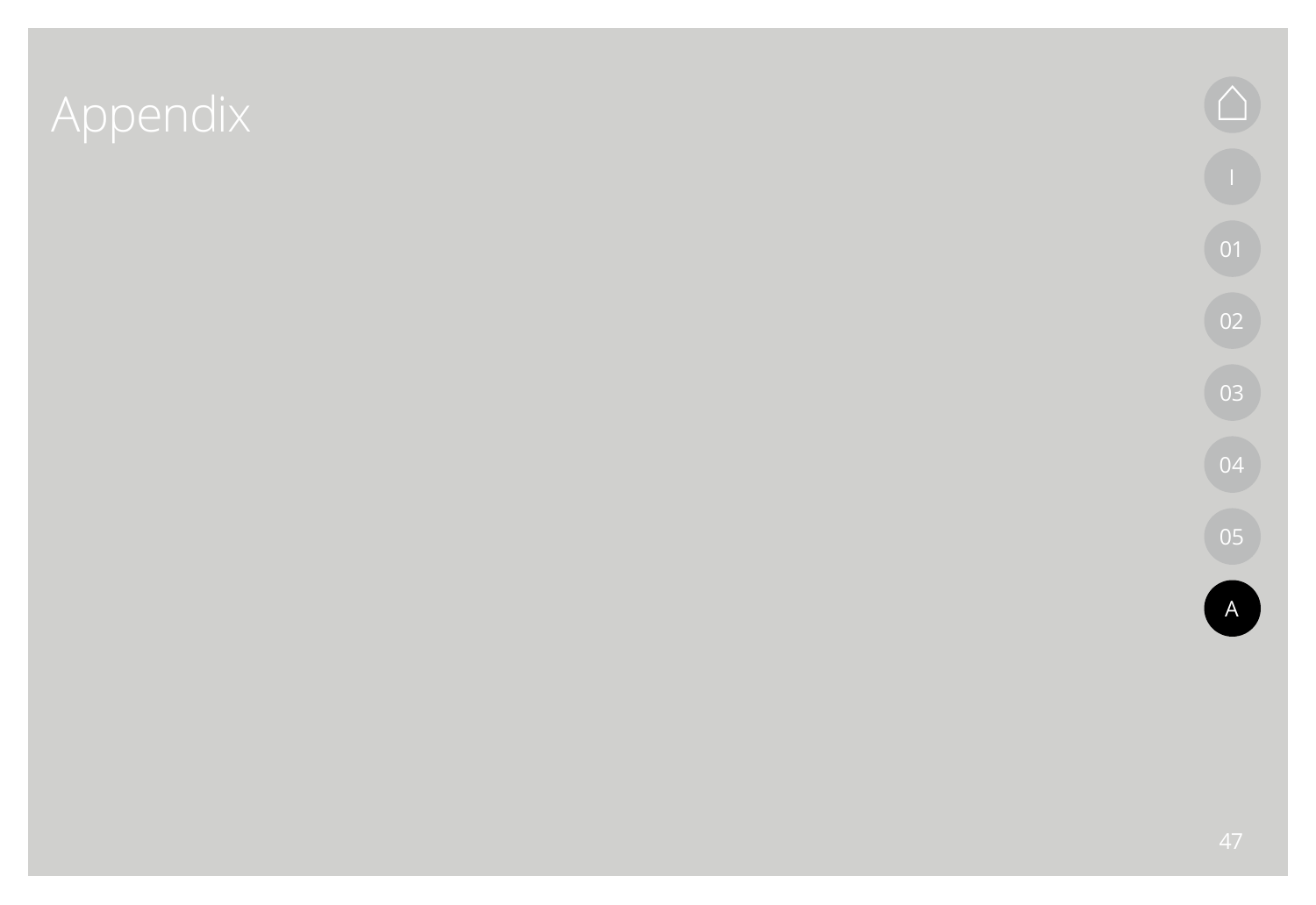### <span id="page-47-0"></span>Appendix

# Financial information

Deloitte provides audit, tax, consulting, financial advisory and risk advisory services to public and private clients in many industries.

Globally, the Deloitte Network's revenue was US\$35.2 billion for the year ended 31 May 2015 (2014: US\$34.2 billion). It employs approximately 225,000 professionals worldwide across a globally connected network of member firms operating in more than 150 countries.

In Australia, Deloitte recorded revenue of A\$1.5 billion for the year ended 31 May 2016 (2015: A\$1.3 billion). It employs over 6,000 people in 15 offices.

The Corporations Act prescribes the Transparency Reporting Year as a period of 12 months starting on 1 July. This differs from our financial year, which commences on 1 June. For this Transparency Reporting Year to 30 June 2016, our revenue from audits of financial statements was A\$251 million (2015: A\$236 million).



|                                             | For the 12 months ended<br>30 June 2016 (A\$m) | For the 12 months ended<br>30 June 2015 (A\$m) |
|---------------------------------------------|------------------------------------------------|------------------------------------------------|
| Audits of financial statements <sup>1</sup> | 251                                            | 236                                            |
| Non-audit services to audit clients         | 116                                            | 105                                            |
| Non-audit services to non-audit clients     | 1.174                                          | 1,014                                          |
| <b>Total</b>                                | 1.541                                          | 1,355                                          |

1. Includes revenue derived from audits of financial statements. Other related assurance services are classified as non-audit services.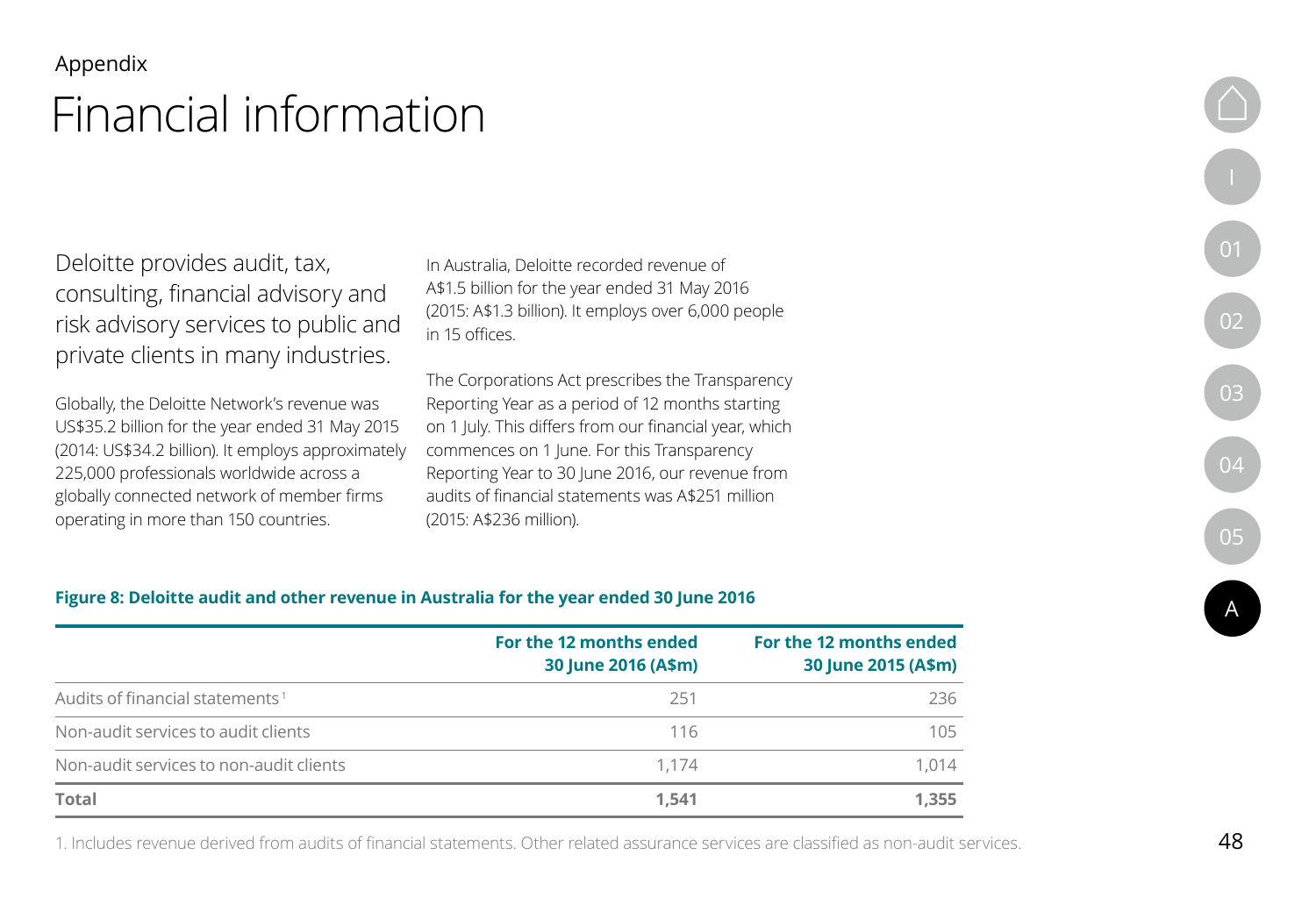# <span id="page-48-0"></span>Deloitte Network and legal structure

'Deloitte' is the brand under which more than 225,000 dedicated professionals in independent firms in more than 150 countries collaborate to provide audit, consulting, financial advisory, risk advisory and tax services to selected clients.

The independent firms are a network of firms (Deloitte Network) and each is a member firm of Deloitte Touche Tohmatsu Limited (DTTL), an English private company limited by guarantee. Each member firm provides professional services in a particular geographic area and is subject to the laws and professional regulations of the particular country or countries in which it operates. In Australia, the member firm is the Australian partnership of Deloitte Touche Tohmatsu.

DTTL does not itself provide services to clients, or direct, manage, control or own any interest in any member firm. Further, member firms are not subsidiaries or branch offices of DTTL. DTTL and each DTTL member firm are separate and distinct legal entities, which cannot obligate each other. DTTL and each DTTL member firm are liable only for their own acts or omissions and not those of each other. Each DTTL member firm is structured differently in accordance with national laws, regulations,

customary practice and other factors, and may secure the provision of professional services in its territory through subsidiaries, affiliates and/ or other entities.

Each member firm has voluntarily become a member of the Deloitte Network with a primary purpose to coordinate their approach to client service, professional standards, shared values, methodologies, and system of quality control and risk management. DTTL has adopted certain policies and protocols in each of these areas in an effort to establish a consistently high level of quality, professional conduct and service in all member firms. This structure confers significant strengths, combining high quality standards and methodologies with a deep understanding of local markets and a sense of responsibility and initiative among professionals who have a direct stake in the integrity and growth of their respective practices.

[I](#page-3-0)

[01](#page-5-0)

[02](#page-13-0)

[03](#page-32-0)

[04](#page-39-0)

 $\boxed{05}$  $\boxed{05}$  $\boxed{05}$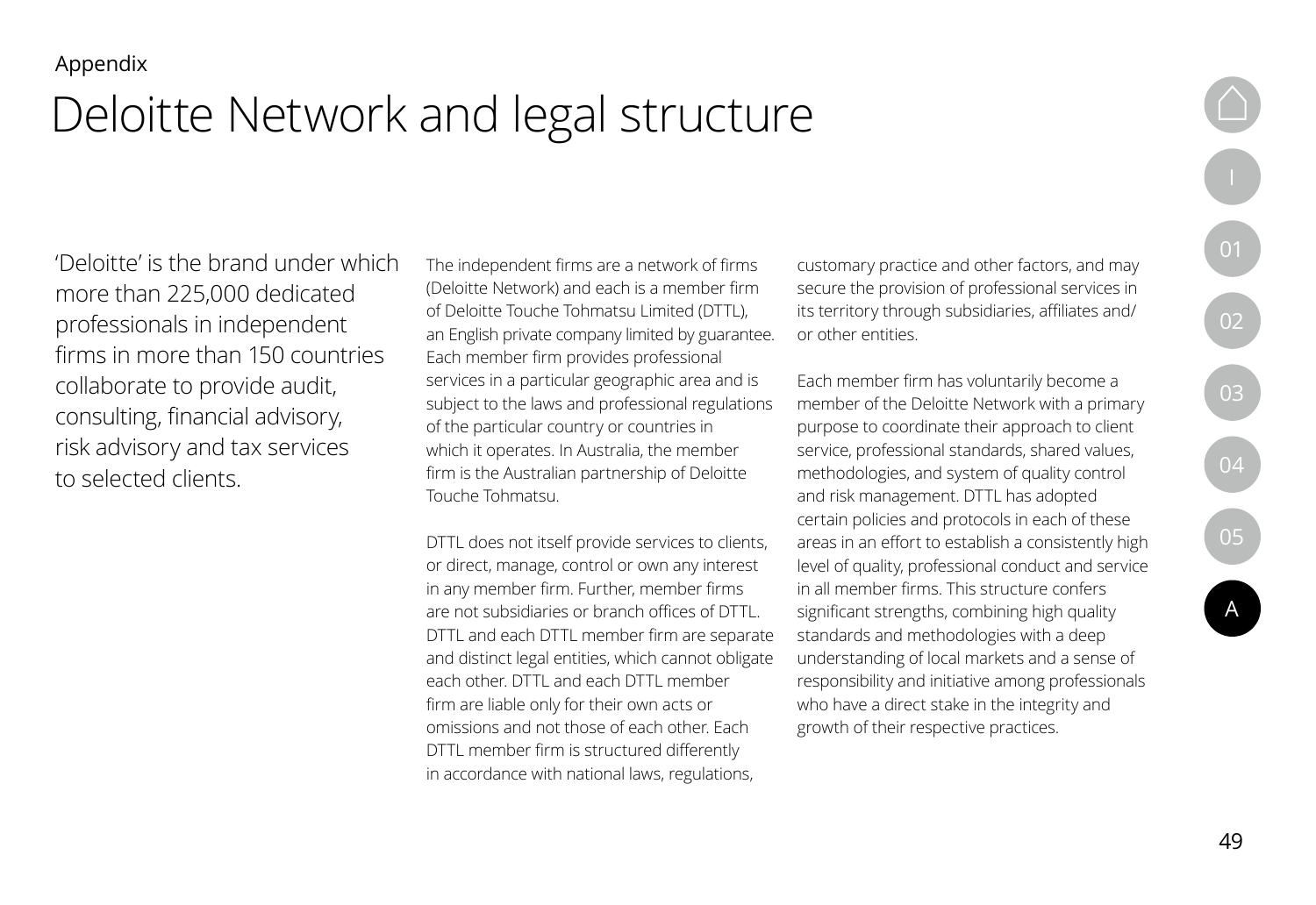[01](#page-5-0)

[02](#page-13-0)

[03](#page-32-0)

[04](#page-39-0)

[05](#page-43-0)

[A](#page-46-0)

### Appendix

There are governance and management structures at both the DTTL and memberfirm levels. At the DTTL level, the DTTL Board of Directors has adopted certain resolutions, policies and protocols regarding the governance of DTTL, professional standards and methodologies, and systems of quality control and risk management in an effort to establish a consistently high level of quality, professional conduct and service in all member firms. Member firms are responsible for applying these policies as well as for setting their own policies and exercising professional judgement to allow compliance with applicable professional standards and local laws and regulations.

The DTTL Board is the highest governing body of DTTL. Our CSO, John Meacock, is a member of the DTTL Board. DTTL's highest management body is the DTTL Global Executive Committee, which is led by the global CEO. Our CEO, Cindy Hook, is a member of the DTTL Global Executive Committee.

The Global Audit Leadership Team comprises the audit leaders of the 10 largest member firms and is responsible for approving global audit strategy and overseeing implementation plans. Richard Deutsch, our Managing Partner, A&A, represents Australia on the Global Audit Leadership Team. In addition, a number of other partners are active participants of DTTL forums as outlined in [Chapter 1](#page-5-0).

Further, DTTL requires and monitors the implementation of high-priority programs, such as the implementation of Deloitte Audit, the Audit Imperatives and the Audit Quality Plan. This is in addition to the Practice Review Program described in [Chapter 4](#page-39-0).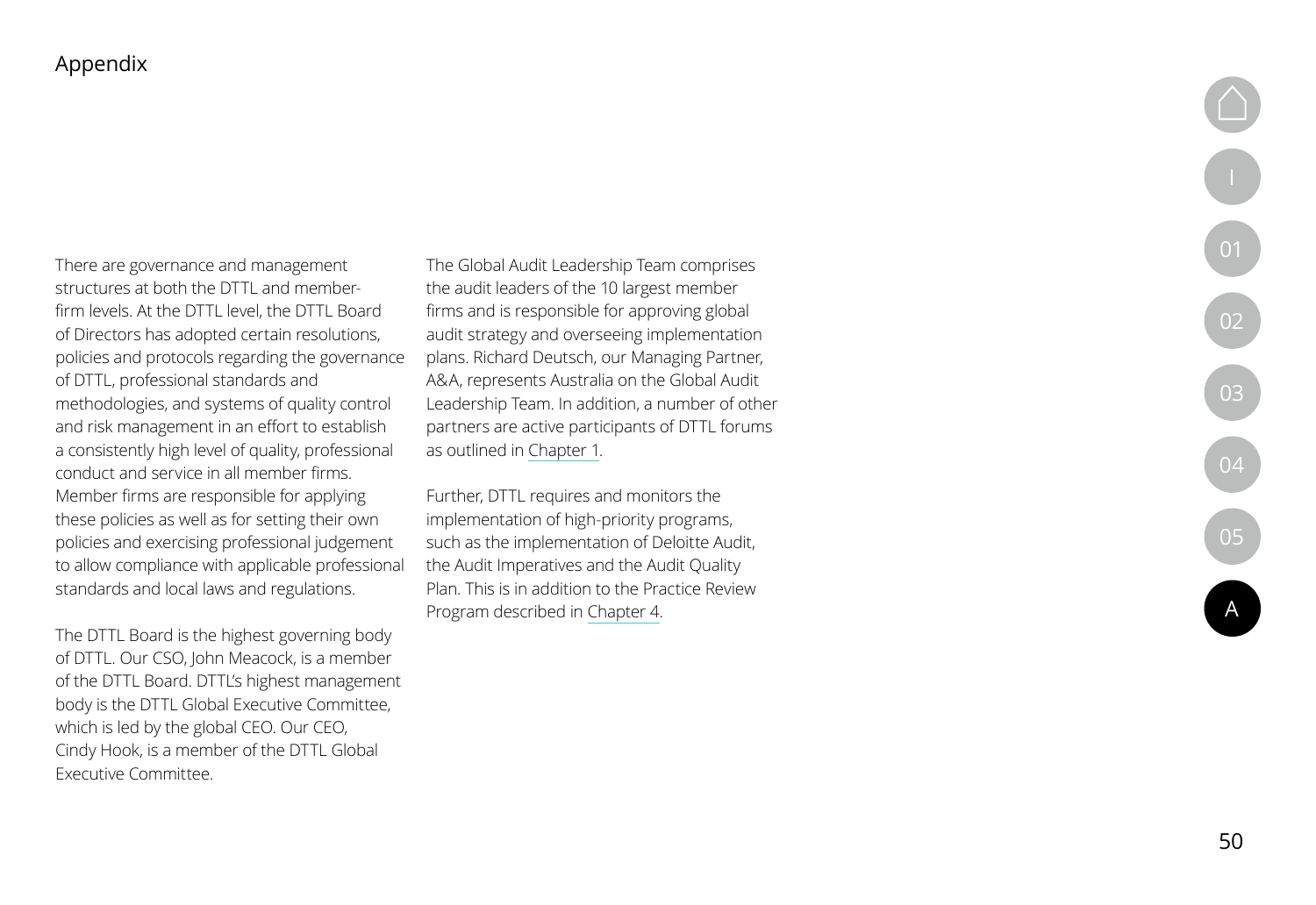### <span id="page-50-0"></span>Appendix

# Deloitte audit clients

## Listed companies and listed registered schemes

**Deloitte completed statutory audits2 of the following listed entities during the year ended 30 June 2016.**

AAT Corporation Limited Aberdeen Leaders Limited Adelaide Resources Limited AGL Energy Limited Agricultural Land Trust Aguia Resources Limited Altona Mining Limited Angas Securities Limited A.P. Eagers Limited APA Group (Australian Pipeline Trust and APT Investment Trust) APN Property Group Limited APN Regional Property Fund Apollo Consolidated Limited APT Pipelines Limited Ariadne Australia Limited

Arrowhead Resources Limited Asian Masters Fund Limited Astro Japan Property Group Limited Audio Pixels Holdings Limited Aurora Absolute Return Fund Aurora Dividend Income Trust Aurora Global Income Trust Aurora Property Buy-Write Income Trust Australian Finance Group Limited Australian Masters Corporate Bond Fund No. 5 Limited Australian Masters Yield Fund No. 1 Limited Australian Masters Yield Fund No. 2 Limited Australian Masters Yield Fund No. 3 Limited Australian Masters Yield Fund No. 4 Limited Australian Renewable Fuels Limited Australian Vintage Limited Bass Strait Oil Company Limited Bionomics Limited BioTech Capital Limited Black Oak Minerals Limited Black Rock Mining Limited Blackmores Limited

Boart Longyear Limited Brand New Vintage Limited Brookfield Prime Property Fund BSA Limited Byron Energy Limited Calibre Group Limited Capral Limited Carbon Energy Limited Cash Converters International Limited Centrepoint Alliance Limited CIMIC Group Limited Clarius Group Limited Clearview Wealth Limited Cleveland Mining Company Limited Coal of Africa Limited Crusader Resources Limited CSR Limited Dick Smith Holdings Limited Digital CC Limited Domino's Pizza Enterprises Limited Drummond Gold Limited Dynasty Resources Limited eChoice Limited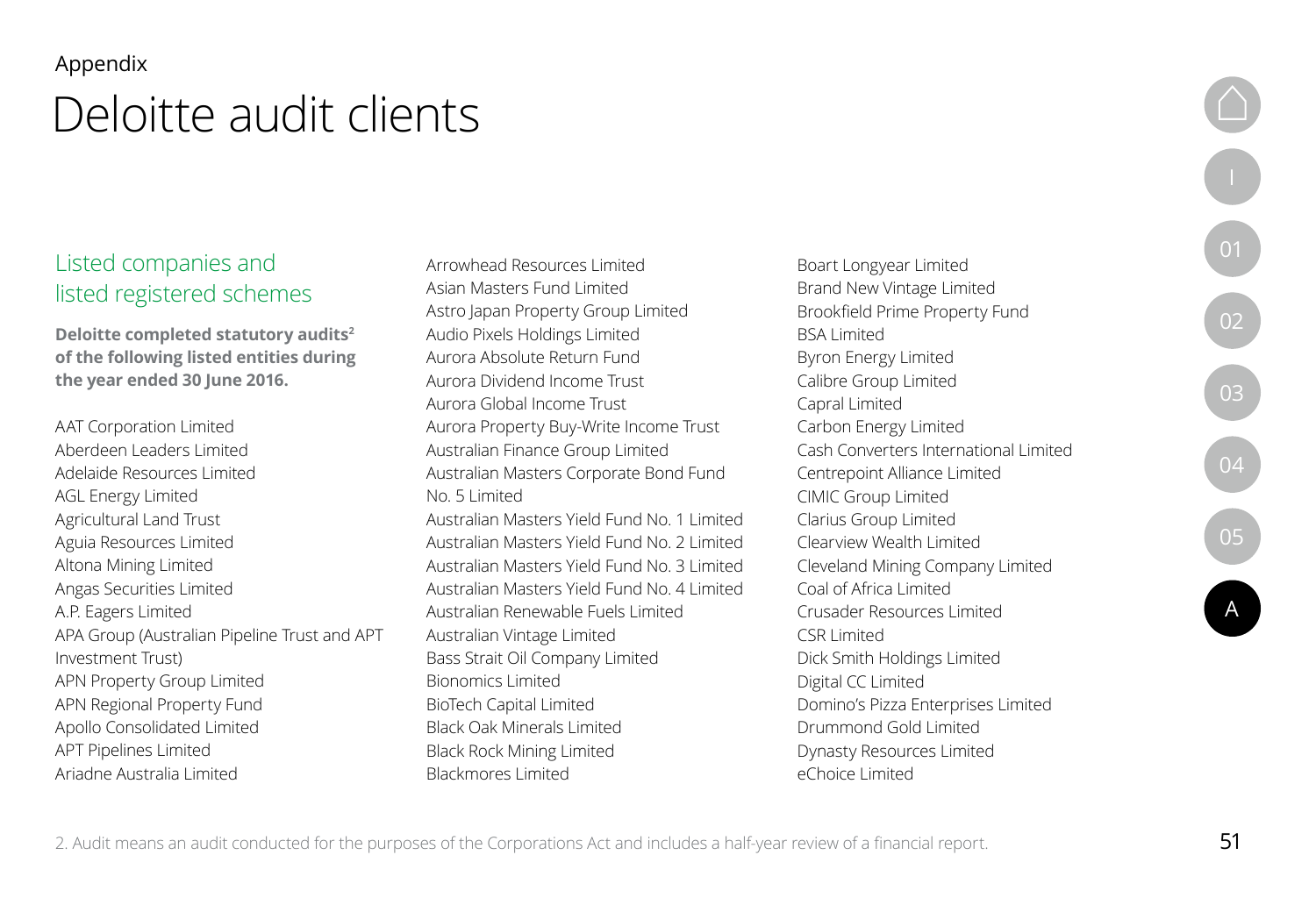Appendix

Elanor Investors Group (Stapled security) Electro Optic Systems Holdings Limited Elemental Minerals Limited Embelton Limited Emeco Holdings Limited Emerchants Limited Energy Metals Limited Equity Trustees Limited eServGlobal Limited FAR Limited Fitzroy River Corporation Limited Folkestone Limited Freedom Foods Group Limited Funtastic Limited Gale Pacific Limited Generation Healthcare REIT GLG Corp Limited Global Resource Masters Fund Limited Godfreys Group Limited Golden Rim Resources Limited GPS Alliance Holdings Limited GR Engineering Services Limited Greenland Minerals and Energy Limited

Havilah Resources Limited Healthscope Limited HGL Limited Hillgrove Resources Limited HUB24 Limited IDT Australia Limited Ikwezi Mining Limited IM Medical Limited Imdex Limited Incitec Pivot Limited Industria REIT IPH Limited IRESS Limited iShares Core UBS Composite Bond ETF iShares Global 100 AUD Hedged ETF iShares Global Corporate Bond (AUD Hedged) ETF iShares Global High Yield Bond (AUD Hedged) ETF iShares J.P. Morgan USD Emerging Markets Bond (AUD Hedged) ETF iShares MSCI Australia 200 ETF

iShares S&P 500 AUD Hedged ETF

iShares S&P/ASX 20 ETF iShares S&P/ASX Dividend Opportunities ETF iShares S&P/ASX Small Ordinaries ETF iShares UBS Government Inflation ETF iShares UBS Treasury ETF JB Hi-Fi Limited Keybridge Capital Limited Matrix Composites & Engineering Limited Medical Developments International Limited Megaport Limited MHM Metals Limited Millinium's Alternatives Fund Mineral Deposits Limited MMA Offshore Limited Moly Mines Limited Mortgage Choice Limited Multiplex European Property Fund Multiplex SITES Trust NAOS Absolute Opportunities Company Limited NAOS Emerging Opportunities Company Limited Navitas Limited Neometals Limited

 $\boxed{02}$  $\boxed{02}$  $\boxed{02}$ 

[03](#page-32-0)

[04](#page-39-0)

[05](#page-43-0)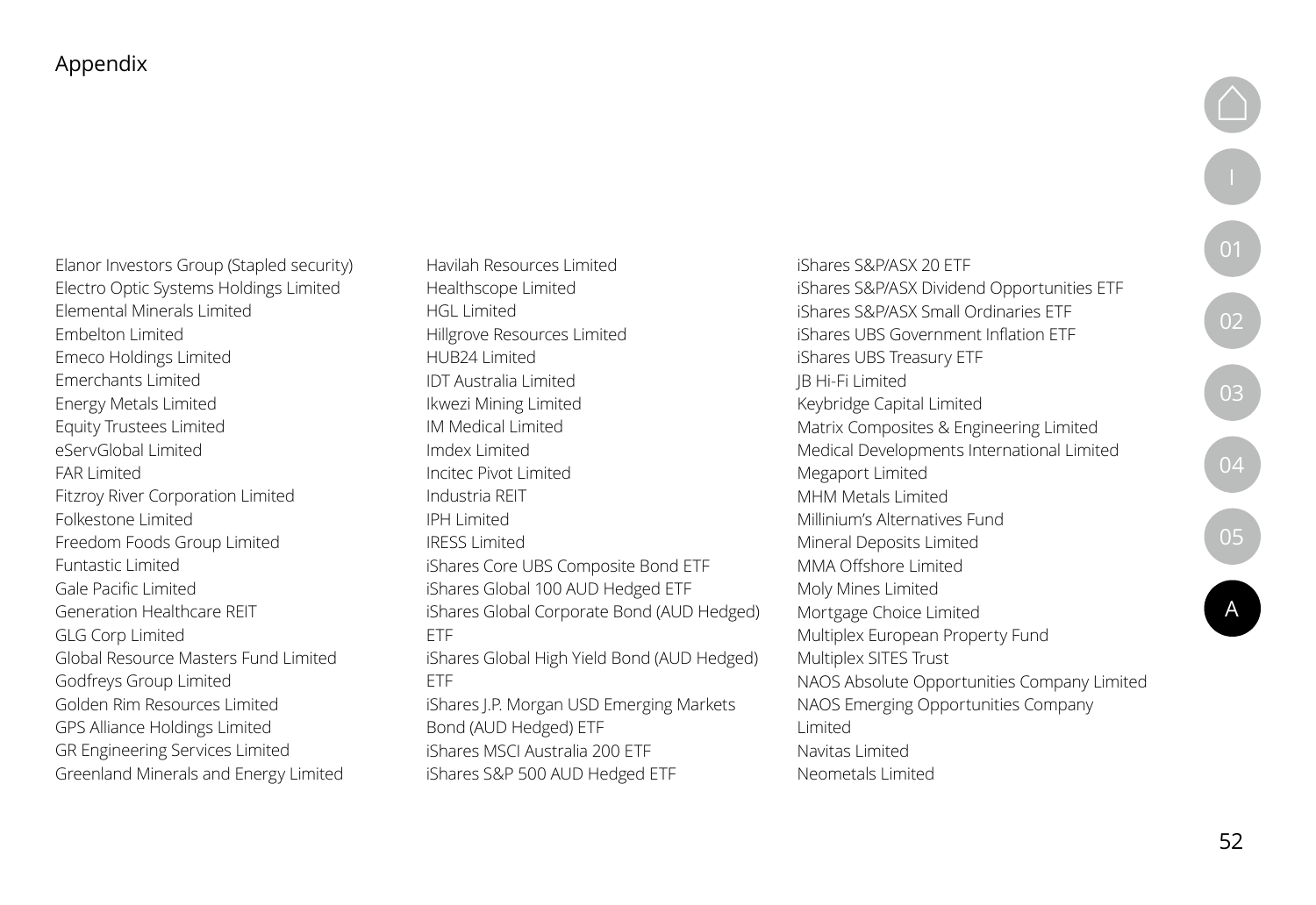New Hope Corporation Limited Northern Star Resources Limited NRW Holdings Limited Odyssey Energy Limited Oil Basins Limited Opthea Limited OreCorp Limited Pacific Current Group Limited Panorama Synergy Limited Paringa Resources Limited Pental Limited Pepper Group Limited Phillips River Mining Limited Pioneer Resources Limited PMP Limited Primary Health Care Limited Primary Opinion Limited Programmed Maintenance Services Limited Prospect Resources Limited QRxPharma Limited RCG Corporation Limited RCR Tomlinson Limited Reckon Limited RedChip International Limited

Regional Express Holdings Limited Resource Generation Limited Respiri Limited Retail Food Group Limited RMA Energy Limited Rubicor Group Limited Saunders International Limited SDI Limited Seafarms Group Limited Servcorp Limited Seymour Whyte Limited Shopping Centres Australasia Property Group Shriro Holdings Limited Sigma Pharmaceuticals Limited Simonds Group Limited SIMS Metal Management Limited SIV Asset Management Limited Sovereign Metals Limited Spark Infrastructure Group (Stapled Securities) Specialty Fashion Group Limited Sphere Minerals Limited Stellar Resources Limited Stone Resources Australia Limited Stone Resources Limited

Stonewall Resources Limited Strike Energy Limited Sundance Resources Limited Superloop Limited Swick Mining Services Limited Tag Pacific Limited Tap Oil Limited Tasmania Mines Limited Tassal Group Limited The PAS Group Limited Transaction Solutions International Limited Troy Resources Limited Unity Mining Limited US Masters Residential Property Fund US Select Private Opportunities Fund US Select Private Opportunities Fund II UXC Limited Vision Eye Institute Limited Vocus Communications Limited WCP Resources Limited Webster Limited Woolworths Limited WPP AUN7 LTD

[05](#page-43-0)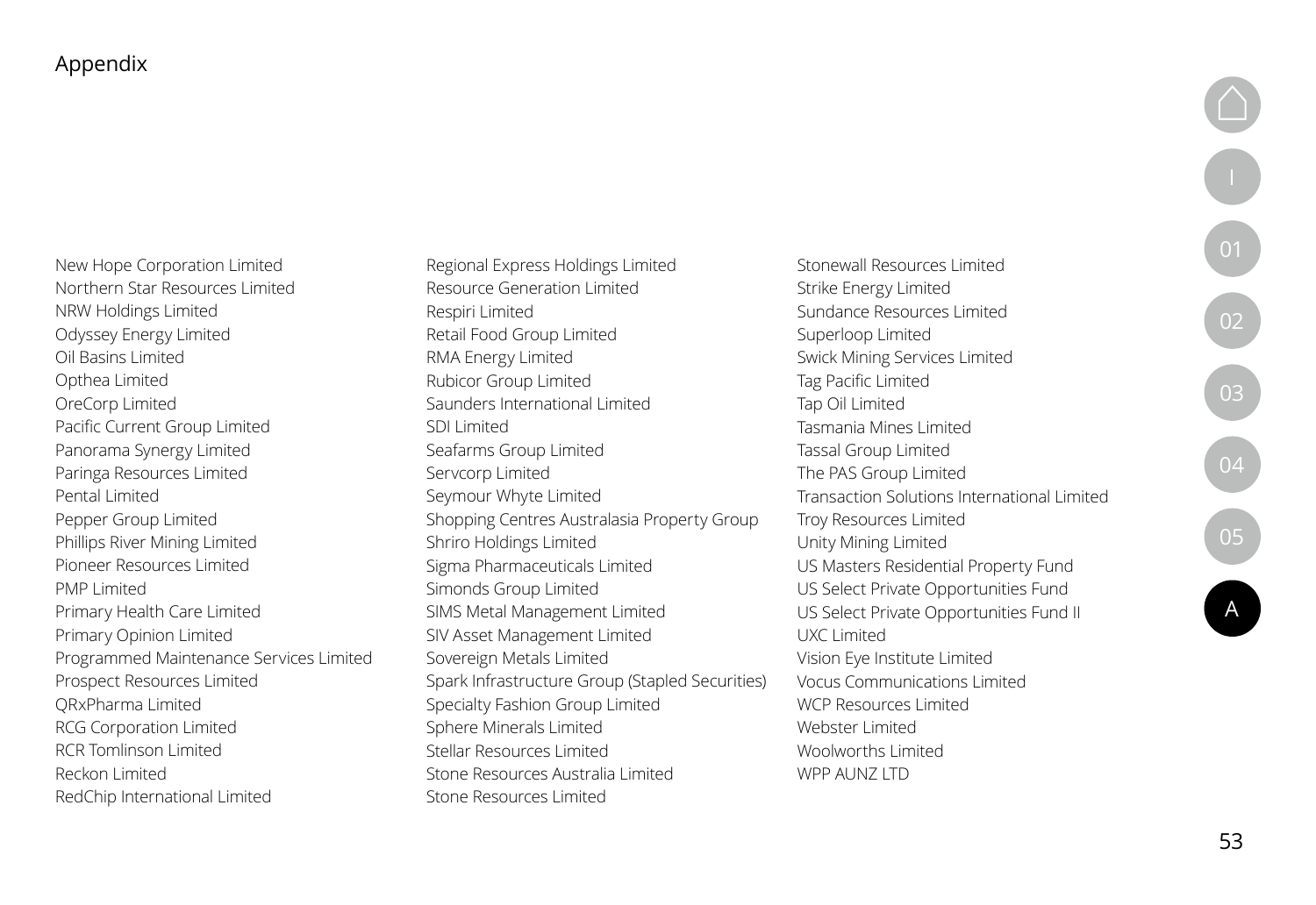## Authorised deposit-taking institutions (ADIs)

**Deloitte completed statutory audits of the following ADIs during the year ended 30 June 2016.**

Arab Bank Australia Limited Auswide Bank Ltd Banco Santander, S.A. Bank of Sydney Ltd BNP Paribas BNP Paribus Security Services Cuscal Limited Defence Bank Limited Mega International Commercial Bank Co., Ltd Members Equity Bank Limited Police Credit Union Limited Royal Bank of Canada The Bank of Tokyo-Mitsubishi UFJ, Ltd The Royal Bank of Scotland N.V. The Royal Bank of Scotland plc

### **Insurers**

**Deloitte completed statutory audits of the following general insurance and life**  insurance entities<sup>3</sup> regulated by APRA **during the year ended 30 June 2016.**

Allied World Assurance Company Limited Ansvar Insurance Limited Atradius Credit Insurance N.V. Australian Scholarships Group Friendly Society Limited AXIS Specialty Europe SE Berkshire Hathaway Speciality Insurance Company ClearView Life Assurance Limited Compagnie Francaise D'Assurance Pour Le Commerce Exterieur – Australian Branch

General Reinsurance Australia Limited General Reinsurance Life Australia Limited Hollard Holdings Australia Pty Limited MetLife General Insurance Limited MetLife Insurance Limited NobleOak Life Limited Optus Insurance Services Pty Limited Pacific International Insurance Limited Pacific International Insurance Pty Limited Pacific Life Re (Australia) Pty Limited Poseidon Insurance Co Pty Ltd Rapid Solutions Holdings Pty Ltd RGA Reinsurance Company of Australia Limited The Hollard Insurance Company Pty Ltd

[05](#page-43-0)

[A](#page-46-0)

3. Includes the following bodies regulated by APRA: A general insurer, authorised non-operating holding company (NOHC) or subsidiary of a general insurer or authorised NOHC, within the meaning of the Insurance Act 1973 and a life company that is registered under section 21 of the Life Insurance Act 1995 or a registered NOHC within the meaning of the Act.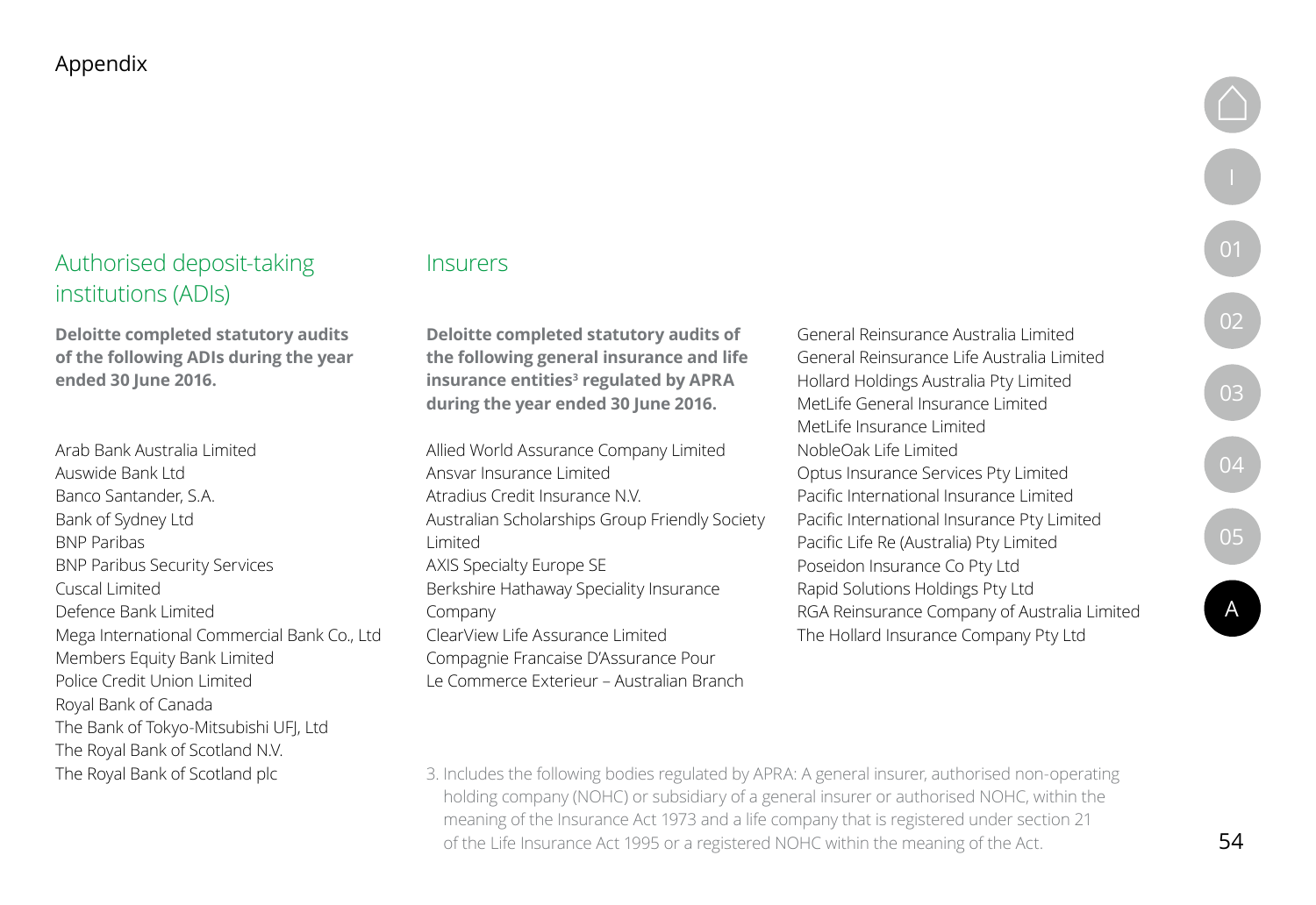<span id="page-54-0"></span>

| <b>Term</b>               | <b>Description</b>                                                                      | <b>Term</b>             | <b>Description</b>                                                                   |  |
|---------------------------|-----------------------------------------------------------------------------------------|-------------------------|--------------------------------------------------------------------------------------|--|
| A&A                       | <b>Assurance and Advisory</b>                                                           | <b>Deloitte</b>         | The Australian partnership of Deloitte Touche                                        |  |
| <b>ADI</b>                | Australian deposit-taking institution                                                   |                         | Tohmatsu which is a member firm of DTTL                                              |  |
| A-IFRS                    | Australian International Financial Reporting<br>Standards                               | <b>Deloitte Network</b> | Individual independent member firms of the<br>DTTL Network of member firms           |  |
| <b>Assurance Practice</b> | The Assurance Practice referred to in this<br>report comprises the audit practitioners, | <b>DTTL</b>             | Deloitte Touche Tohmatsu Limited, an English<br>private company limited by guarantee |  |
|                           | partners and staff of Deloitte                                                          | <b>EQCR</b>             | <b>Engagement Quality Control Reviewer</b>                                           |  |
| <b>APRA</b>               | Australian Prudential Regulation Authority                                              | <b>FRC</b>              | <b>Financial Reporting Council</b>                                                   |  |
| <b>ASIC</b>               | <b>Australian Securities &amp; Investments</b>                                          | Firm                    | Refer to 'Deloitte'                                                                  |  |
|                           | Commission                                                                              |                         | International Forum of Independent                                                   |  |
| <b>Board of Partners</b>  | <b>Board of Partners of Deloitte</b>                                                    |                         | <b>Audit Regulators</b>                                                              |  |
| CAANZ                     | <b>Chartered Accountants Australia</b>                                                  | <b>IFRS</b>             | International Financial Reporting Standards                                          |  |
| and New Zealand           |                                                                                         | <b>NPPD</b>             | National Professional Practice Director                                              |  |
| CEO                       | <b>Chief Executive Officer</b>                                                          | <b>PCAOB</b>            | <b>Public Company Accounting Oversight Board</b>                                     |  |
| COO                       | <b>Chief Operating Officer</b>                                                          | The Board               | Refer to 'Board of Partners'                                                         |  |
| <b>Corporations Act</b>   | <b>Corporations Act 2001</b>                                                            | The Code                | <b>Ethical Code of Conduct</b>                                                       |  |
| <b>CPAB</b>               | Canadian Public Accountability Board                                                    | Transparency            | The period 1 July to 30 June                                                         |  |
| <b>CRO</b>                | <b>Chief Risk Officer</b>                                                               | <b>Reporting Year</b>   |                                                                                      |  |

# [01](#page-5-0) [02](#page-13-0) [03](#page-32-0)  $\left( 04 \right)$  $\left( 04 \right)$  $\left( 04 \right)$

O

 $\begin{picture}(20,20) \put(0,0){\line(1,0){155}} \put(15,0){\line(1,0){155}} \put(15,0){\line(1,0){155}} \put(15,0){\line(1,0){155}} \put(15,0){\line(1,0){155}} \put(15,0){\line(1,0){155}} \put(15,0){\line(1,0){155}} \put(15,0){\line(1,0){155}} \put(15,0){\line(1,0){155}} \put(15,0){\line(1,0){155}} \put(15,0){\line(1,0){155}} \$ 

[05](#page-43-0)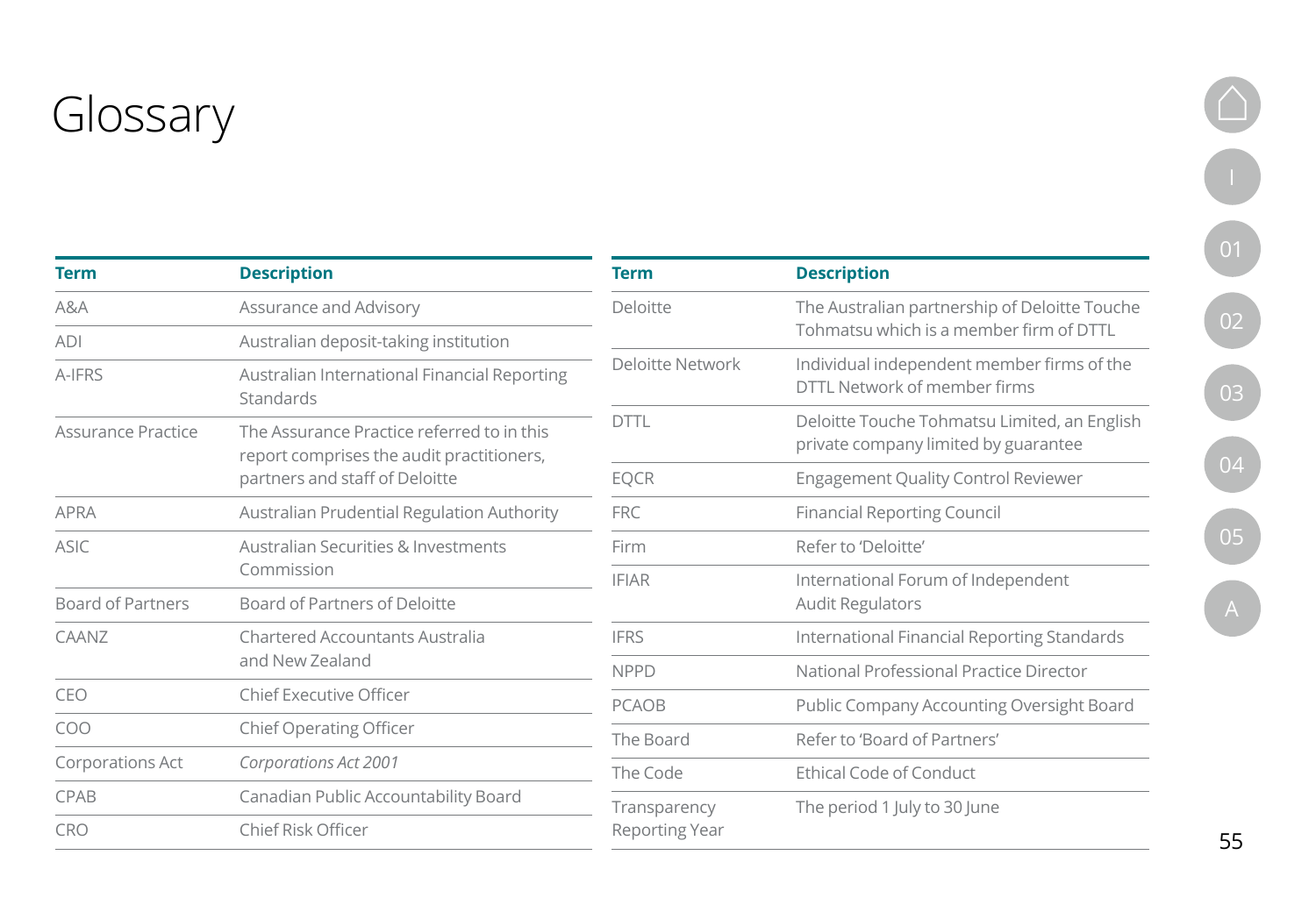## <span id="page-55-0"></span>Contacts



**Richard Deutsch Managing Partner Assurance and Advisory** Tel: +61 2 9322 5070 Email: [rdeutsch@deloitte.com.au](mailto:rdeutsch%40deloitte.com.au?subject=)



**Jamie Gatt Assurance Risk Leader National Professional Practice Director** Tel: +61 2 9322 5396 Email: [jagatt@deloitte.com.au](mailto:jagatt%40deloitte.com.au?subject=)



**Caithlin McCabe Partner Audit Quality and Regulatory** Tel: +61 2 9322 7288 Email: [cmccabe@deloitte.com.au](mailto:cmccabe%40deloitte.com.au?subject=)



**Gareth Bird Partner Assurance and Advisory Quality & Risk**  Tel: +61 2 9322 3434 Email: [gbird@deloitte.com.au](mailto:gbird%40deloitte.com.au?subject=)



**Niesje Turney Director Assurance and Advisory Quality & Risk** Tel: +61 2 9322 5505 Email: [nturney@deloitte.com.au](mailto:nturney%40deloitte.com.au?subject=)